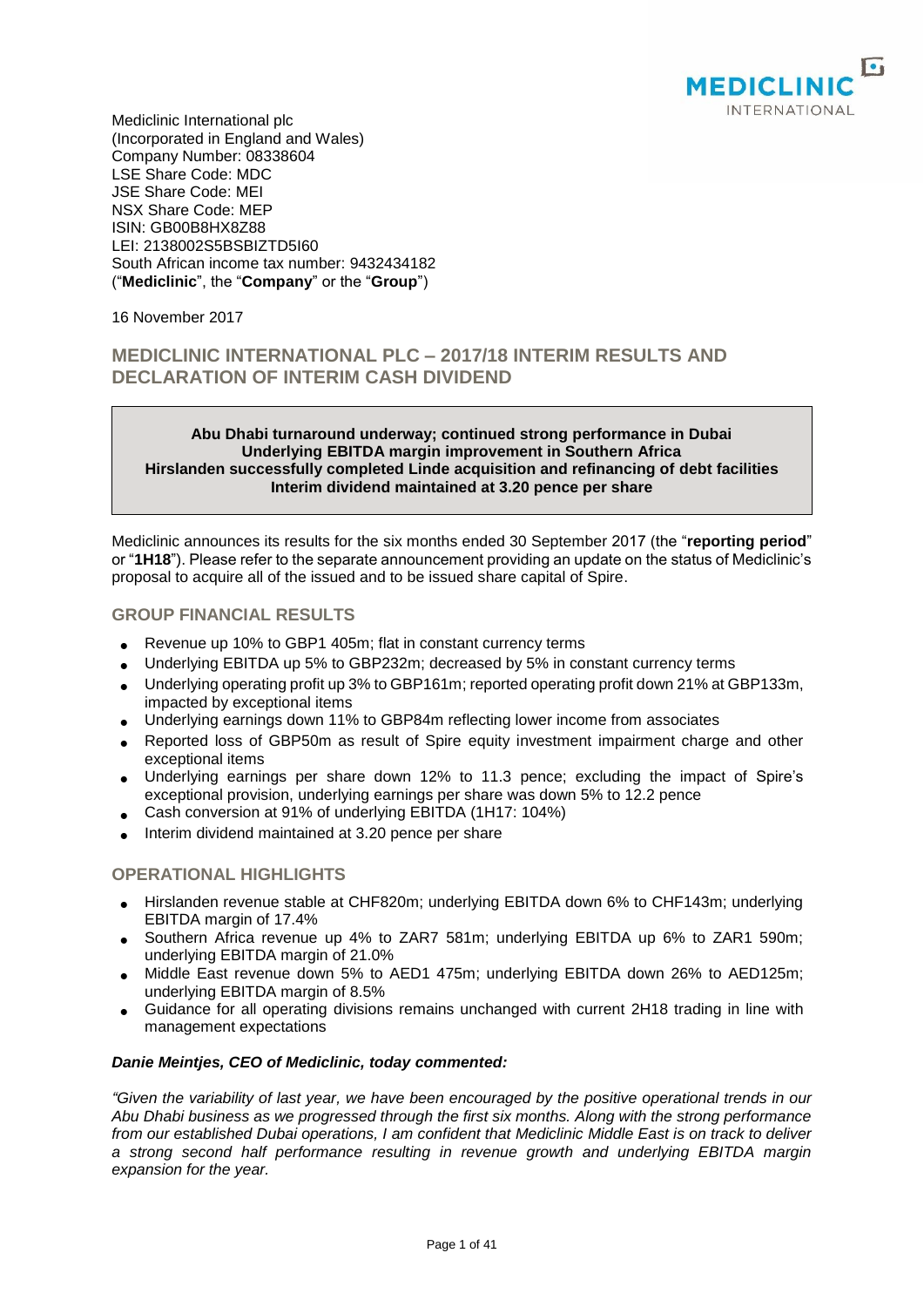*"In Switzerland and Southern Africa, patient volumes in the first half of the year were down on the prior year period, impacted by the timing of the Easter holiday. The management teams in both operating divisions have implemented the appropriate cost-saving programmes and productivity initiatives that should help margins during the second half of the year.*

*"We have had a good start to the second half of the financial year, with current trading across all our operating divisions in line with our expectations.*

*"As a leading global healthcare provider, Mediclinic continues to focus on its core strategy of putting "Patients First". We achieve this by seeking to offer a value proposition to our patients through improving quality, safety and efficiency. The ongoing, long-term investments we make and experienced leadership across the Group support the delivery of sustainable growth in the future whilst ensuring we continue to improve the services we offer our patients, funders and clinicians."* 

|                                                    | 1H18<br><b>GBPm</b> | 1H17<br><b>GBPm</b> | Variance % |
|----------------------------------------------------|---------------------|---------------------|------------|
| Revenue                                            | 1 4 0 5             | 1 283               | 10%        |
| EBITDA <sup>1</sup>                                | 232                 | 232                 | 0%         |
| Underlying EBITDA <sup>1</sup>                     | 232                 | 220                 | 5%         |
| Operating profit                                   | 133                 | 169                 | (21%)      |
| Earnings <sup>2</sup>                              | (50)                | 110                 | (145%)     |
| Underlying earnings <sup>1</sup>                   | 84                  | 94                  | $(11\%)$   |
| (Loss)/earnings per share (pence)                  | (6.8)               | 14.9                | (146%)     |
| Underlying earnings per share (pence) <sup>1</sup> | 11.3 <sup>3</sup>   | 12.8                | (12%)      |
| Interim dividend per share (pence)                 | 3.20                | 3.20                | 0%         |
| Net debt <sup>4</sup>                              | 1687                | 1669                | $1\%$      |

# **GROUP FINANCIAL SUMMARY**

- *1 The Group uses underlying income statement reporting as non-IFRS measures in evaluating performance and as a method to provide shareholders with clear and consistent reporting. The reconciliations between the statutory and the non-IFRS measures are included in the 'Financial Review' section below.*
- *2 Earnings refer to (loss)/profit attributable to equity holders.*
- *3 Excluding the impact of Spire's exceptional provision for the potential cost of a settlement relating to civil litigation against a consultant who previously had practicing privileges at Spire Healthcare, underlying earnings per share for the period was down 5% at 12.2 pence. The 0.9 pence impact on underlying earnings per share is calculated by taking Mediclinic's 29.9% share of the GBP27.6m provision booked by Spire, adjusting for tax and applying this amount against the Group's weighted average number of shares in issue.*
- *4 The comparative for net debt reflects the balance as at 31 March 2017.*

# **Underlying results**

The Group's 1H18 revenue was GBP1 405m (1H17: GBP1 283m) and underlying EBITDA was GBP232m (1H17: GBP220m), up 10% and 5% respectively. In constant currency terms, 1H18 revenue was flat and underlying EBITDA was down 5%, with the Group's underlying EBITDA margin decreasing to 16.5% (1H17: 17.1%). These results were as a result of modest revenue growth in Southern Africa and a stable underlying EBITDA margin, flat Hirslanden revenue and a lower underlying EBITDA margin and Middle East revenue and underlying EBITDA margin declines compared to the comparative period.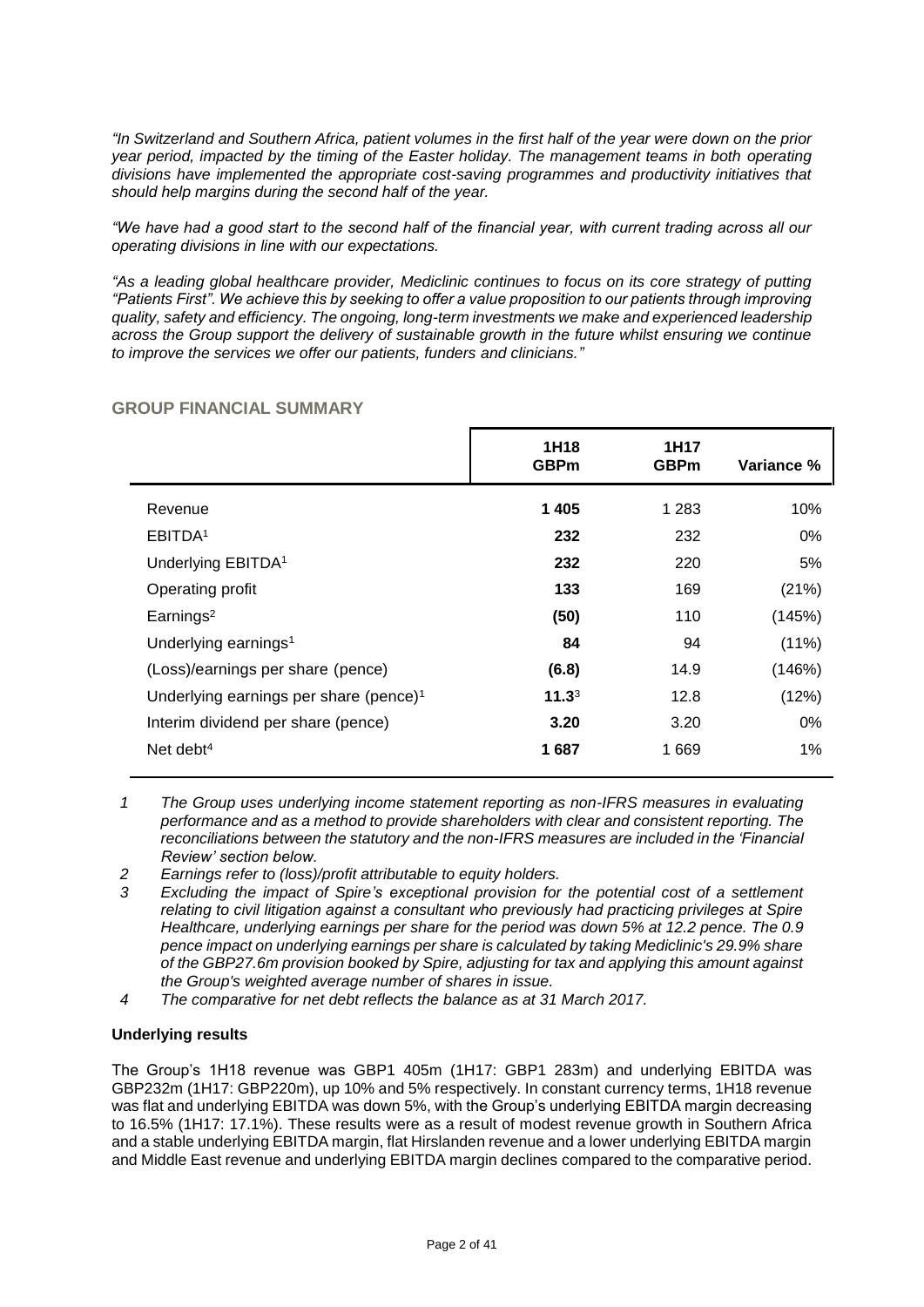Underlying depreciation and amortisation was in line with expectations up 13% to GBP71m (1H17: GBP63m) associated with the continued investment programme expanding the asset base to support growth and enhancing patient experience and clinical quality. Underlying operating profit was up 3% to GBP161m (1H17: GBP156m). Underlying net finance costs remained flat at GBP39m (1H17: GBP39m) and underlying taxation was up 12% to GBP29m (1H17: GBP26m) with a normalised effective tax rate for the period of 24.0% (1H17: 21.0%).

Mediclinic's investment in Spire Healthcare Group plc ("**Spire**") is accounted for on an equity basis recognising their reported profit of GBP8.9m for the six months ended 30 June 2017 (2016: GBP35.7m). Spire's adjusted profit in the period was GBP34.7m (2016: GBP38.2m). The difference between Spire's reported profit and adjusted profit in the period principally resulted from a provision amounting to GBP27.6m for the potential cost of a settlement relating to civil litigation against a consultant who previously had practicing privileges at Spire Healthcare. This is before taking account of any potential insurance recoveries. The provision materially impacted Mediclinic's 1H18 equity accounted share of profit from Spire at GBP1.1m (1H17: GBP10m), which also includes the amortisation of intangible assets recognised in the notional purchase price allocation for the Group's acquisition of its equity investment.

Mediclinic's underlying earnings were down 11% at GBP84m (1H17: GBP94m) resulting in underlying earnings per share down 12% to 11.3 pence (1H17: 12.8 pence), largely impacted by the performance of the Hirslanden and Middle East operating divisions and the decline in contribution from Spire. Excluding the impact of Spire's exceptional provision for the potential cost of a settlement relating to civil litigation against a consultant who previously had practicing privileges at Spire Healthcare, underlying earnings per share for the period was down 5% at 12.2 pence. The interim dividend per share is maintained at 3.20 pence (1H17: 3.20 pence), representing a 28% pay-out ratio to underlying earnings, in line with the Group's policy of 25% to 30%.

# **Reported results**

On a Group reported basis, the results were impacted by the following exceptional items:

- recognition of an impairment charge on the equity investment in Spire of GBP109m;
- accelerated amortisation of the Al Noor trade name of GBP23m related to the rebranding;
- loss on disposal of certain non-core businesses in Mediclinic Middle East of GBP5m; and
- fair value gains on ineffective cash flow hedges of GBP4m.

Due largely to the impact of the exceptional items, depreciation and amortisation increased by 49% to GBP94m (1H17: GBP63m), while other gains and losses reported a GBP5m loss (1H17: nil) related to the disposal of non-core businesses in Mediclinic Middle East. Therefore, operating profit was down 21% at GBP133m (1H17: GBP169m).

Finance costs increased by 17% to GBP41m (1H17: GBP35m), impacted by a reduced gain from the non-cash fair value adjustment on the ineffective Swiss interest rate swap of GBP4m (1H17: GBP8m).

The market value of the investment in Spire was GBP270m at 30 September 2017, which is below the carrying value at 31 March 2017. An impairment test was performed at 30 September 2017 by updating the key assumptions applied in the value in use calculation performed at 31 March 2017. As a result, an impairment charge of GBP109m was recorded against the carrying value of the equity accounted investment. This resulted in a loss before tax of GBP10m (1H17: GBP148m).

The Group's reported effective tax rate is materially skewed by the exceptional non-deductible expenses which include the accelerated amortisation, the equity investment impairment charge and the loss on disposal.

As a result, the reported earnings were a loss of GBP50m (1H17: profit of GBP110m).

*Group results are subject to movements in foreign currency exchange rates. Refer to the 'Financial Review' section below for exchange rates used to convert the operating divisions' results and financial position to British pounds.*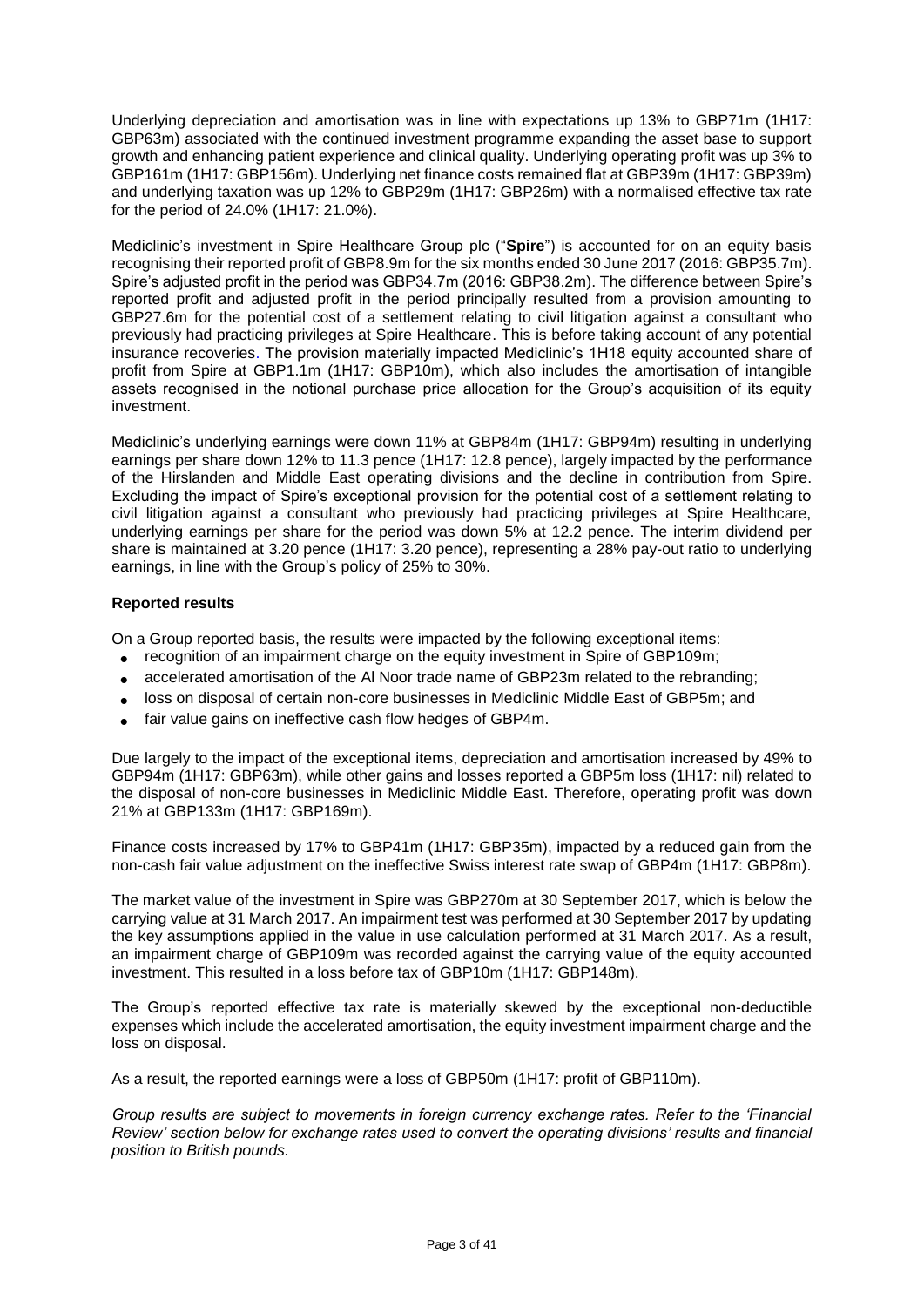*Details of the 1H18 results analyst presentation in London, in addition to the webcast and conference call registration information, are available at the end of this report or visit the Group's website at [www.mediclinic.com.](http://www.mediclinic.com/)*

## **OPERATIONAL REVIEW**

The Group's strategic focus is to ensure it delivers high-quality healthcare and optimal patient experience across the operating divisions in Switzerland, Southern Africa and the Middle East. To this end, Mediclinic continued to invest in its people, clinical facilities and technology across the operating divisions. The Group's growing international scale enables it to unlock further value through promoting collaboration and best practice between its operating divisions and to extract further synergies and costefficiencies.

Long-term demand for Mediclinic's services, across its operating divisions, remains robust, underpinned by an ageing population, growing disease burden and technological innovation. However, the increase in demand across the operating divisions is juxtaposed by lower economic growth in some regions and greater competition. In addition, there is an increased focus on the affordability of delivering healthcare which is resulting in changing care delivery models and greater regulatory oversight.

The Group is well positioned to deliver long-term value to its shareholders with a well-balanced portfolio of global operations, a leading position across all four attractive healthcare markets and a platform for future growth.

#### **HIRSLANDEN**

|                                      | 1H18      | 1H17      | Variance % |
|--------------------------------------|-----------|-----------|------------|
| Movement in bed days sold            | $(1.9\%)$ | $(0.1\%)$ |            |
| Movement in revenue per bed day sold | $(0.1\%)$ | 3.3%      |            |
| Inpatients (000's)                   | 47.6      | 48.2      | (1.3%)     |
| Revenue (CHFm)                       | 820       | 819       | 0.1%       |
| Underlying EBITDA (CHFm)             | 143       | 152       | (6%)       |
| Underlying EBITDA margin             | 17.4%     | 18.6%     |            |
| Expansion capex (CHFm)               | 15        | 11        | 36%        |
| Maintenance capex (CHFm)             | 26        | 19        | 37%        |
| Underlying EBITDA converted to cash  | 91%       | 113%      |            |
| Average GBP/CHF exchange rate        | 1.26      | 1.34      | (6%)       |
| Revenue (GBPm)                       | 651       | 613       | 6%         |
| Underlying EBITDA (GBPm)             | 113       | 114       | (1%)       |

### **Financial review**

Hirslanden accounted for 46% of the Group's revenues (1H17: 48%) and 49% of its underlying EBITDA (1H17: 52%).

As at the end of the reporting period, Hirslanden operated 17 hospitals and 4 outpatient clinics with a total of 1 792 inpatient beds and 9 881 employees (7 033 full-time equivalents). It is the largest private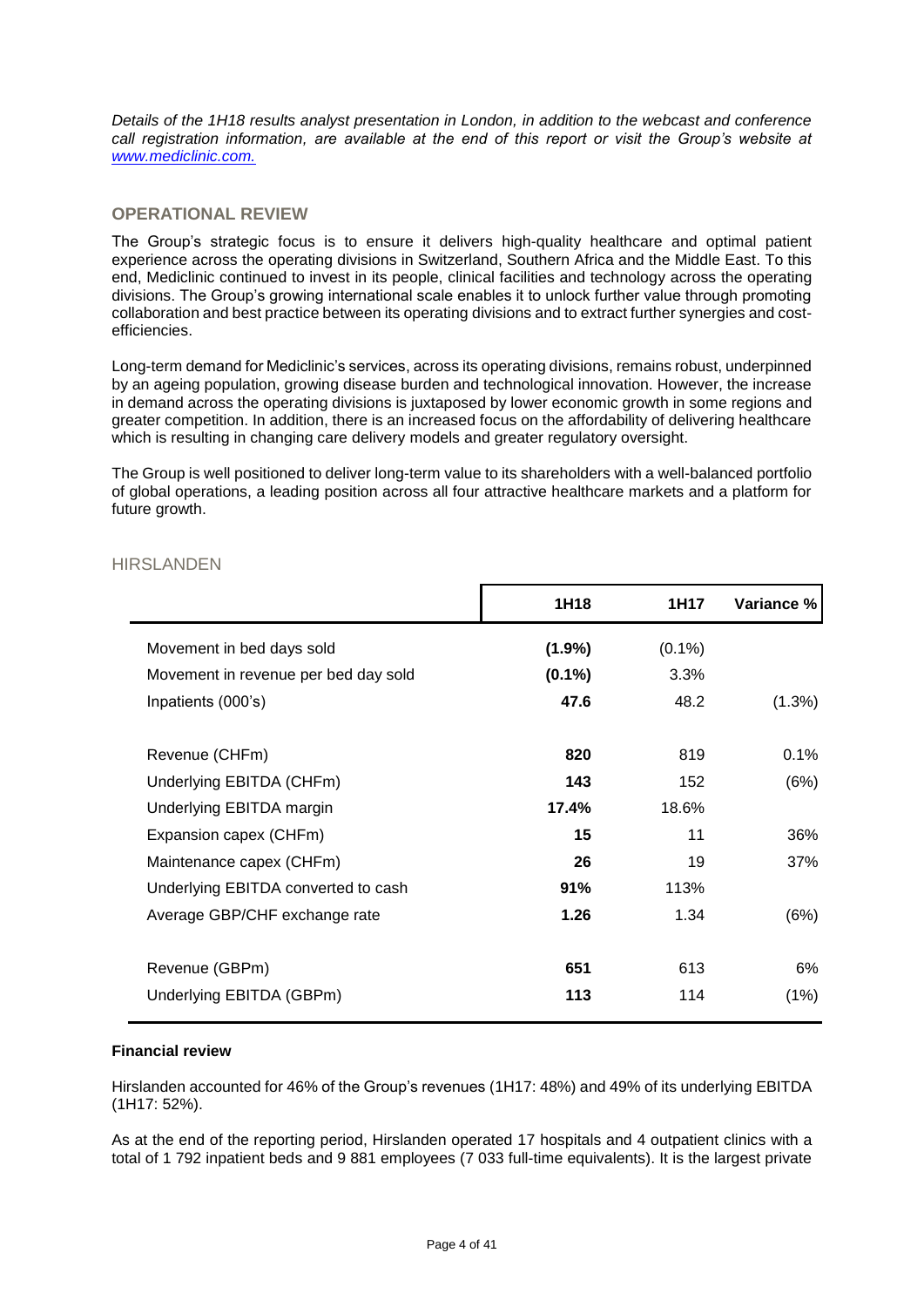acute care hospital group in Switzerland servicing approximately one third of inpatients treated in Swiss private hospitals.

During the reporting period, patient volumes were impacted by the timing of the Easter holiday period and a subdued market during the summer months with bed days sold and inpatient admissions down 1.9% and 1.3% respectively. Revenue in 1H18 was flat at CHF820m (1H17: CHF819m) as a result of a 1% decline in inpatient revenues offset by a 6% increase in outpatient revenues. The gradual insurance mix change continued, with a 4% increase in general insured patients and a 5% decline in supplementary insured patients.

Underlying EBITDA in 1H18 decreased by 6% to CHF143m (1H17: CHF152m) with the underlying EBITDA margin decreasing to 17.4% from 18.6%. This reflects the impact of lower patient volumes, insurance mix change and investment costs associated with the Hirslanden 2020 strategic programme partially offset by cost-management programmes and efficiency savings. Operating profit decreased by 26% to CHF90m (1H17: CHF122m). Hirslanden contributed GBP43m to the Group's underlying earnings (representing 51%) compared to GBP48m (representing 51%) in the comparative period. Hirslanden converted 91% (1H17: 113%) of underlying EBITDA into cash generated from operations.

In October 2017, the Group completed the refinancing of Hirslanden's secured long-term bank loans. The new facilities can be increased by up to CHF0.45bn to a total of CHF2.0bn, with a 25bps reduction in the cost of debt on a like for like basis and an extended maturity profile to at least 2023.

### **Driving efficiencies and investing for the future**

The growing outmigration of care trend in Switzerland is being addressed as part of the Hirslanden 2020 strategic programme. This programme has two main goals: to increase the efficiency of the existing business by implementing standardised systems and processes; and to develop new areas of business, such as outpatient facilities to efficiently service day case patients. Hirslanden is assessing the most appropriate outpatient solution to implement for each hospital, including the reconfiguration of existing hospital surgery units and the establishment of specialised outpatient and medical centres moving towards a more integrated medical network that facilitates the access to healthcare for patients. New medical centres where doctors' practices will be located are planned to open in Zurich, Cham and St. Gallen during the financial years ending 31 March 2018 ("**FY18**") and 31 March 2019 ("**FY19**").

In 1H18, Hirslanden invested CHF15m in expansion capital projects and new equipment and CHF26m on the replacement of existing equipment and upgrade projects as well as investments in Hirslanden 2020. Hirslanden Klinik Im Park in Zurich opened its new Bellaria outpatient surgery centre in April 2017, which includes a ward for procedures requiring short inpatient stays. Building work continues on an expanded emergency department for Klinik Hirslanden in Zurich and a new ward at Hirslanden Klinik St. Anna in Lucerne which are both expected to be completed in FY19.

Effective 1 July 2017, Hirslanden acquired Linde Holding Biel / Bienne AG ("**Linde**") for a total consideration of CHF107m. Linde is a leading private hospital in the Biel region of Switzerland offering a wide range of medical services with 115 beds, an outpatient clinic facility, emergency unit, six operating theatres, physiotherapy, radiology and an ophthalmology centre. In March 2017, the hospital's main building was expanded with a new wing which provides the opportunity for future growth. During Linde's 12-month reporting period for 2016, the hospital treated 6 043 inpatients and generated revenue of CHF70m (CHF91m gross revenue as per local statutory reporting including doctors' fees) and EBITDA of CHF9m. Linde was consolidated into the Hirslanden 1H18 results for the second quarter of the period and contributed CHF16m to revenue and around 1 300 to inpatient admissions. To date, Hirslanden has acquired 99.6% of the issued share capital of Linde.

#### **Regulatory update**

Earlier in the year, the Swiss Federal Government released proposed adjustments to the national outpatient tariff ("**TARMED**") as a transitional solution whilst healthcare providers and funders continue to negotiate and agree a revised tariff structure. Based on analysis of the complex proposal, the previously announced annualised impact on Hirslanden outpatient revenues was estimated at around CHF30m. After mitigating actions, including improved utilisation and increased efficiencies, Hirslanden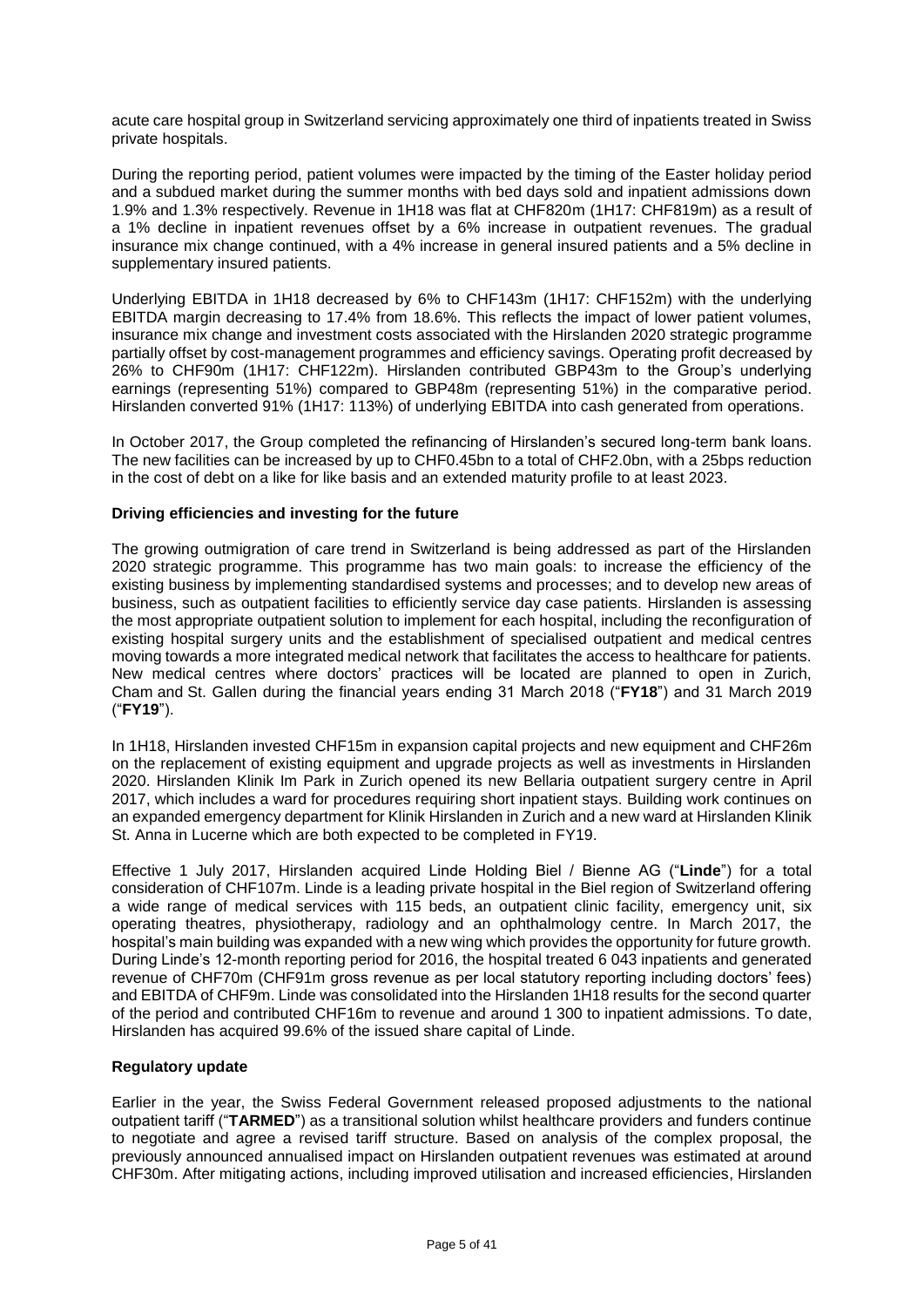expects the annualised impact on underlying EBITDA to be around CHF25m. The implementation date for the revised TARMED tariff is 1 January 2018, impacting revenue and EBITDA for one quarter in FY18 and a full year in FY19. The Federal Government has also been preparing a national framework for the outmigration of basic medical treatments taking certain interventions from an inpatient to an outpatient tariff, which is expected to be implemented from 1 January 2019. The final list of interventions will be agreed following the conclusion of a recent working group review. In the Canton of Lucerne, similar measures were implemented on 1 July 2017 with the Cantons of Zurich, Zug and Aargau expected to follow from 1 January 2018.

|                                      | 1H18      | 1H17    | Variance % |
|--------------------------------------|-----------|---------|------------|
| Movement in bed days sold            | $(3.3\%)$ | 2.6%    |            |
| Movement in revenue per bed day sold | $7.7\%$   | 5.5%    |            |
| Admissions (000's)                   | 289       | 299     | (3%)       |
|                                      |           |         |            |
| Revenue (ZARm)                       | 7581      | 7 2 8 3 | 4%         |
| Underlying EBITDA (ZARm)             | 1 590     | 1 506   | 6%         |
| Underlying EBITDA margin             | 21.0%     | 20.7%   |            |
| Expansion capex (ZARm)               | 228       | 383     | (40%)      |
| Maintenance capex (ZARm)             | 232       | 301     | (23%)      |
| Underlying EBITDA converted to cash  | 90%       | 94%     |            |
| Average GBP/ZAR exchange rate        | 17.08     | 20.00   | (15%)      |
| Revenue (GBPm)                       | 444       | 364     | 22%        |
|                                      |           |         |            |
| Underlying EBITDA (GBPm)             | 93        | 75      | 24%        |

# MEDICLINIC SOUTHERN AFRICA

#### **Financial review**

Mediclinic Southern Africa accounted for 32% of the Group's revenues (1H17: 28%) and 40% of its underlying EBITDA (1H17: 34%).

In Southern Africa (including South Africa and Namibia), as at the end of the reporting period, Mediclinic operated 52 hospitals and 2 day clinics with a total of 8 095 beds and 16 366 employees. Mediclinic Southern Africa is the third largest private healthcare provider in Southern Africa.

During the first half of the year, patient volumes in Southern Africa were impacted by the timing of the Easter holiday period, other public and school holidays and the number of weekend days resulting in nine fewer ordinary working days compared to the comparative period. In addition, the results were delivered against a continued weak macro-economic environment and funder interventions. Revenue in Southern Africa increased by 4% to ZAR7 581m (1H17: ZAR7 283m). Bed days sold decreased by 3.3% and average revenue per bed day increased by 7.7%. Admissions decreased by 3.3% with the greatest decline in surgical day cases as the outmigration trend continues. The average length of stay remained stable.

Underlying EBITDA increased by 6% to ZAR1 590m (1H17: ZAR1 506m) resulting in the underlying EBITDA margin increasing to 21.0% from 20.7% as the ongoing shift in case mix towards medical versus surgical cases and lower patient volumes were more than offset by cost-management and efficiency initiatives. Operating profit increased by 4% to ZAR1 338m (1H17: ZAR1 287m). Mediclinic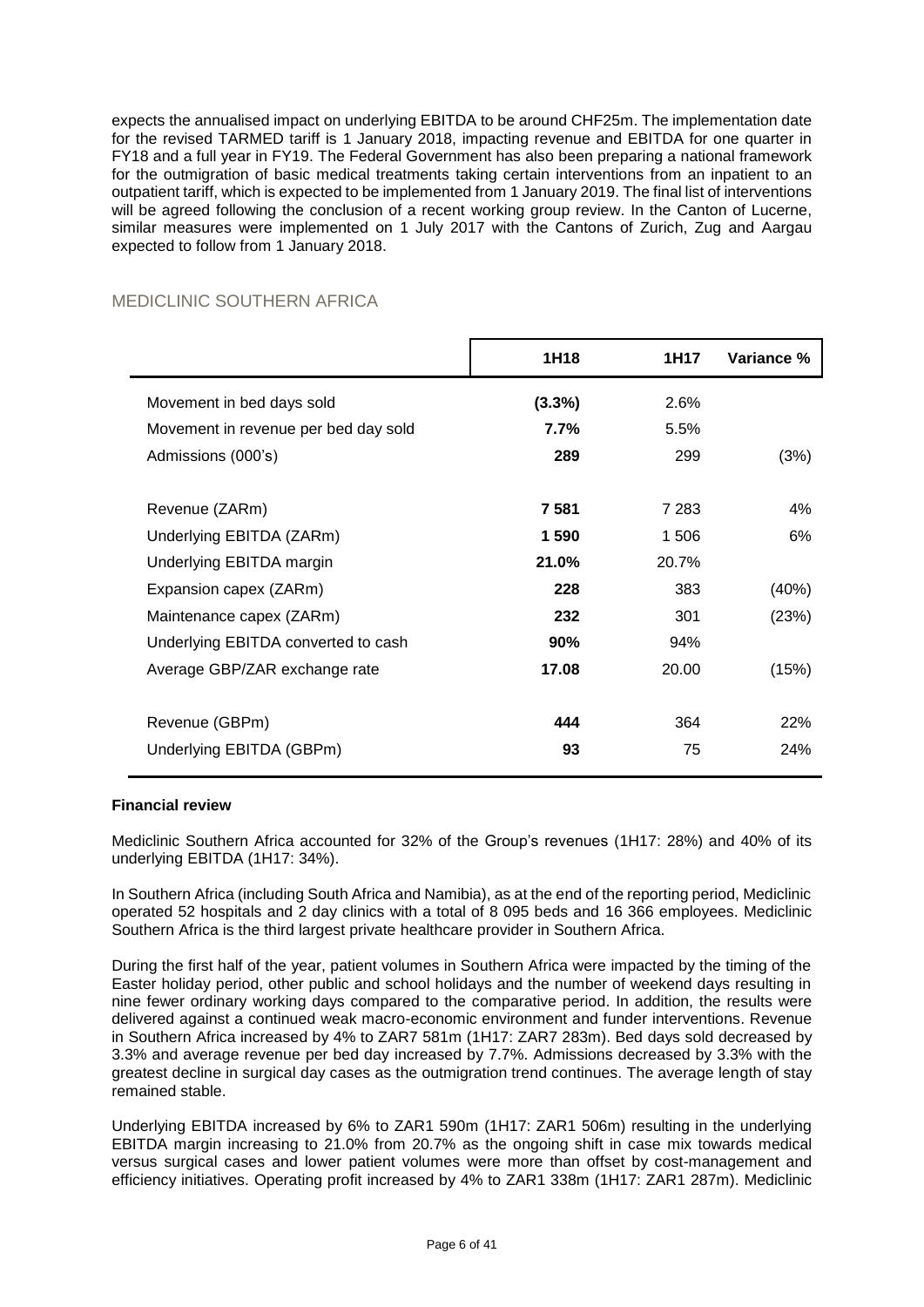Southern Africa contributed GBP34m to the Group's underlying earnings (representing 40%) compared to GBP30m (representing 32%) in the comparative period.

## **Investing to support long-term growth**

Mediclinic Southern Africa invested ZAR228m on expansion capital projects and new equipment and ZAR232m on the replacement of existing equipment and upgrade projects. Total capex spend in 1H18 represents some 40% of the platform's FY18 budget and below the 1H17 spend due to the timing of projects and a disciplined approach to capital expenditure. The total number of licenced beds remained flat compared to the year ended 31 March 2017 ("**FY17**") at 8 095. The key project completed during the first half of the year was the expansion of Mediclinic Bloemfontein. The building projects in progress at Mediclinic Thabazimbi and Mediclinic Newcastle are expected to add some 42 additional licensed beds by the end of FY18, taking the total number for Mediclinic Southern Africa to 8 137. Several additional building projects are due for completion in FY19 and FY20, which are expected to add some 330 additional operational beds in both existing facilities and new day clinics. Mediclinic's day clinic rollout is unique and premised on co-locating the facilities with the main hospitals at Mediclinic Newcastle, Nelspruit, Stellenbosch, Bloemfontein and Cape Gate which will provide an additional 12 theatres to the Southern African operations.

In August 2017, Mediclinic announced it had agreed to an investment in the Intercare group of companies ("**Intercare**"). The Intercare group was founded in 2000 and currently manages 18 multidisciplinary primary care medical and dental centres, as well as 4 day hospitals and 3 sub-acute and rehabilitation hospitals in South Africa, servicing over 1 million patients per annum. The investment in Intercare comprises of a minority shareholding in the multi-disciplinary medical and dental centres and a controlling shareholding in the day hospitals and sub-acute and rehabilitation hospitals. Intercare will continue to manage all of its facilities under the Intercare brand. Both transactions were subject to a number of conditions, including Competition Commission approval of the Mediclinic acquisition of the controlling shareholding in the day hospital and sub-acute and rehabilitation hospitals. In October 2017, the last condition precedent for the primary care transaction was fulfilled and this transaction is ready to proceed to completion.

Mediclinic's proposed acquisition of a controlling share in Matlosana Medical Health Services Proprietary Limited ("**MMHS**"), based in Klerksdorp in the North-West Province of South Africa, has been referred to the Competition Tribunal by the Competition Commission with the case expected to be heard in the first quarter of FY19. In January 2017, Mediclinic Southern Africa also announced the proposed acquisition of a 50% + 1 share interest in the mental health provider, Life Path Health. Mediclinic has decided not to pursue this transaction further.

# **Regulatory update**

The Competition Commission is currently undertaking a market inquiry into the private healthcare sector in South Africa to understand both whether there are features of the sector that prevent, distort or restrict competition and how competition in the sector can be promoted. The inquiry is due to publish its provisional recommendations in November 2017, but has not advised when the final report is expected. Mediclinic has submitted documentation to the inquiry and will continue to engage with all stakeholders as draft documents are published to achieve an agreeable outcome.

The South African Government is seeking to address the shortcomings of the public health system through the phased introduction of a National Health Insurance system over a 14-year period. The latest White Paper was released in June 2017 for consultation. Mediclinic has engaged with the Department of Health with regards to the functioning of the proposed seven institutions, bodies and commissions, submitting comments on the draft guidelines and making nominations to the committees. Mediclinic will continue to closely monitor the process and seeks further clarity on a large number of matters that still need to be addressed.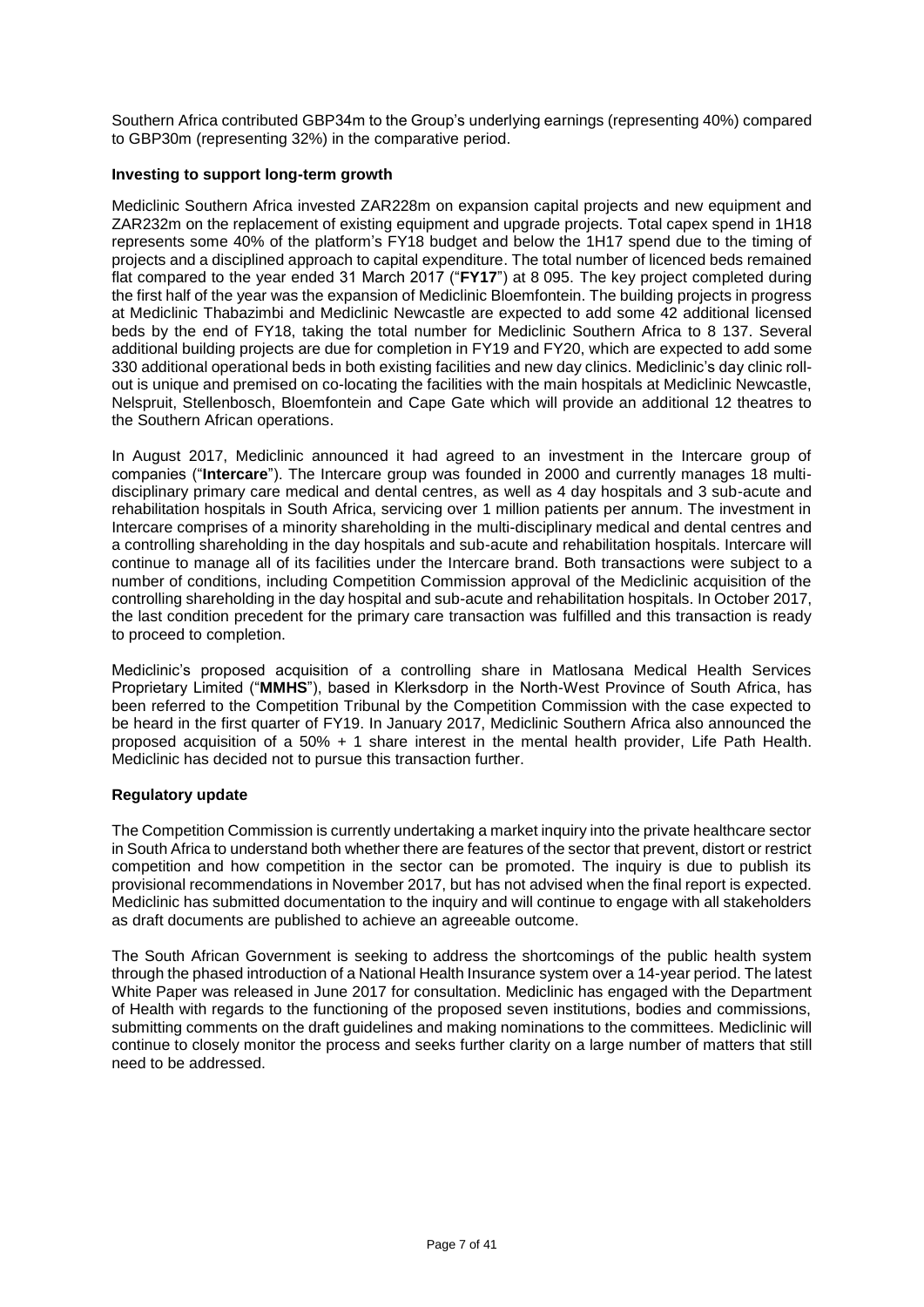# MEDICLINIC MIDDLE EAST

|                                     | 1H18    |       | 1H17 Variance % |
|-------------------------------------|---------|-------|-----------------|
| Inpatients ('000s)                  | 33      | 34    | $(2.2\%)$       |
| Outpatients ('000s)                 | 1 3 5 6 | 1 591 | (14.8%)         |
| Movement in bed days sold           | (7.8%)  | 3.1%  |                 |
| Revenue (AEDm)                      | 1475    | 1547  | (5%)            |
| Underlying EBITDA (AEDm)            | 125     | 170   | (26%)           |
| Underlying EBITDA margin            | 8.5%    | 11.0% |                 |
| Expansion capex (AEDm)              | 105     | 99    | 6%              |
| Maintenance capex (AEDm)            | 28      | 18    | 57%             |
| Underlying EBITDA converted to cash | 91%     | 100%  |                 |
| Average GBP/AED exchange rate       | 4.75    | 5.05  | (6%)            |
| Revenue (GBPm)                      | 310     | 306   | 1%              |
| Underlying EBITDA (GBPm)            | 27      | 34    | (21%)           |

### **Financial review**

Mediclinic Middle East accounted for 22% of the Group's revenues (1H17: 24%) and 12% of its underlying EBITDA (1H17: 15%).

Mediclinic Middle East, as at the end of the reporting period, operated 6 hospitals and 24 clinics with a total of 714 beds and 5 884 employees. It is one of the largest private healthcare providers in the UAE with the majority of its operations in Dubai and Abu Dhabi (including Al Ain).

The Middle East remains a growth market for healthcare. The combination of Mediclinic and Al Noor has created one of the leading private healthcare providers in the region. Recent operational and regulatory changes are providing support for the recovery in performance of the Abu Dhabi business and future investment decisions. Opportunities in the region include the provision of services for a growing expatriate market and ageing local population, which is facing an increased incidence of lifestyle-related medical conditions. Mediclinic has confidence in its long-term Middle East growth strategy and continues to focus on building a high quality, multi-disciplinary clinical service offering in Abu Dhabi for the enhanced and Thiqa insurance market that emulates the Group's market leading Dubai business.

In line with guidance, revenue in 1H18 decreased by 5% to AED1 475m (1H17: AED1 547m). After adjusting for the sale of non-core assets, revenue was down 1%. The established Dubai business performed strongly with revenue increasing 7%, reflecting the ramp-up benefit from the new North Wing opened in September 2016 at Mediclinic City Hospital. The Middle East operations' inpatient and outpatient volumes were down 2.2% and 14.8% respectively in 1H18, impacted by the business and operational alignment initiatives, changes in regulation and non-core asset disposals in Abu Dhabi during the prior financial year. The business and operational alignment initiatives include strategies to actively migrate away from Basic to Thiqa and Enhanced insured patients and to invest in higher acuity inpatient services, generating higher quality revenue and margin improvement.

Due to the impact of the changes in the Abu Dhabi business, Mediclinic Middle East's 1H18 underlying EBITDA decreased by 26% to AED125m (1H17: AED170m) and the underlying EBITDA margin decreased to 8.5% from 11.0%. Resulting from the integration of the Dubai and Abu Dhabi businesses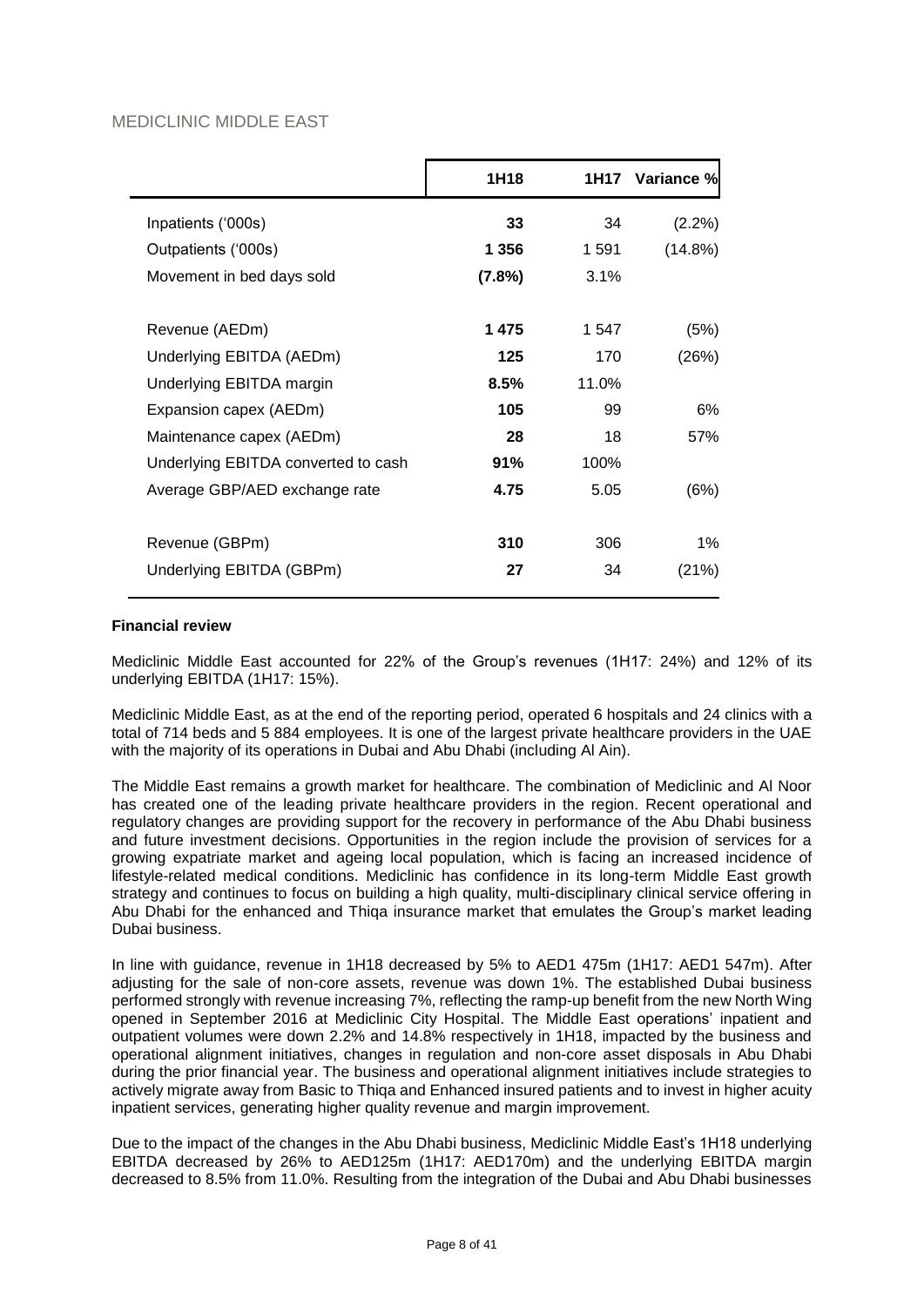last year were some 1 000 staff retrenchments. In addition, other efficiency and cost-management initiatives were implemented that will support underlying EBITDA margin enhancement in the Middle East operating division as revenues increase.

An impairment of AED46m (1H17: AED46m) was charged to the income statement in respect of trade receivables balance. The charge for the full year is expected to be around AED90m (FY17: AED113m).

Depreciation and amortisation increased by 121% to AED181m (1H17: AED82m). The increase was partially associated with the opening of the new North Wing at Mediclinic City Hospital in Dubai and the Mediclinic Al Jowhara Hospital in Abu Dhabi. However, the main increase was in amortisation due to the accelerated charge of AED107m in relation to the Al Noor trade name, resulting from the rebranding exercise which commenced in February 2017, which is an exceptional item and excluded from underlying earnings. This asset has now been fully amortised. Mediclinic Middle East incurred an operating loss of AED218m (1H17: profit of AED91m).

In early June 2016, Mediclinic Middle East amended and increased the existing debt facilities to AED567m (of which AED220m remains undrawn) from AED282m in the comparative period to refinance the Group bridge loan facility, as well as to continue to fund existing expansion projects across the UAE. Net finance costs therefore increased by 27% to AED17m (1H17: AED13m).

## **Investing in a dynamic and growing market**

Actions taken in Abu Dhabi are already having a positive effect on the business and are laying the foundation for sustainable growth. The important strategic decision to rebrand to Mediclinic was taken in February 2017. All hospitals have successfully been rebranded with the final clinics expected to be completed by the end of the year. Doctor vacancies have normalised and the focus has shifted to supporting doctors to grow their patient activity. This includes the roll-out of a new remuneration policy, similar to that established in Dubai, that is fundamentally based on doctors' professional services and the quality of care provided. Since the Thiqa (health insurance for UAE nationals) co-payment requirement in Abu Dhabi was removed in April 2017, the business continues to see an improving trend in Thiqa patient activity. 1H18 Thiqa inpatient and outpatient volumes in Abu Dhabi increased by 40% and 15% respectively compared to the comparative period. The removal of the Thiqa co-payment has enabled the business to accelerate its strategy of migrating activity away from Basic, towards Enhanced and Thiqa insured patients. The Abu Dhabi business also targets having a higher ratio of inpatient volumes, similar to that in Dubai, through the continued investment in doctors, services and facilities. Mediclinic Middle East expects the positive momentum in higher tariff patient volumes to continue to grow in the second half of the year, supported by the seasonality benefit in the UAE following the end of the quieter summer period.

Mediclinic Middle East invested AED105m on expansion capital projects and new equipment and AED28m on the replacement of existing equipment and upgrade projects. The major component of the expansion capital expenditure was the Mediclinic Parkview Hospital project in Dubai. Construction of the new 188-bed Mediclinic Parkview Hospital, the seventh hospital in the Middle East operations, is progressing well and is on track to be completed in the fourth quarter of FY19. In addition to the rampup in capital expenditure on Mediclinic Parkview Hospital in the second half of the year, other expansion capex is allocated for projects at Mediclinic Airport Road Hospital and Mediclinic Al Noor Hospital and for the creation of an Electronic Healthcare Record system across Mediclinic Middle East that will enable the business over the coming years to deliver improved service quality and seamless care for patients. The project to construct a new hospital in the Western Region of Abu Dhabi, which was postponed, has been reinitiated with project planning currently underway.

# **Regulatory update**

Preparations are ongoing for the implementation of Diagnosis Related Groups in Dubai which is now expected to be implemented in July 2018 with Mediclinic planning to implement shadow billing from February 2018. The Gulf Corporation Council Value-Added Tax ("**VAT**") framework agreement was published in April 2017 and subsequently in August 2017 healthcare was confirmed as a zero-rated service. Mediclinic has recently completed its VAT registration ahead of the planned implementation of VAT on 1 January 2018.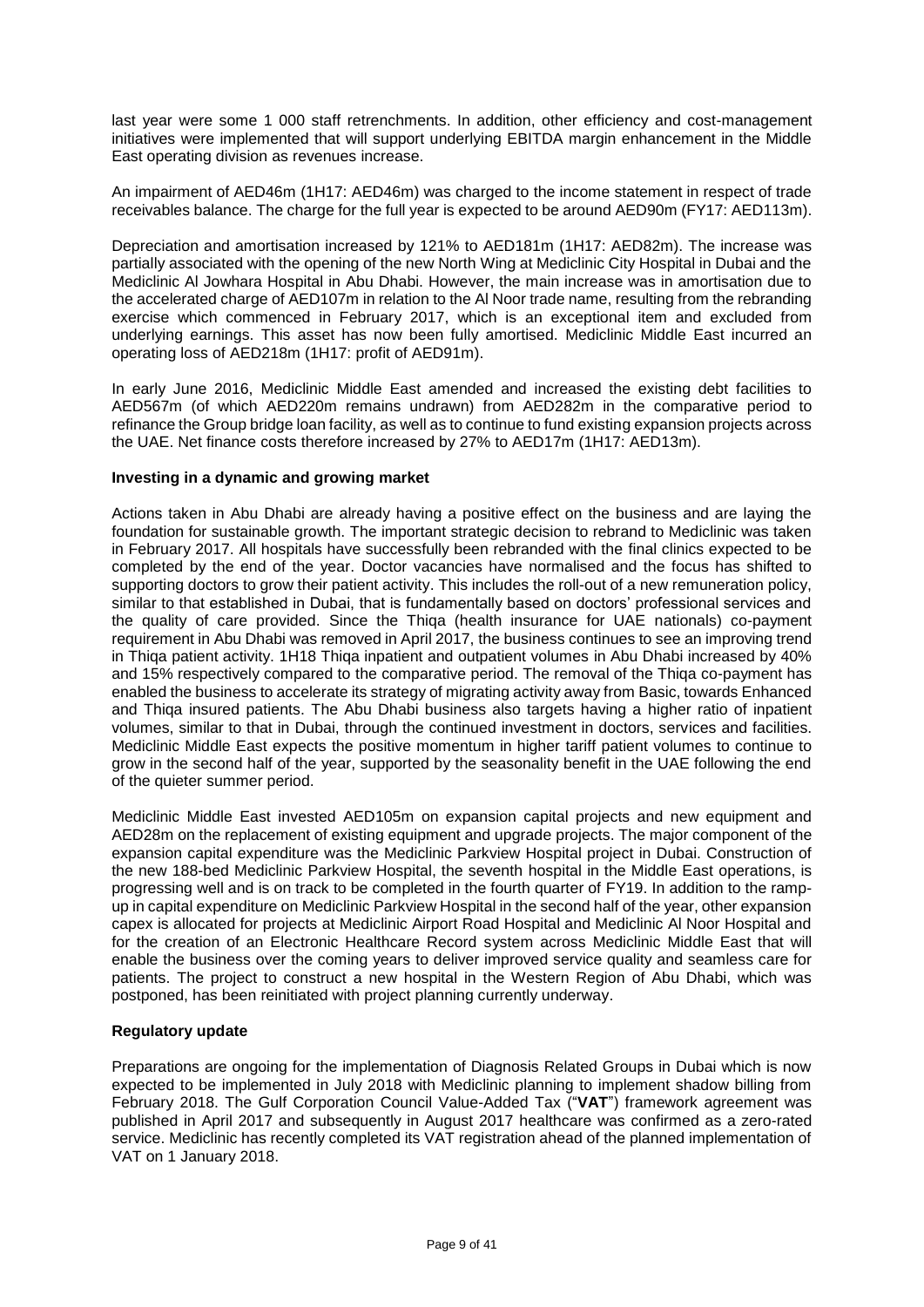### **SPIRE HEALTHCARE GROUP**

Mediclinic has a 29.9% investment in Spire.

Spire's underlying performance for the six months to 30 June 2017 was in line with expectations. Underlying revenue increased by 3.8%, underlying EBITDA increased by 1.3% and the underlying EBITDA margin increased to 18.1%. Adjusted EPS (excluding exceptional and tax one-off items) decreased by 9.4%. Total inpatient/day case admissions grew 0.3% driven by self-pay and NHS volume growth. Spire provided updated guidance for the remainder of the year in September 2017.

Mediclinic's investment in Spire is accounted for on an equity basis recognising the reported profit of GBP8.9m for the six months ended 30 June 2017 (2016: GBP35.7m). Spire's adjusted profit in the period was GBP34.7m (2016: GBP38.2m). The difference between Spire's reported profit and adjusted profit in the period principally resulted from a provision amounting to GBP27.6m for the potential cost of a settlement relating to civil litigation against a consultant who previously had practicing privileges at Spire Healthcare. This is before taking account of any potential insurance recoveries. The provision materially impacted Mediclinic's 1H18 equity accounted share of profit from Spire at GBP1.1m (1H17: GBP10m), which also includes the adjustment for the amortisation of intangible assets recognised in the notional purchase price allocation for the Group's acquisition of its equity investment.

### **BOARD CHANGES**

Mediclinic announced that on 24 July 2017 Mr Danie Meintjes informed the Board of his intention to retire from his position as Chief Executive Officer and a director of the Company by 31 July 2018. The Nomination Committee commenced a search to identify a successor which is progressing well. Further updates on this process will be announced when appropriate.

Two new independent non-executive director appointments were made by the Board since year end. Dr Felicity Harvey joined the Board (also serving as a member of the Clinical Performance and Sustainability Committee) from 3 October 2017 and Dr Muhadditha Al Hashimi joined the Board from 1 November 2017.

# **OUTLOOK**

The Group maintains the following guidance, for the financial year ending 31 March 2018 ("**FY18**"), unless otherwise stated:

- Hirslanden: Modest revenue growth is expected. The underlying EBITDA margin in the second half of the year will typically reflect the seasonal benefit of the winter period including higher occupancy and improved insurance mix. The full year margin will be impacted by the TARMED outpatient tariff reductions from 1 January 2018, outmigration of care, two Easter holiday periods, costs relating to the Hirslanden 2020 strategic programme and the Linde acquisition, partially offset by ongoing efficiency gains.
- Mediclinic Southern Africa: The Group expects revenue growth to be around 4% due to the challenging macro-economic environment, greater competition, timing of two Easter holiday periods and funder interventions. Despite cost inflation running above tariff increases, the underlying EBITDA margin is expected to remain broadly stable at 21% due to increased efficiencies.
- Mediclinic Middle East: The established Dubai business is expected to perform well despite the competitive landscape. A gradual improvement is expected in the Abu Dhabi business over the next couple of years. Premised on strong revenue and underlying EBITDA growth in the second half of the financial year, the Group expects a marginal improvement in Middle East revenues for the full year and a gradual improvement in underlying EBITDA margins over time, including the impact associated with the opening of new facilities.
- The Group's revised capital expenditure budget for the year is 12% lower at GBP247m in constant currency (by using average FY17 exchange rates). This comprises GBP114m in Hirslanden, GBP64m in Mediclinic Southern Africa and GBP69m in Mediclinic Middle East.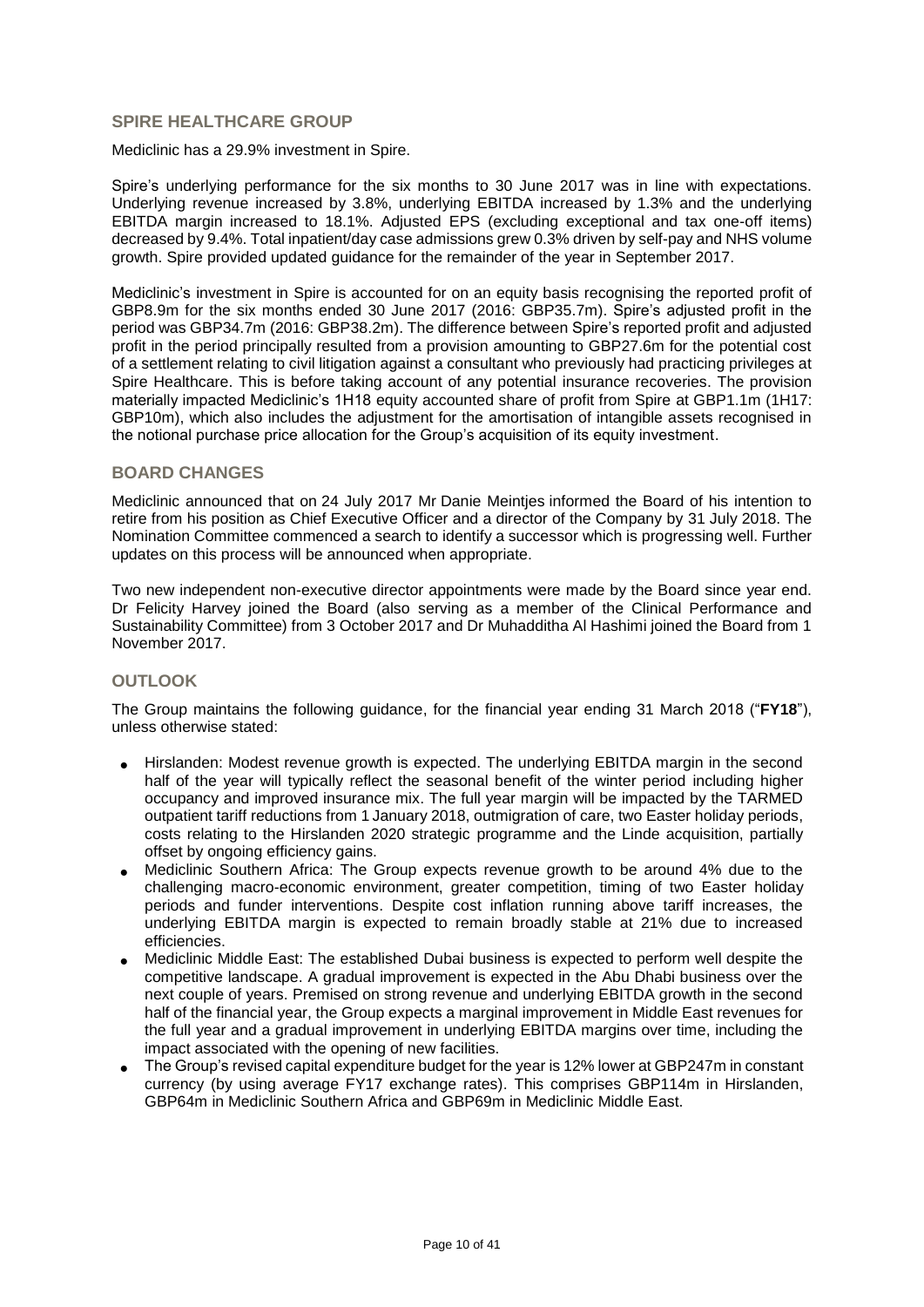# **FINANCIAL REVIEW**

# GROUP FINANCIAL PERFORMANCE

Group revenue increased by 10% to GBP1 405m (1H17: GBP1 283m) for the reporting period.

On a Group reported basis, the results were impacted by the following exceptional items:

- recognition of an impairment charge on the equity investment in Spire of GBP109m;
- accelerated amortisation of the Al Noor trade name of GBP23m related to the rebranding;
- loss on disposal of certain non-core businesses in Mediclinic Middle East of GBP5m; and
- fair value gains on ineffective cash flow hedges of GBP4m.

Due largely to the impact of the exceptional items, depreciation and amortisation increased by 49% to GBP94m (1H17: GBP63m), while other gains and losses reported a GBP5m loss (1H17: nil) related to the disposal of non-core businesses in Mediclinic Middle East. Therefore, operating profit was down 21% at GBP133m (1H17: GBP169m).

Finance costs increased by 17% to GBP41m (1H17: GBP35m), impacted by a reduced gain from the non-cash fair value adjustment on the ineffective Swiss interest rate swap of GBP4m (1H17: GBP8m).

The market value of the investment in Spire was GBP270m at 30 September 2017, which is below the carrying value at 31 March 2017. An impairment test was performed at 30 September 2017 by updating the key assumptions applied in the value in use calculation performed at 31 March 2017. As a result, an impairment charge of GBP109m was recorded against the carrying value of the equity accounted investment. This resulted in a loss before tax of GBP10m (1H17: GBP148m).

The Group's reported effective tax rate is materially skewed by the exceptional non-deductible expenses which include the accelerated amortisation, the equity investment impairment charge and the loss on disposal.

As a result, the reported earnings were a loss of GBP50m (1H17: profit of GBP110m).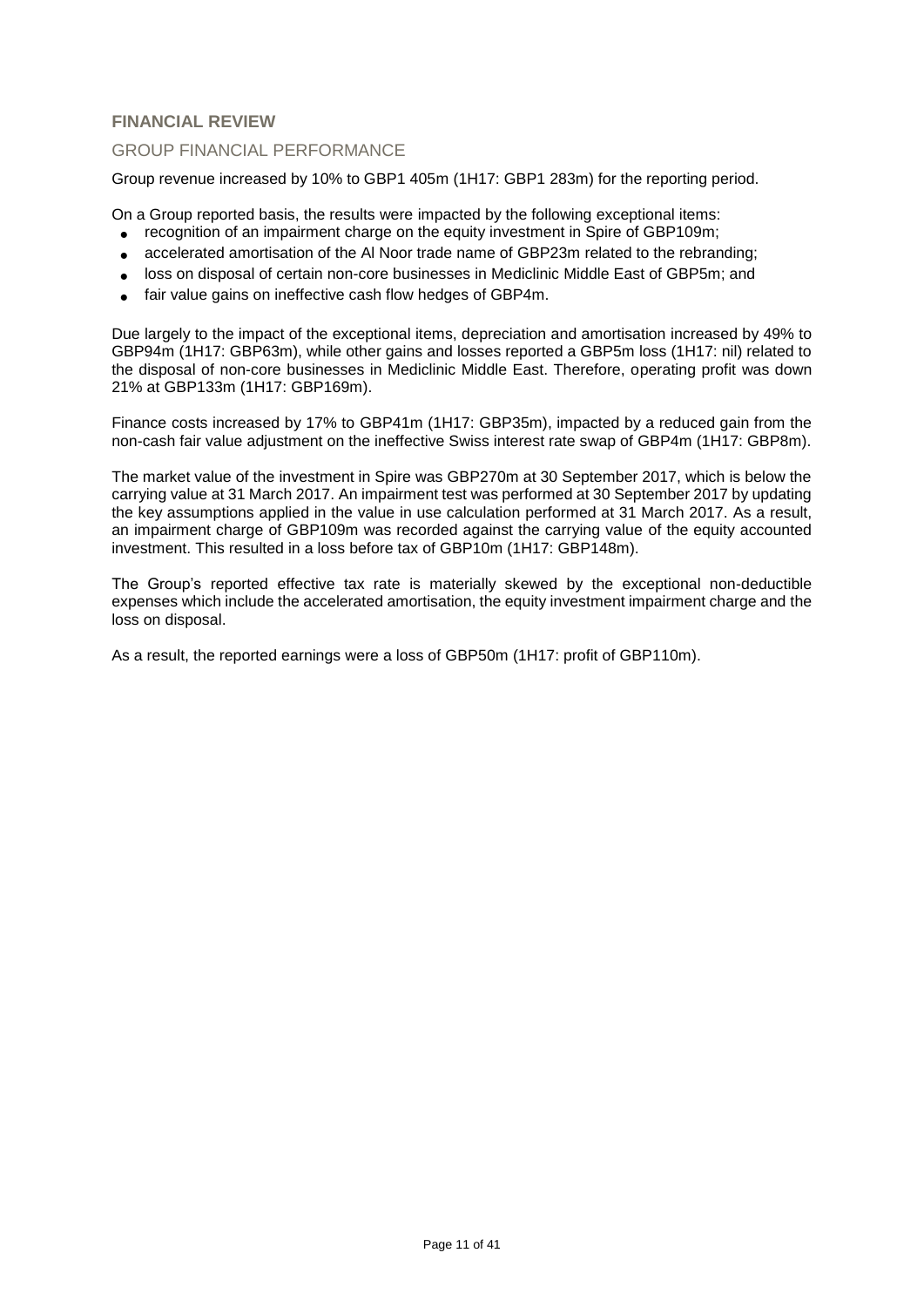# EARNINGS RECONCILIATIONS

| <b>30 SEPTEMBER 2017</b><br><b>INTERIM RESULTS</b>  | GBP'm   | <b>Total Switzerland</b><br>GBP'm | <b>Southern</b><br><b>Africa</b><br>GBP'm | <b>Middle</b><br>East<br>GBP'm | <b>United</b><br>GBP'm | <b>Kingdom Corporate</b><br>GBP'm |
|-----------------------------------------------------|---------|-----------------------------------|-------------------------------------------|--------------------------------|------------------------|-----------------------------------|
| Revenue                                             | 1 4 0 5 | 651                               | 444                                       | 310                            |                        |                                   |
| Operating profit/(loss)                             | 133     | 72                                | 78                                        | (16)                           |                        | (1)                               |
| (Loss)/profit attributable to equity<br>holders*    | (50)    | 46                                | 34                                        | (21)                           | (108)                  | (1)                               |
| <b>RECONCILIATIONS</b>                              |         |                                   |                                           |                                |                        |                                   |
| Operating profit/(loss)<br>Add back:                | 133     | 72                                | 78                                        | (16)                           |                        | (1)                               |
| - Other gains and losses                            | 5       |                                   |                                           | 5                              |                        |                                   |
| - Depreciation and amortisation                     | 94      | 41                                | 15                                        | 38                             |                        |                                   |
| <b>EBITDA</b>                                       | 232     | 113                               | 93                                        | 27                             |                        | (1)                               |
| <b>Underlying EBITDA</b>                            | 232     | 113                               | 93                                        | 27                             |                        | (1)                               |
| Operating profit/(loss)<br><b>Exceptional items</b> | 133     | 72                                | 78                                        | (16)                           |                        | (1)                               |
| Other gains and losses                              | 5       |                                   |                                           | 5                              |                        |                                   |
| Accelerated amortisation                            | 23      |                                   |                                           | 23                             |                        |                                   |
| <b>Underlying operating</b><br>profit/(loss)        | 161     | 72                                | 78                                        | 12                             |                        | (1)                               |
| (Loss)/profit attributable to equity<br>holders*    | (50)    | 46                                | 34                                        | (21)                           | (108)                  | (1)                               |
| <b>Exceptional items:</b>                           |         |                                   |                                           |                                |                        |                                   |
| Loss on disposal of businesses                      | 5       |                                   |                                           | 5                              |                        |                                   |
| Impairment of associate                             | 109     |                                   |                                           |                                | 109                    |                                   |
| Fair value gains on ineffective cash<br>flow hedges | (4)     | (4)                               |                                           |                                |                        |                                   |
| Accelerated amortisation                            | 23      |                                   |                                           | 23                             |                        |                                   |
| Tax on exceptional items                            | 1       | $\mathbf 1$                       |                                           |                                |                        |                                   |
| <b>Underlying earnings</b>                          | 84      | 43                                | 34                                        | $\overline{7}$                 | 1                      | (1)                               |
| Weighted average number of<br>shares (millions)     | 737.1   |                                   |                                           |                                |                        |                                   |
| Underlying earnings per share<br>(pence)            | 11.3    |                                   |                                           |                                |                        |                                   |

*\*Profit attributable to equity holders in Switzerland is shown after the elimination of intercompany loan interest of GBP8m.*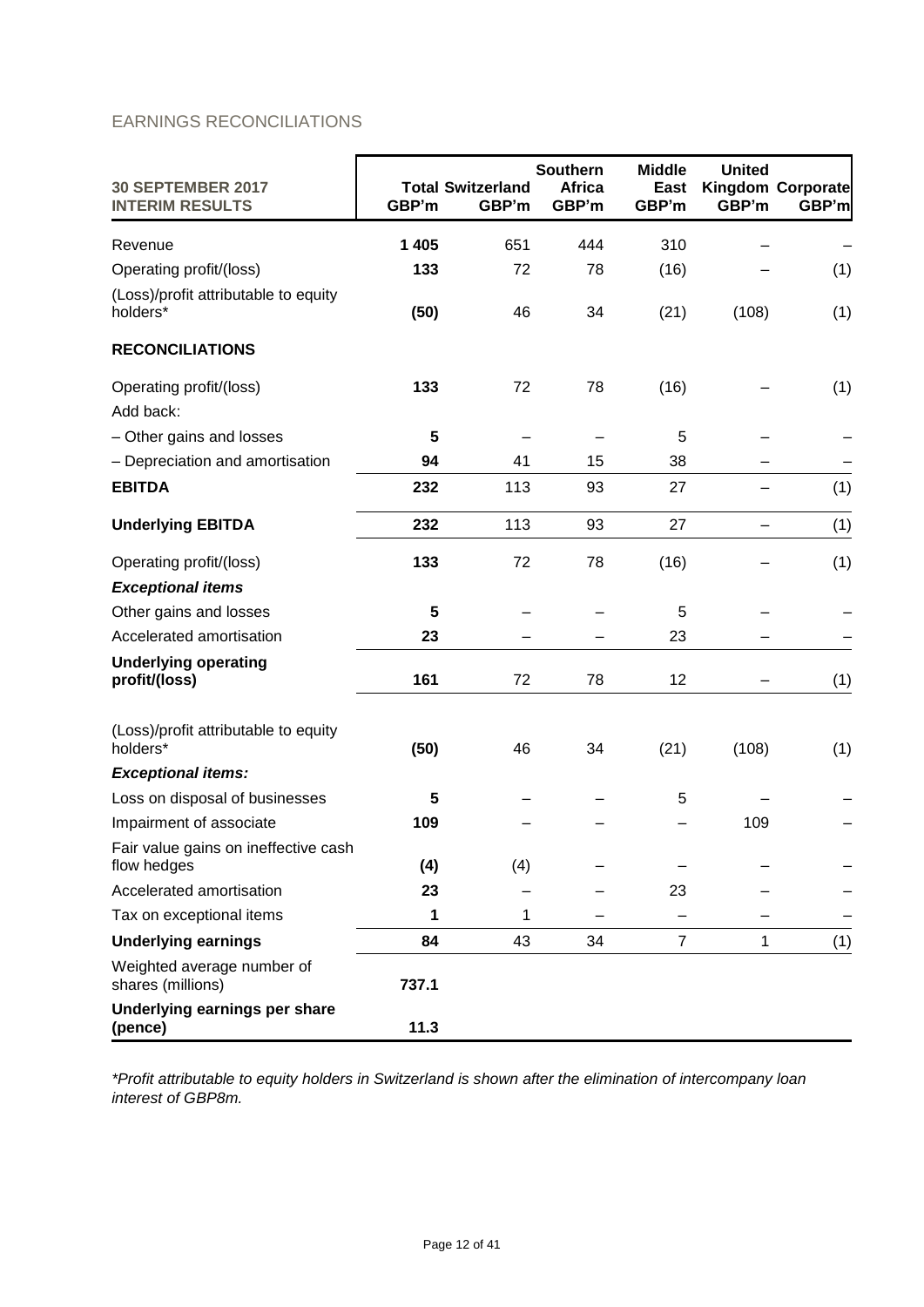| <b>30 SEPTEMBER 2016</b><br><b>INTERIM RESULTS</b>  | GBP'm   | <b>Total Switzerland</b><br>GBP'm | <b>Southern</b><br><b>Africa</b><br>GBP'm | <b>Middle</b><br>East<br>GBP'm | <b>United</b><br>GBP'm | <b>Kingdom Corporate</b><br>GBP'm |
|-----------------------------------------------------|---------|-----------------------------------|-------------------------------------------|--------------------------------|------------------------|-----------------------------------|
| Revenue                                             | 1 2 8 3 | 613                               | 364                                       | 306                            |                        |                                   |
| Operating profit/(loss)                             | 169     | 91                                | 64                                        | 18                             |                        | (4)                               |
| Profit/(loss) attributable to equity<br>holders*    | 110     | 64                                | 30                                        | 14                             | 10                     | (8)                               |
| <b>RECONCILIATIONS</b>                              |         |                                   |                                           |                                |                        |                                   |
| Operating profit/(loss)                             | 169     | 91                                | 64                                        | 18                             |                        | (4)                               |
| Add back:                                           |         |                                   |                                           |                                |                        |                                   |
| - Other gains and losses                            |         |                                   |                                           | (1)                            |                        | 1                                 |
| - Depreciation and amortisation                     | 63      | 36                                | 11                                        | 16                             |                        |                                   |
| <b>EBITDA</b>                                       | 232     | 127                               | 75                                        | 33                             |                        | (3)                               |
| <b>Exceptional items:</b>                           |         |                                   |                                           |                                |                        |                                   |
| Past service cost credit                            | (13)    | (13)                              |                                           |                                |                        |                                   |
| Restructuring costs                                 | 1       |                                   |                                           | 1                              |                        |                                   |
| <b>Underlying EBITDA</b>                            | 220     | 114                               | 75                                        | 34                             |                        | (3)                               |
| Operating profit/(loss)                             | 169     | 91                                | 64                                        | 18                             |                        | (4)                               |
| <b>Exceptional items</b>                            |         |                                   |                                           |                                |                        |                                   |
| Past service cost credit                            | (13)    | (13)                              |                                           |                                |                        |                                   |
| Restructuring costs                                 | 1       |                                   |                                           | 1                              |                        |                                   |
| Other gains and losses                              | (1)     |                                   |                                           | (1)                            |                        |                                   |
| <b>Underlying operating</b><br>profit/(loss)        | 156     | 78                                | 64                                        | 18                             |                        | (4)                               |
| Profit/(loss)attributable to equity<br>holders*     | 110     | 64                                | 30                                        | 14                             | 10                     | (8)                               |
| <b>Exceptional items:</b>                           |         |                                   |                                           |                                |                        |                                   |
| Past service cost credit                            | (13)    | (13)                              |                                           |                                |                        |                                   |
| <b>Restructuring costs</b>                          | 1       |                                   |                                           | 1                              |                        |                                   |
| Fair value gains on ineffective cash<br>flow hedges | (8)     | (8)                               |                                           |                                |                        |                                   |
| Other gains and losses                              | (1)     |                                   |                                           | (1)                            |                        |                                   |
| Tax on exceptional items                            | 5       | 5                                 |                                           |                                |                        |                                   |
| <b>Underlying earnings</b>                          | 94      | 48                                | 30                                        | 14                             | 10                     | (8)                               |
| Weighted average number of<br>shares (millions)     | 736.9   |                                   |                                           |                                |                        |                                   |
| Underlying earnings per share<br>(pence)            | 12.8    |                                   |                                           |                                |                        |                                   |

*\*Profit attributable to equity holders in Switzerland is shown after the elimination of intercompany loan interest of GBP8m*.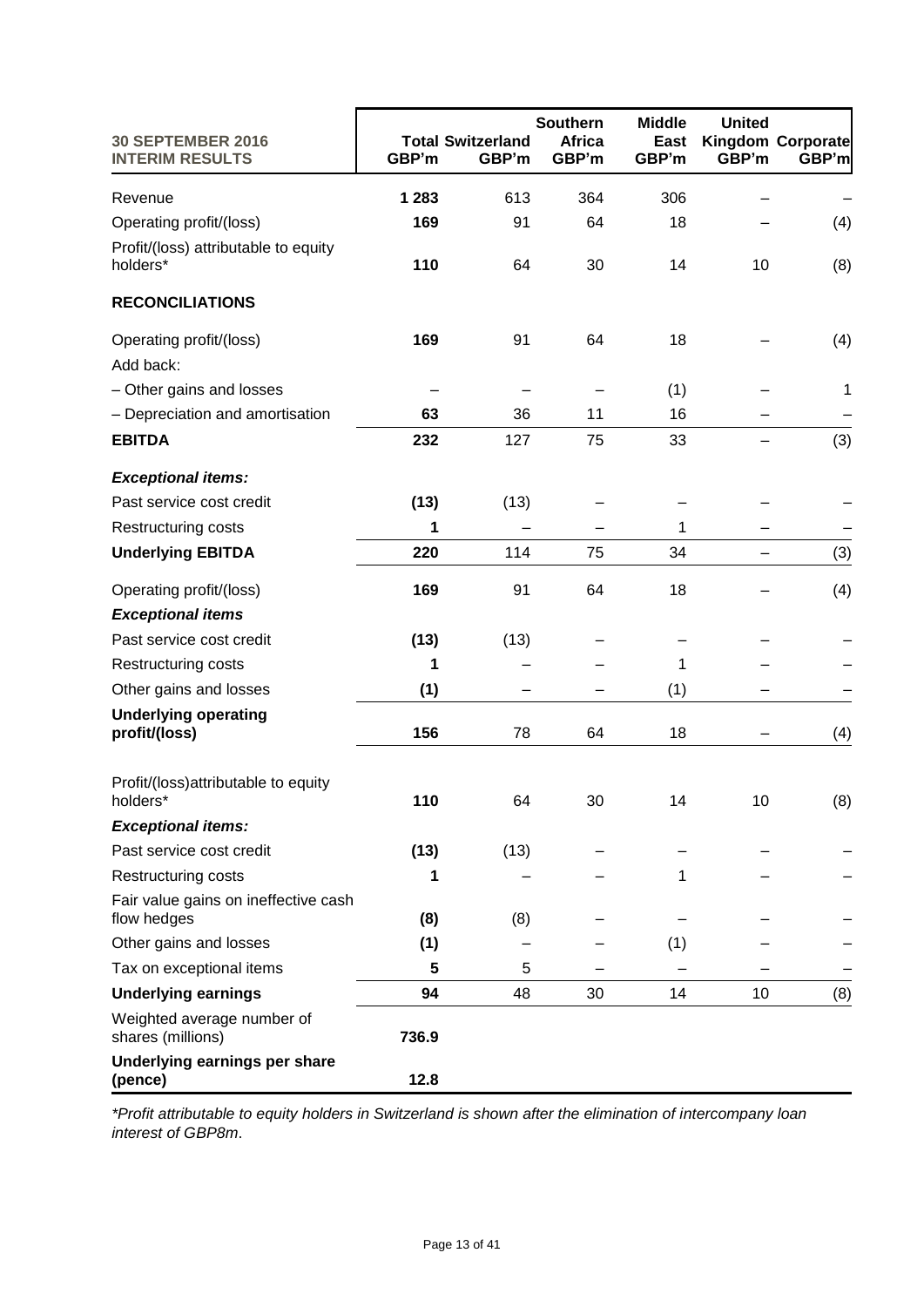# UNDERLYING NON-IFRS FINANCIAL MEASURES

The Group uses underlying income statement reporting as non-IFRS measures in evaluating performance and as a method to provide shareholders with clear and consistent reporting. The underlying measures are intended to remove volatility associated with certain types of exceptional income and charges from reported earnings. Historically EBITDA and underlying EBITDA were disclosed as supplemental non-IFRS financial performance measures because they are regarded as useful metrics to analyse the performance of the business from period to period. Measures like underlying EBITDA are used by analysts and investors in assessing performance.

The rationale for using non-IFRS measures:

- it tracks the underlying operational performance of the Group and its operating segments by separating out exceptional items;
- non-IFRS measures are used by management for budgeting, planning and monthly financial reporting; and
- non-IFRS measures are used by management in presentations and discussions with investment analysts.

The Group's policy is to adjust, *inter alia*, the following types of income and charges from the reported IFRS measures to present underlying results:

- significant restructuring costs;
- profit/loss on sale of significant assets;
- past service cost charges / credits in relation to pension fund conversion rate changes;
- significant prior year tax and deferred tax adjustments;
- accelerated IFRS 2 charges;
- accelerated amortisation charges;
- mark-to-market fair value gains / losses, relating to ineffective interest rate swaps;
- significant impairment charges;
- significant insurance proceeds; and
- significant transaction costs incurred during acquisitions.

EBITDA is defined as operating profit before depreciation and amortisation, excluding other gains and losses.

Non-IFRS financial measures should not be considered in isolation from, or as a substitute for, financial information presented in compliance with IFRS. The underlying measures used by the Group are not necessarily comparable with those used by other entities.

The Group has consistently applied this definition of underlying measures as it has reported on its financial performance in the past as the directors believe this additional information is important to allow shareholders to better understand the Group's trading performance for the reporting period. It is the Group's intention to continue to consistently apply this definition in the future.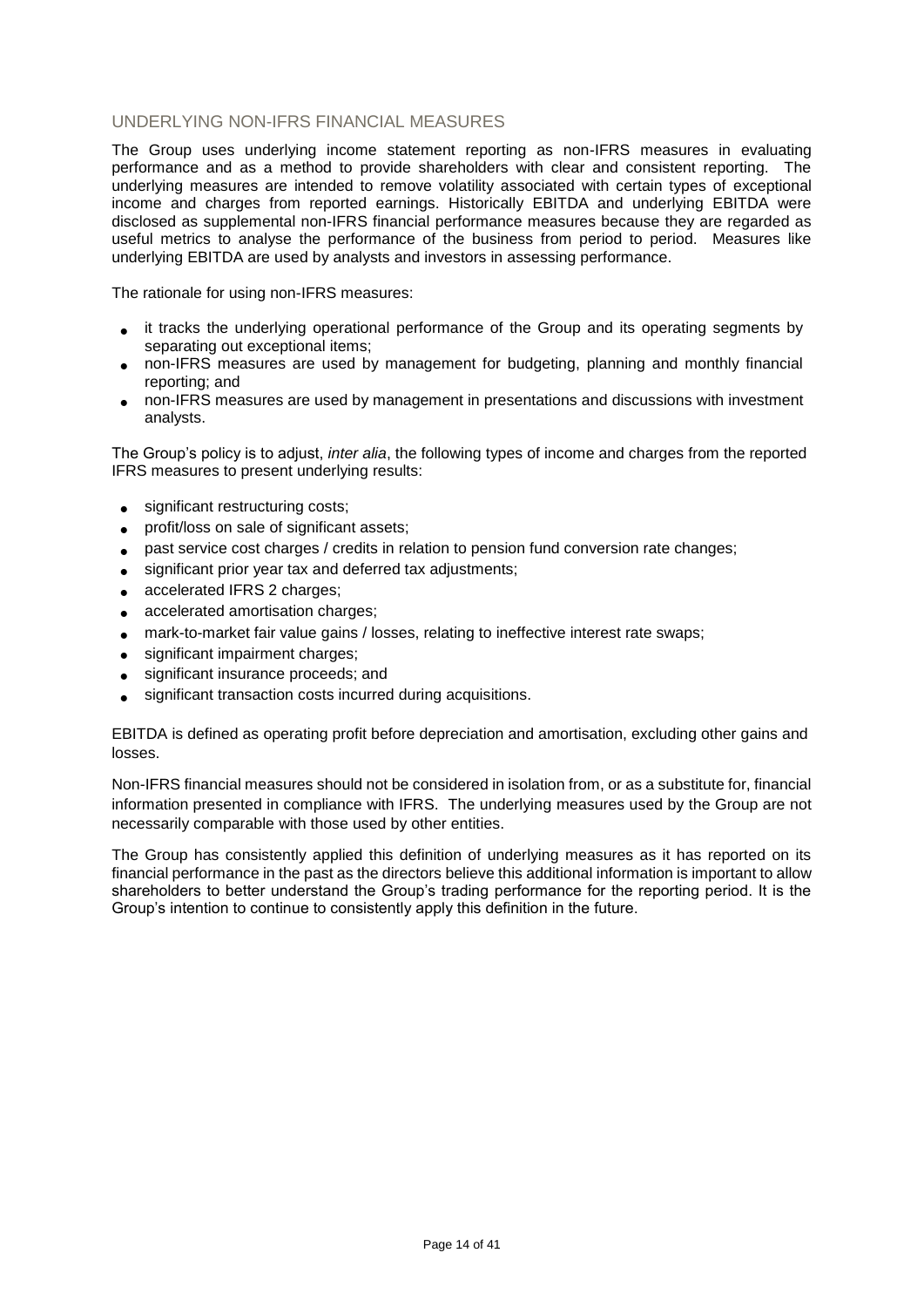# FOREIGN EXCHANGE RATES

Although the Group reports its results in British pound, the operating segments profits are generated in Swiss franc, UAE dirham and South African rand. Consequently, movements in exchange rates affected the reported earnings and reported balances in the statement of financial position.

Foreign exchange rate sensitivity:

- The impact of a 10% change in the GBP/CHF exchange rate for a sustained period of six months is that profit for the period would increase/decrease by GBP5m (1H17: increase/decrease by GBP6m) due to exposure to the GBP/CHF exchange rate.
- The impact of a 10% change in the GBP/ZAR exchange rate for a sustained period of six months is that profit for the period would increase/decrease by GBP5m (1H17: increase/decrease by GBP4m) due to exposure to the GBP/ZAR exchange rate.
- The impact of a 10% change in the GBP/AED exchange rate for a sustained period of six months is that profit for the period would increase/decrease by GBP2m (1H17: increase/decrease by GBP1m) due to exposure to the GBP/AED exchange rate.

|                          | 1H18  |       | 1H17 Variance %        |
|--------------------------|-------|-------|------------------------|
| <b>Average rates:</b>    |       |       |                        |
| <b>GBP/CHF</b>           | 1.26  | 1.34  | (6%)                   |
| GBP/ZAR                  | 17.08 | 20.00 | (15%)                  |
| GBP/AED                  | 4.75  | 5.05  | (6%)                   |
|                          | 1H18  |       | <b>FY17 Variance %</b> |
| <b>Period end rates:</b> |       |       |                        |
| <b>GBP/CHF</b>           | 1.30  | 1.25  | 4%                     |
| GBP/ZAR                  | 18.08 | 16.74 | 8%                     |
| GBP/AED                  | 4.92  | 4.59  | 7%                     |
|                          |       |       |                        |

During the reporting period, the average and closing exchange rates were the following:

# CASH FLOW

The Group continued to deliver strong cash flow and converted 91% (1H17: 104%) of underlying EBITDA into cash generated from operations. Cash conversion in 1H17 has been adjusted because of a reclassification between cash flow categories with no impact on net cash. Refer to the basis of preparation in note 2 to the condensed consolidated financial information for an explanation of this reclassification.

|                                 | 1H <sub>18</sub><br><b>GBPm</b> | 1H17<br><b>GBPm</b> |
|---------------------------------|---------------------------------|---------------------|
| Cash from operations (a)        | 210                             | 229                 |
| Underlying EBITDA (b)           | 232                             | 220                 |
| Cash conversion ((a)/(b) x 100) | 91%                             | 104%                |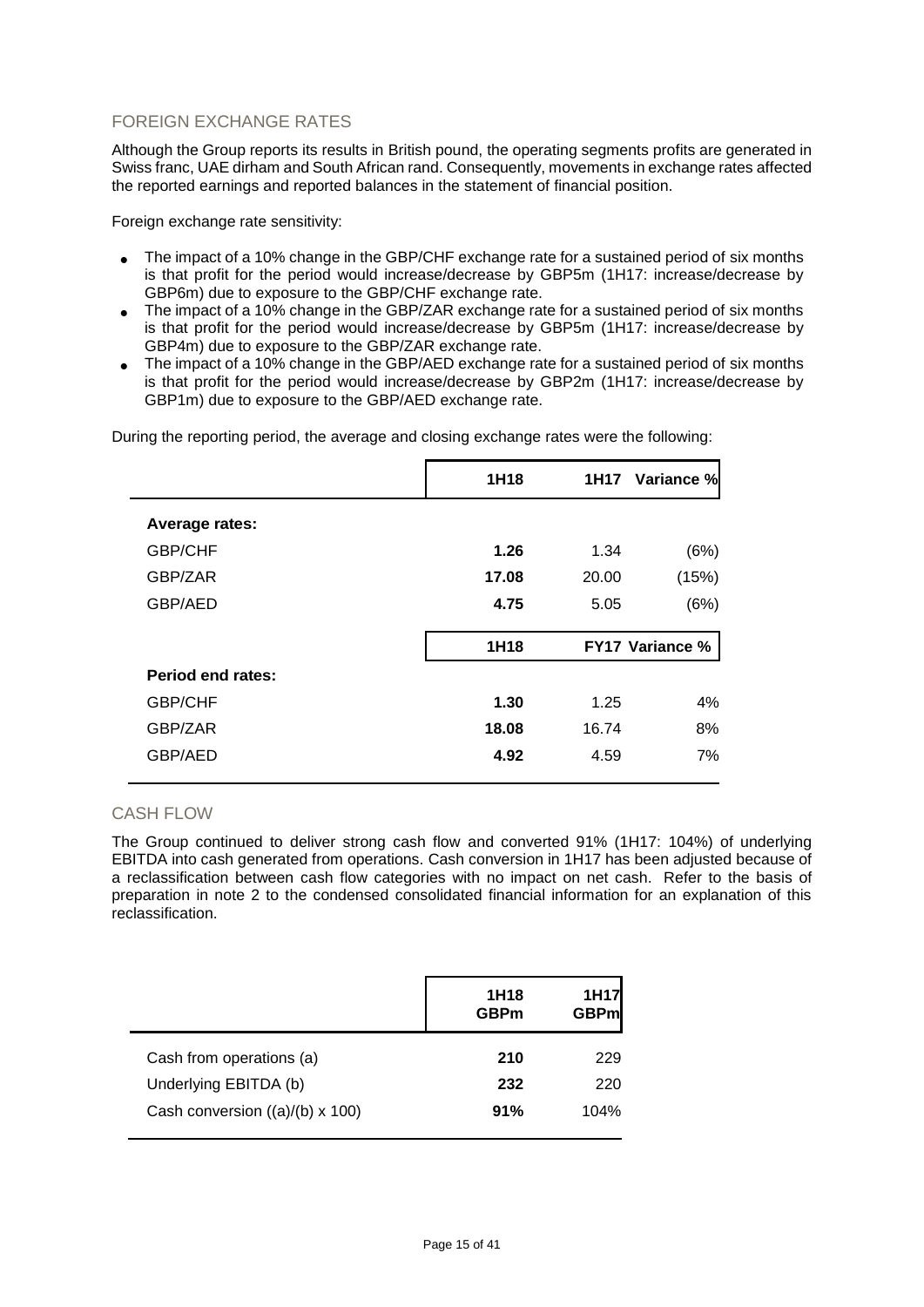## INTEREST-BEARING BORROWINGS

Interest-bearing borrowings decreased from GBP2 030m at 31 March 2017 to GBP1 949m at 30 September 2017. This decrease is mainly because of the change in the closing exchange rate.

| 1H18<br><b>GBPm</b> | <b>FY17</b><br><b>GBPm</b> |
|---------------------|----------------------------|
| 1949                | 2 0 3 0                    |
| (262)               | (361)                      |
| 1687                | 1669                       |
| 3922                | 4 1 6 4                    |
| 0.4                 | 0.4                        |
|                     |                            |

### **ASSETS**

Property, equipment and vehicles decreased from GBP3 703m at 31 March 2017 to GBP3 661m at 30 September 2017. The closing balance increased as a result of the Linde acquisition and was reduced with the translation to pounds.

Intangible assets decreased from GBP2 156m at 31 March 2017 to GBP2 036m at 30 September 2017 due to accelerated amortisation of the Al Noor tradename as well as the change in the closing exchange rate.

An impairment charge of GBP109m was recognised for the Spire equity investment, reducing the carrying value to GBP348m. The impairment charge was excluded from the underlying earnings calculation.

# INCOME TAX

The Group's effective tax rate changed significantly for the period under review to (300%) (1H17: 21.0%), mainly due to exceptional non-deductible expenses which include the accelerated amortisation, the equity investment impairment charge and the loss on disposals. Excluding these exceptional nondeductible charges, the effective tax rate would be 24.0% (1H17: 21.0%) for the period ended 30 September 2017. The higher proportional contribution to profits from the Mediclinic Southern Africa operations, coupled with a lower proportional contribution towards profits from the Mediclinic Middle East operations, increased the effective tax rate for the six months ended 30 September 2017 from the prior period.

# REFINANCE OF SWISS DEBT

At the end of October 2017, the elective refinancing of the Group's Swiss debt was successfully completed. The refinanced Swiss debt funding comprises up to CHF2bn of property-backed facilities:

- CHF1.5bn senior term loan facility with a partially amortising repayment profile over six years and priced at Swiss Libor plus a margin of 1.25%;
- CHF0.4bn capex facility, priced at Swiss Libor plus a margin of 1.25%, but which could increase funding costs up to a maximum of Swiss Libor plus a margin of 1.65% at the time of drawing, depending on the loan-to-value at that time;
- CHF0.1bn revolving facility, priced at Swiss Libor plus a margin of 1.25%;
- the new financing results in future finance cost savings; and
- the existing ineffective interest rate swap was settled at CHF5m and no new hedging was entered into for the time being.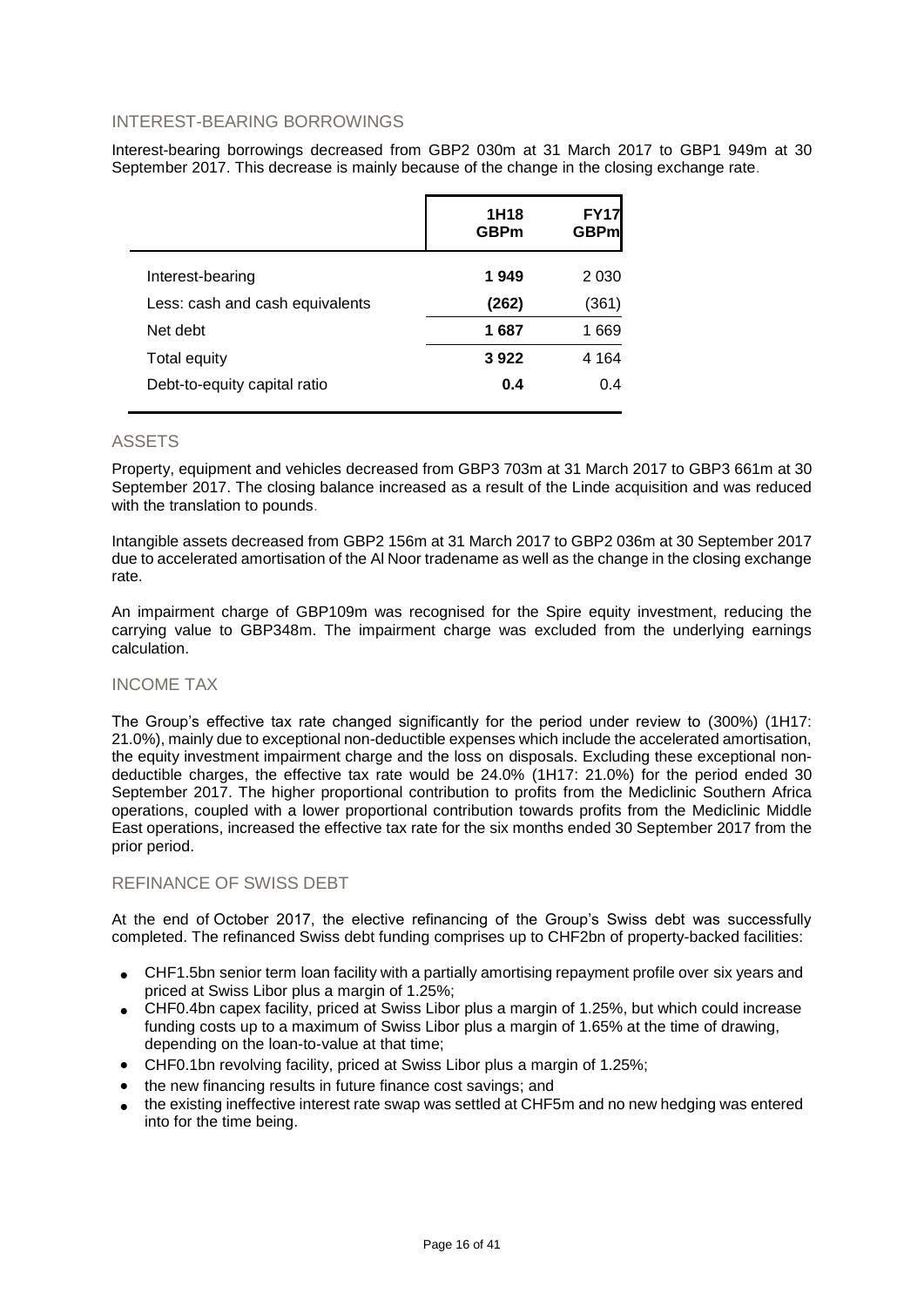# **DIVIDEND POLICY AND DIVIDEND DECLARATION**

The Group's dividend policy is to target a pay-out ratio of between 25% and 30% of underlying earnings. The Board may revise the policy at its discretion.

The Board declared an interim dividend from retained earnings of 3.20 pence per ordinary share for the six months ended 30 September 2017. Shareholders on the South African register will be paid the ZAR cash equivalent of 59.87200 cents (47.89760 cents net of dividend withholding tax) per share. A dividend withholding tax of 20% will be applicable to all shareholders on the South African register who are not exempt therefrom. The ZAR cash equivalent has been calculated using the following exchange rate: GBP1: ZAR18.71, being the 5-day average ZAR/GBP exchange rate (Bloomberg) on Friday, 10 November 2017 at 3:00pm GMT.

The interim dividend will be paid on Monday, 18 December 2017 to all ordinary shareholders who are on the register of members at the close of business on the record date of Friday, 8 December 2017.

The salient dates for the dividend will be as follows:

| Dividend announcement date                      | Thursday, 16 November 2017 |
|-------------------------------------------------|----------------------------|
| Last date to trade cum dividend (SA register)   | Tuesday, 5 December 2017   |
| First date of trading ex-dividend (SA register) | Wednesday, 6 December 2017 |
| First date of trading ex-dividend (UK register) | Thursday, 7 December 2017  |
| Record date                                     | Friday, 8 December 2017    |
| Payment date                                    | Monday, 18 December 2017   |

Share certificates may not be dematerialised or rematerialised within Strate from Wednesday, 6 December 2017 to Friday, 8 December 2017, both dates inclusive. No transfers between the UK and SA registers may take place from Thursday, 16 November 2017 to Friday, 8 December 2017, both days inclusive.

#### **Tax treatment for shareholders on the South African register**

#### *South African tax resident shareholders on the South African register:*

In terms of the Company's Dividend Access Trust structure, the following South African tax resident shareholders on the South African register will receive a component of the dividend from the Dividend Access Trust and therefore regarded as a local South African dividend, with the remaining component from the Company and therefore regarded as a foreign non-South African dividend. For purposes of South African dividend withholding tax, the entire dividend of 59.87200 cents per share is taxable at a rate of 20%, unless an applicable exemption applies:

- 1. in the case of shares held in certificated form, who are registered on the South African register with an address in South Africa (other than PLC Nominees Proprietary Limited (or any successor entity through which shares held in dematerialised form are held)); and
- 2. in the case of shares held in dematerialised form, in respect of whom the South African transfer secretaries of the Company have determined, in good faith and by reference to the information provided to them by the eligible shareholders and/or their brokers and/or central securities depository participants, that such eligible shareholders are either (i) tax resident in South Africa or (ii) have an address in South Africa and have not expressly indicated that they are not tax resident in South Africa as at the dividend record date.

The component of the dividend payable by the Dividend Access Trust and by the Company will be announced on the JSE's Stock Exchange News Service and on the LSE's Regulatory News Service as soon as possible after the record date, 8 December 2017, of the dividend.

#### *Non-South African tax resident shareholders on the South African register:*

Non-South African tax resident shareholders on the South African register will be paid the dividend by the Company in the usual way and not through the Dividend Access Trust. The entire dividend of 59.87200 cents per share payable to such shareholders will therefore be regarded as a foreign dividend and exempt from South African dividend withholding tax, provided that the relevant exemption forms have been completed and submitted as prescribed.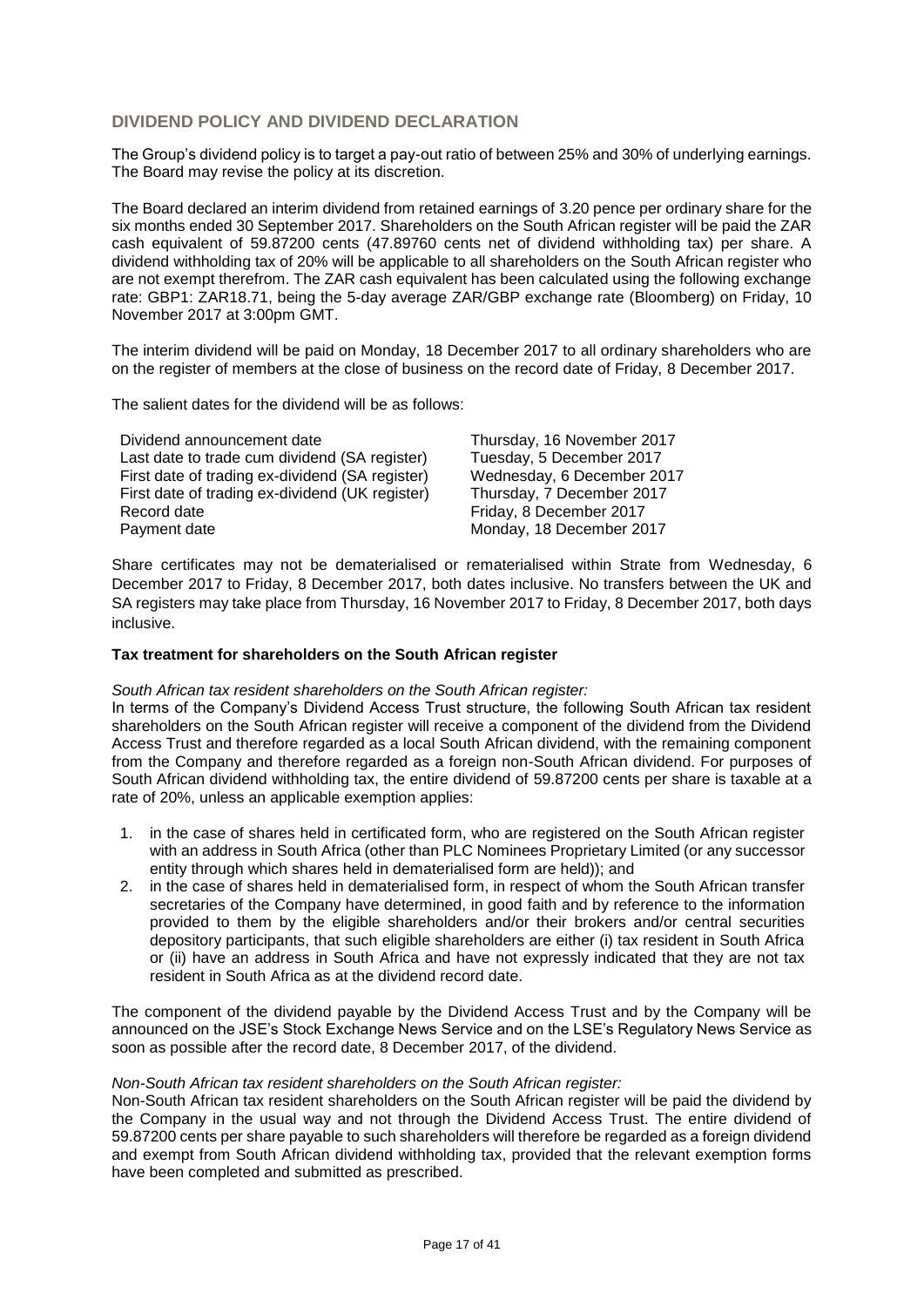# **PRINCIPAL RISKS**

The Board is ultimately accountable for the Group's risk management process and system of internal control. The principal risks and mitigating factors remained the same as described on pages 30 to 36 of the Group's Annual Report and Financial Statements for the year ended 31 March 2017 (a copy of which is available on the Group's website at www.mediclinic.com).

### **DIRECTORS' RESPONSIBILITIES STATEMENT**

The Directors confirm that to the best of their knowledge the unaudited condensed financial information has been prepared in accordance with IAS 34 as adopted by the European Union and that this announcement includes a fair review of the information required by the Disclosure Guidance and Transparency Rules 4.2.4, 4.2.7 and 4.2.8.

After making enquiries, the Directors considered it appropriate to adopt the going concern basis in preparing the financial statements.

The names and functions of the Company's directors are listed on the Company's website.

By order of the Board.

**Danie Meintjes Munical State Server Adventurery**<br>
Chief Executive Officer<br>
Chief Financial Officer Chief Executive Officer

15 November 2017

## **CAUTIONARY STATEMENT**

*This announcement contains certain forward-looking statements relating to the business of the Company and its subsidiaries (collectively, the "Group"), including with respect to the progress, timing and completion of the Group's development, the Group's ability to treat, attract, and retain patients and customers, its ability to engage consultants and general practitioners and to operate its business and increase referrals, the integration of prior acquisitions, the Group's estimates for future performance and its estimates regarding anticipated operating results, future revenue, capital requirements, shareholder structure and financing. In addition, even if the Group's actual results or development are consistent with the forward-looking statements contained in this announcement, those results or developments may not be indicative of the Group's results or developments in the future. In some cases, you can identify forward-looking statements by words such as "could," "should," "may," "expects," "aims," "targets," "anticipates," "believes," "intends," "estimates," or similar words. These forwardlooking statements are based largely on the Group's current expectations as of the date of this announcement and are subject to a number of known and unknown risks and uncertainties and other factors that may cause actual results, performance or achievements to be materially different from any future results, performance or achievement expressed or implied by these forward-looking statements. In particular, the Group's expectations could be affected by, among other things, uncertainties involved in the integration of acquisitions or new developments, changes in legislation or the regulatory regime governing healthcare in Switzerland, South Africa, Namibia and the UAE and poor performance by healthcare practitioners who practice at our facilities, unexpected regulatory actions or suspensions, competition in general, the impact of global economic changes, and the Group's ability to obtain or maintain accreditation or approval for its facilities or service lines. In light of these risks and uncertainties, there can be no assurance that the forward-looking statements made in this announcement will in fact be realised and no representation or warranty is given as to the completeness or accuracy of the forward-looking statements contained in this announcement.*

*The Group is providing the information in this announcement as of this date, and we disclaim any intention or obligation to publicly update or revise any forward-looking statements, whether as a result of new information, future events or otherwise.*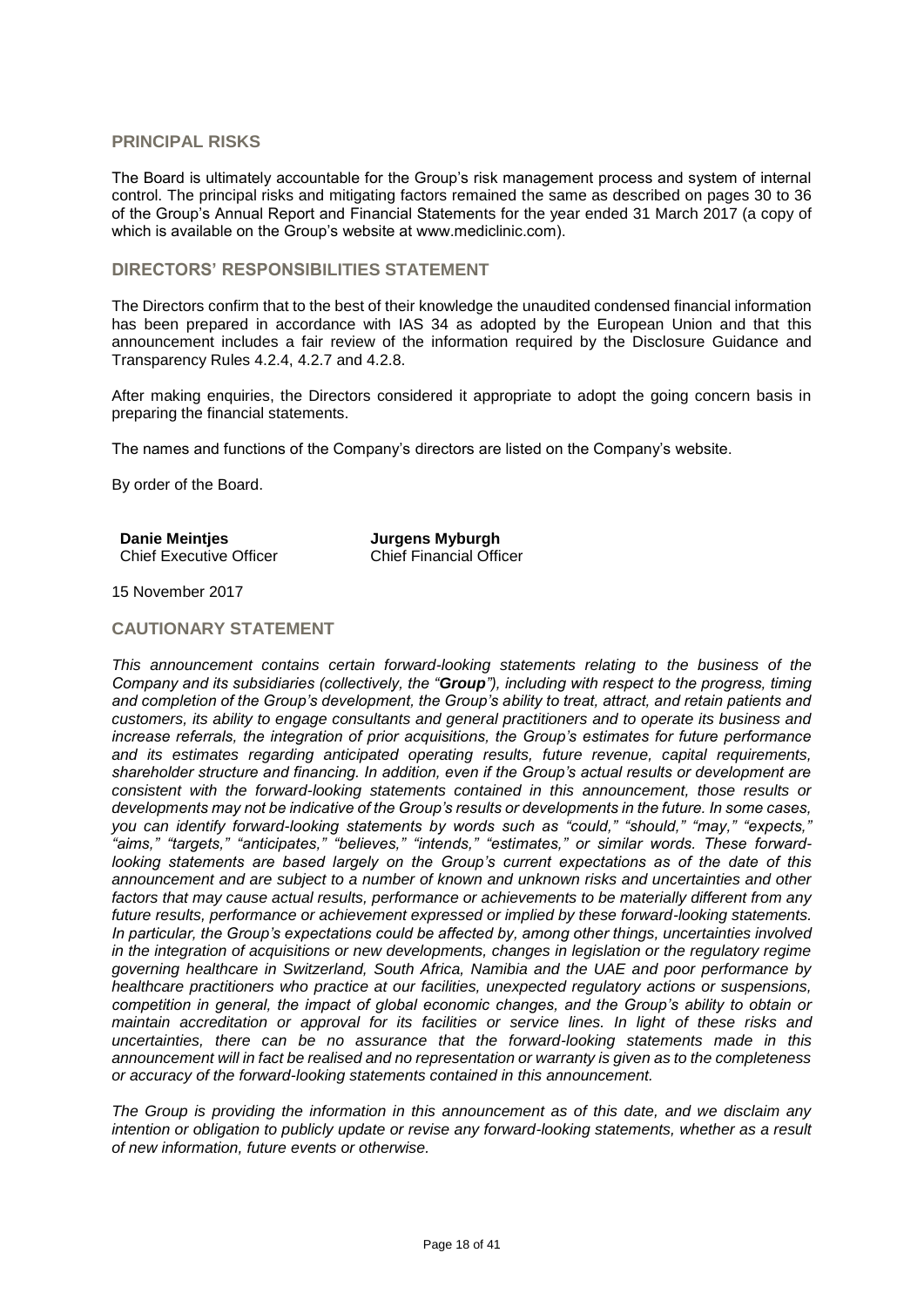# **INDEPENDENT REVIEW REPORT TO MEDICLINIC INTERNATIONAL PLC**

#### **Report on the condensed consolidated financial information**

#### **Our conclusion**

We have reviewed Mediclinic International plc's condensed consolidated financial information (the "**interim financial statements**") in the half-yearly report of Mediclinic International plc for the six month period ended 30 September 2017. Based on our review, nothing has come to our attention that causes us to believe that the interim financial statements are not prepared, in all material respects, in accordance with International Accounting Standard 34, 'Interim Financial Reporting', as adopted by the European Union and the Disclosure Guidance and Transparency Rules sourcebook of the United Kingdom's Financial Conduct Authority.

#### **What we have reviewed**

The interim financial statements comprise:

- the condensed consolidated statement of financial position at 30 September 2017;
- the condensed consolidated income statement and consolidated statement of comprehensive income for the period then ended;
- the condensed consolidated statement of cash flows for the period then ended;
- the condensed consolidated statement of changes in equity for the period then ended; and
- the explanatory notes to the interim financial statements.

The interim financial statements included in the half-yearly report have been prepared in accordance with International Accounting Standard 34, 'Interim Financial Reporting', as adopted by the European Union and the Disclosure Guidance and Transparency Rules sourcebook of the United Kingdom's Financial Conduct Authority.

As disclosed in note 2 to the interim financial statements, the financial reporting framework that has been applied in the preparation of the full annual financial statements of the Group is applicable law and International Financial Reporting Standards (IFRSs) as adopted by the European Union.

**Responsibilities for the interim financial statements and the review**

#### **Our responsibilities and those of the directors**

The half-yearly report, including the interim financial statements, is the responsibility of, and has been approved by, the directors. The directors are responsible for preparing the half-yearly report in accordance with the Disclosure Guidance and Transparency Rules sourcebook of the United Kingdom's Financial Conduct Authority.

Our responsibility is to express a conclusion on the interim financial statements in the half-yearly report based on our review. This report, including the conclusion, has been prepared for and only for the company for the purpose of complying with the Disclosure Guidance and Transparency Rules sourcebook of the United Kingdom's Financial Conduct Authority and for no other purpose. We do not, in giving this conclusion, accept or assume responsibility for any other purpose or to any other person to whom this report is shown or into whose hands it may come save where expressly agreed by our prior consent in writing.

#### **What a review of interim financial statements involves**

We conducted our review in accordance with International Standard on Review Engagements (UK and Ireland) 2410, 'Review of Interim Financial Information Performed by the Independent Auditor of the Entity' issued by the Auditing Practices Board for use in the United Kingdom. A review of interim financial information consists of making enquiries, primarily of persons responsible for financial and accounting matters, and applying analytical and other review procedures.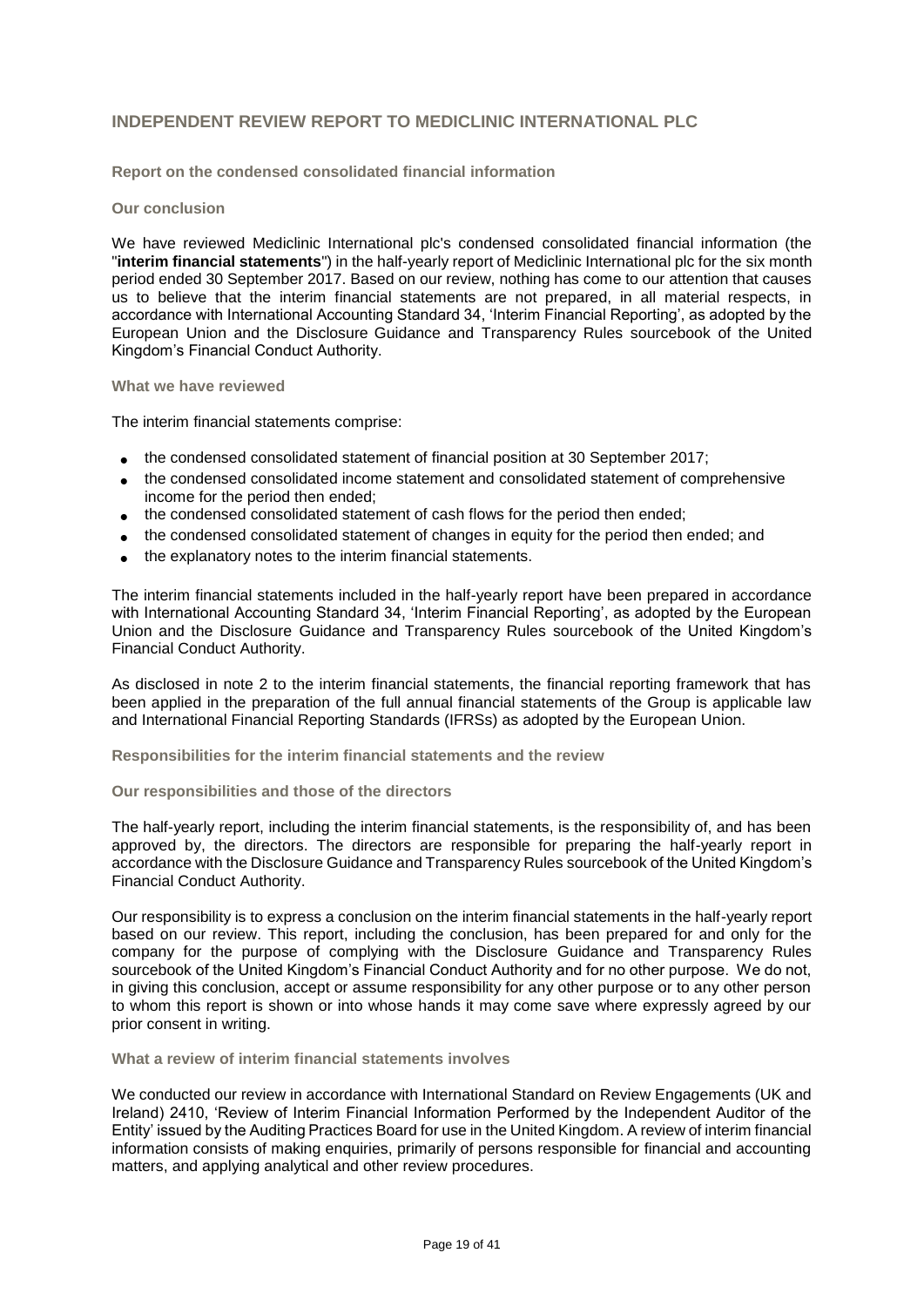A review is substantially less in scope than an audit conducted in accordance with International Standards on Auditing (UK) and, consequently, does not enable us to obtain assurance that we would become aware of all significant matters that might be identified in an audit. Accordingly, we do not express an audit opinion.

We have read the other information contained in the half-yearly report and considered whether it contains any apparent misstatements or material inconsistencies with the information in the interim financial statements.

PricewaterhouseCoopers LLP Chartered Accountants London 15 November 2017

- *a) The maintenance and integrity of the Mediclinic International plc website is the responsibility of the directors; the work carried out by the auditors does not involve consideration of these matters and, accordingly, the auditors accept no responsibility for any changes that may have occurred to the interim financial statements since they were initially presented on the website.*
- *b) Legislation in the United Kingdom governing the preparation and dissemination of financial statements may differ from legislation in other jurisdictions.*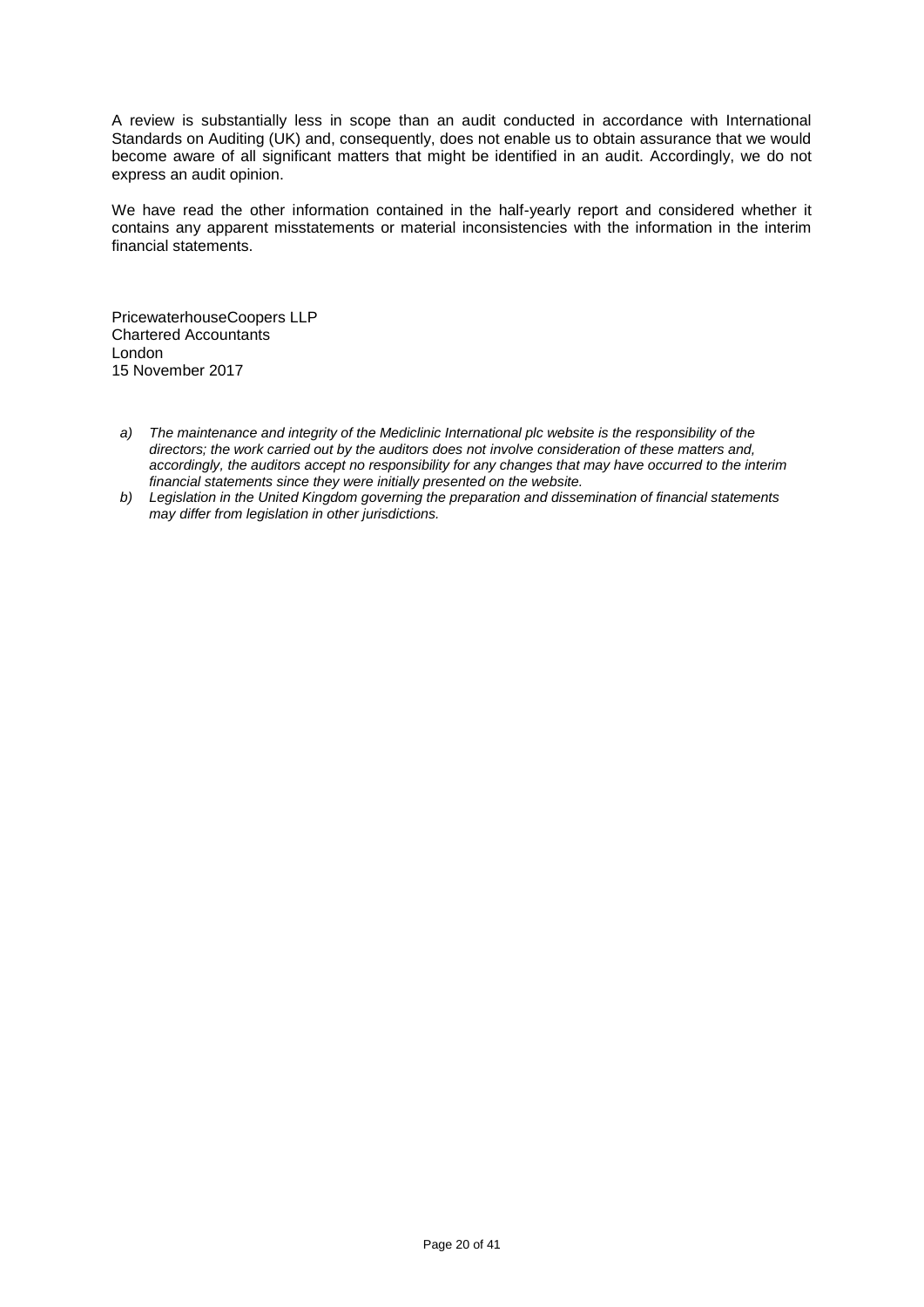# **CONDENSED CONSOLIDATED STATEMENT OF FINANCIAL POSITION**

at 30 September 2017

| 30 Sep 2017<br>(Unaudited)<br>GBP'm<br><b>Notes</b><br>6080<br>3661<br>Property, equipment and vehicles<br>2036<br>Intangible assets<br>Equity accounted investments<br>4<br>354<br>Other investments and loans<br>7<br>Deferred income tax assets<br>22<br>899<br>87<br>Inventories<br>Trade and other receivables<br>544<br>Other investments and loans<br>$\mathbf 2$<br>Current income tax assets<br>Derivative financial instruments<br>1<br>Cash and cash equivalents<br>262<br>Assets classified as held for sale<br>6<br>3<br>6979<br>Share capital<br>74<br>Share premium reserve<br>690<br>Treasury shares<br>(1)<br>Retained earnings<br>5494<br>Other reserves<br>(2408)<br>3849<br>73<br>3922<br>2545<br>1857<br>Borrowings<br>5<br>538<br>Deferred income tax liabilities<br>Retirement benefit obligations<br>121<br>Provisions<br>22<br>Derivative financial instruments<br>6<br>Cash-settled share-based payment liability<br>1<br>512<br>Trade and other payables<br>379<br>5<br>Borrowings<br>92<br>Provisions<br>21<br>Retirement benefit obligations<br>10<br>Derivative financial instruments<br>Current income tax liabilities<br>9<br>Liabilities classified as held for sale<br>6<br>1<br>3 0 5 7<br>6979 |                                               |  |                                   |
|------------------------------------------------------------------------------------------------------------------------------------------------------------------------------------------------------------------------------------------------------------------------------------------------------------------------------------------------------------------------------------------------------------------------------------------------------------------------------------------------------------------------------------------------------------------------------------------------------------------------------------------------------------------------------------------------------------------------------------------------------------------------------------------------------------------------------------------------------------------------------------------------------------------------------------------------------------------------------------------------------------------------------------------------------------------------------------------------------------------------------------------------------------------------------------------------------------------------------------|-----------------------------------------------|--|-----------------------------------|
|                                                                                                                                                                                                                                                                                                                                                                                                                                                                                                                                                                                                                                                                                                                                                                                                                                                                                                                                                                                                                                                                                                                                                                                                                                    |                                               |  | 31 Mar 2017<br>(Audited)<br>GBP'm |
|                                                                                                                                                                                                                                                                                                                                                                                                                                                                                                                                                                                                                                                                                                                                                                                                                                                                                                                                                                                                                                                                                                                                                                                                                                    | <b>ASSETS</b>                                 |  |                                   |
|                                                                                                                                                                                                                                                                                                                                                                                                                                                                                                                                                                                                                                                                                                                                                                                                                                                                                                                                                                                                                                                                                                                                                                                                                                    | <b>Non-current assets</b>                     |  | 6 3 5 3                           |
|                                                                                                                                                                                                                                                                                                                                                                                                                                                                                                                                                                                                                                                                                                                                                                                                                                                                                                                                                                                                                                                                                                                                                                                                                                    |                                               |  | 3703                              |
|                                                                                                                                                                                                                                                                                                                                                                                                                                                                                                                                                                                                                                                                                                                                                                                                                                                                                                                                                                                                                                                                                                                                                                                                                                    |                                               |  | 2 1 5 6                           |
|                                                                                                                                                                                                                                                                                                                                                                                                                                                                                                                                                                                                                                                                                                                                                                                                                                                                                                                                                                                                                                                                                                                                                                                                                                    |                                               |  | 465                               |
|                                                                                                                                                                                                                                                                                                                                                                                                                                                                                                                                                                                                                                                                                                                                                                                                                                                                                                                                                                                                                                                                                                                                                                                                                                    |                                               |  | 8                                 |
|                                                                                                                                                                                                                                                                                                                                                                                                                                                                                                                                                                                                                                                                                                                                                                                                                                                                                                                                                                                                                                                                                                                                                                                                                                    |                                               |  | 21                                |
|                                                                                                                                                                                                                                                                                                                                                                                                                                                                                                                                                                                                                                                                                                                                                                                                                                                                                                                                                                                                                                                                                                                                                                                                                                    | <b>Current assets</b>                         |  | 1 0 6 9                           |
|                                                                                                                                                                                                                                                                                                                                                                                                                                                                                                                                                                                                                                                                                                                                                                                                                                                                                                                                                                                                                                                                                                                                                                                                                                    |                                               |  | 90                                |
|                                                                                                                                                                                                                                                                                                                                                                                                                                                                                                                                                                                                                                                                                                                                                                                                                                                                                                                                                                                                                                                                                                                                                                                                                                    |                                               |  | 591                               |
|                                                                                                                                                                                                                                                                                                                                                                                                                                                                                                                                                                                                                                                                                                                                                                                                                                                                                                                                                                                                                                                                                                                                                                                                                                    |                                               |  | 16                                |
|                                                                                                                                                                                                                                                                                                                                                                                                                                                                                                                                                                                                                                                                                                                                                                                                                                                                                                                                                                                                                                                                                                                                                                                                                                    |                                               |  | 2                                 |
|                                                                                                                                                                                                                                                                                                                                                                                                                                                                                                                                                                                                                                                                                                                                                                                                                                                                                                                                                                                                                                                                                                                                                                                                                                    |                                               |  |                                   |
|                                                                                                                                                                                                                                                                                                                                                                                                                                                                                                                                                                                                                                                                                                                                                                                                                                                                                                                                                                                                                                                                                                                                                                                                                                    |                                               |  | 361                               |
|                                                                                                                                                                                                                                                                                                                                                                                                                                                                                                                                                                                                                                                                                                                                                                                                                                                                                                                                                                                                                                                                                                                                                                                                                                    |                                               |  | 9                                 |
|                                                                                                                                                                                                                                                                                                                                                                                                                                                                                                                                                                                                                                                                                                                                                                                                                                                                                                                                                                                                                                                                                                                                                                                                                                    | <b>Total assets</b>                           |  | 7422                              |
|                                                                                                                                                                                                                                                                                                                                                                                                                                                                                                                                                                                                                                                                                                                                                                                                                                                                                                                                                                                                                                                                                                                                                                                                                                    | <b>EQUITY</b>                                 |  |                                   |
|                                                                                                                                                                                                                                                                                                                                                                                                                                                                                                                                                                                                                                                                                                                                                                                                                                                                                                                                                                                                                                                                                                                                                                                                                                    | <b>Capital and reserves</b>                   |  |                                   |
|                                                                                                                                                                                                                                                                                                                                                                                                                                                                                                                                                                                                                                                                                                                                                                                                                                                                                                                                                                                                                                                                                                                                                                                                                                    |                                               |  | 74                                |
|                                                                                                                                                                                                                                                                                                                                                                                                                                                                                                                                                                                                                                                                                                                                                                                                                                                                                                                                                                                                                                                                                                                                                                                                                                    |                                               |  | 690                               |
|                                                                                                                                                                                                                                                                                                                                                                                                                                                                                                                                                                                                                                                                                                                                                                                                                                                                                                                                                                                                                                                                                                                                                                                                                                    |                                               |  | (2)                               |
|                                                                                                                                                                                                                                                                                                                                                                                                                                                                                                                                                                                                                                                                                                                                                                                                                                                                                                                                                                                                                                                                                                                                                                                                                                    |                                               |  | 5 5 2 5                           |
|                                                                                                                                                                                                                                                                                                                                                                                                                                                                                                                                                                                                                                                                                                                                                                                                                                                                                                                                                                                                                                                                                                                                                                                                                                    |                                               |  | (2 201)                           |
|                                                                                                                                                                                                                                                                                                                                                                                                                                                                                                                                                                                                                                                                                                                                                                                                                                                                                                                                                                                                                                                                                                                                                                                                                                    | Attributable to equity holders of the Company |  | 4 0 8 6                           |
|                                                                                                                                                                                                                                                                                                                                                                                                                                                                                                                                                                                                                                                                                                                                                                                                                                                                                                                                                                                                                                                                                                                                                                                                                                    | Non-controlling interests                     |  | 78                                |
|                                                                                                                                                                                                                                                                                                                                                                                                                                                                                                                                                                                                                                                                                                                                                                                                                                                                                                                                                                                                                                                                                                                                                                                                                                    | <b>Total equity</b>                           |  | 4 1 6 4                           |
|                                                                                                                                                                                                                                                                                                                                                                                                                                                                                                                                                                                                                                                                                                                                                                                                                                                                                                                                                                                                                                                                                                                                                                                                                                    | <b>LIABILITIES</b>                            |  |                                   |
|                                                                                                                                                                                                                                                                                                                                                                                                                                                                                                                                                                                                                                                                                                                                                                                                                                                                                                                                                                                                                                                                                                                                                                                                                                    | <b>Non-current liabilities</b>                |  | 2668                              |
|                                                                                                                                                                                                                                                                                                                                                                                                                                                                                                                                                                                                                                                                                                                                                                                                                                                                                                                                                                                                                                                                                                                                                                                                                                    |                                               |  | 1961                              |
|                                                                                                                                                                                                                                                                                                                                                                                                                                                                                                                                                                                                                                                                                                                                                                                                                                                                                                                                                                                                                                                                                                                                                                                                                                    |                                               |  | 527                               |
|                                                                                                                                                                                                                                                                                                                                                                                                                                                                                                                                                                                                                                                                                                                                                                                                                                                                                                                                                                                                                                                                                                                                                                                                                                    |                                               |  | 154                               |
|                                                                                                                                                                                                                                                                                                                                                                                                                                                                                                                                                                                                                                                                                                                                                                                                                                                                                                                                                                                                                                                                                                                                                                                                                                    |                                               |  | 23                                |
|                                                                                                                                                                                                                                                                                                                                                                                                                                                                                                                                                                                                                                                                                                                                                                                                                                                                                                                                                                                                                                                                                                                                                                                                                                    |                                               |  | $\overline{\mathbf{c}}$           |
|                                                                                                                                                                                                                                                                                                                                                                                                                                                                                                                                                                                                                                                                                                                                                                                                                                                                                                                                                                                                                                                                                                                                                                                                                                    |                                               |  | $\mathbf{1}$                      |
|                                                                                                                                                                                                                                                                                                                                                                                                                                                                                                                                                                                                                                                                                                                                                                                                                                                                                                                                                                                                                                                                                                                                                                                                                                    | <b>Current liabilities</b>                    |  | 590                               |
|                                                                                                                                                                                                                                                                                                                                                                                                                                                                                                                                                                                                                                                                                                                                                                                                                                                                                                                                                                                                                                                                                                                                                                                                                                    |                                               |  | 472                               |
|                                                                                                                                                                                                                                                                                                                                                                                                                                                                                                                                                                                                                                                                                                                                                                                                                                                                                                                                                                                                                                                                                                                                                                                                                                    |                                               |  | 69                                |
|                                                                                                                                                                                                                                                                                                                                                                                                                                                                                                                                                                                                                                                                                                                                                                                                                                                                                                                                                                                                                                                                                                                                                                                                                                    |                                               |  | 22                                |
|                                                                                                                                                                                                                                                                                                                                                                                                                                                                                                                                                                                                                                                                                                                                                                                                                                                                                                                                                                                                                                                                                                                                                                                                                                    |                                               |  | 10                                |
|                                                                                                                                                                                                                                                                                                                                                                                                                                                                                                                                                                                                                                                                                                                                                                                                                                                                                                                                                                                                                                                                                                                                                                                                                                    |                                               |  |                                   |
|                                                                                                                                                                                                                                                                                                                                                                                                                                                                                                                                                                                                                                                                                                                                                                                                                                                                                                                                                                                                                                                                                                                                                                                                                                    |                                               |  | 8                                 |
|                                                                                                                                                                                                                                                                                                                                                                                                                                                                                                                                                                                                                                                                                                                                                                                                                                                                                                                                                                                                                                                                                                                                                                                                                                    |                                               |  | $\overline{\mathbf{c}}$           |
|                                                                                                                                                                                                                                                                                                                                                                                                                                                                                                                                                                                                                                                                                                                                                                                                                                                                                                                                                                                                                                                                                                                                                                                                                                    | <b>Total liabilities</b>                      |  | 3 2 5 8                           |
|                                                                                                                                                                                                                                                                                                                                                                                                                                                                                                                                                                                                                                                                                                                                                                                                                                                                                                                                                                                                                                                                                                                                                                                                                                    | <b>Total equity and liabilities</b>           |  | 7422                              |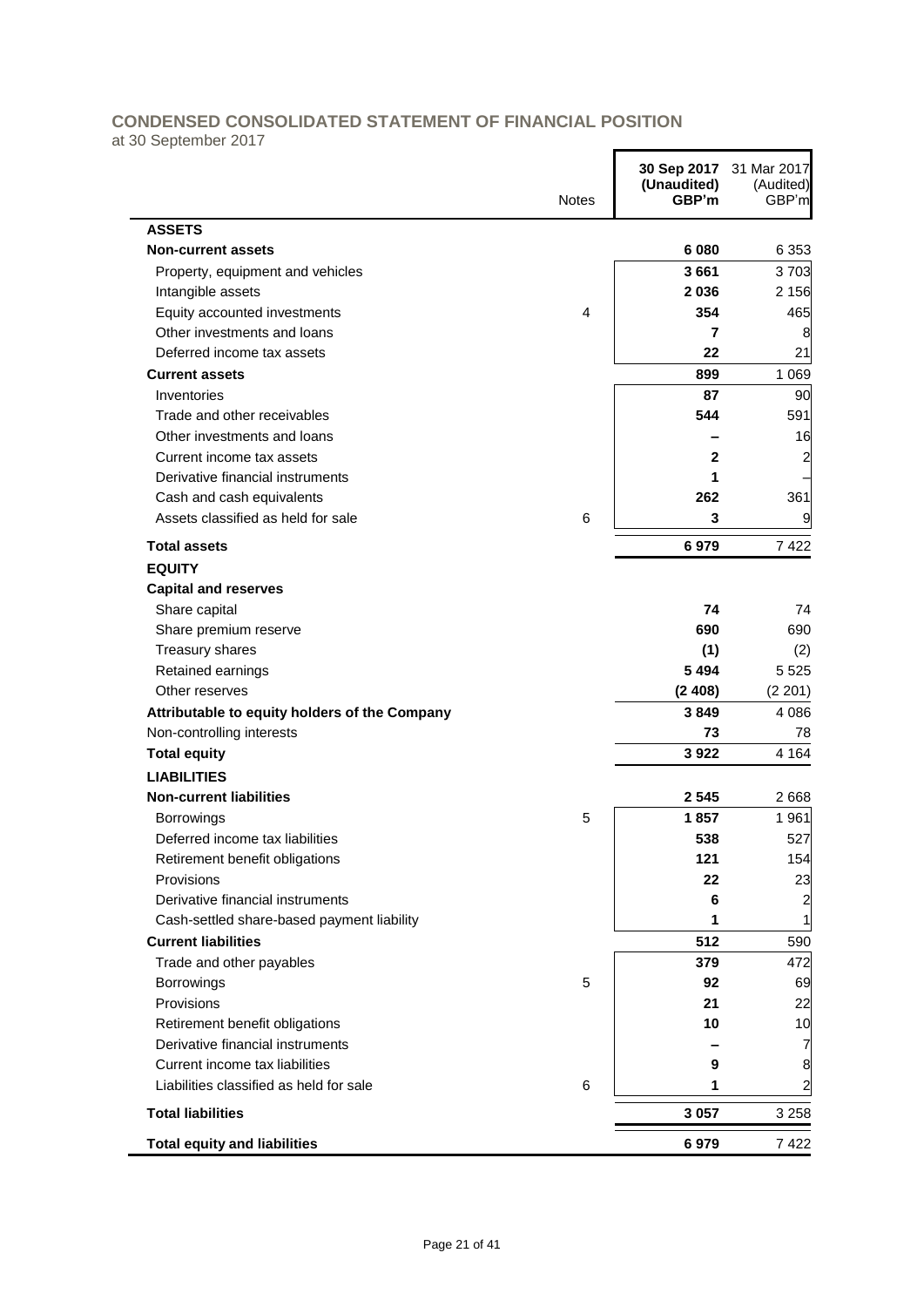# **CONDENSED CONSOLIDATED INCOME STATEMENT**

for the six months ended 30 September 2017

|                                                                                                 | <b>Notes</b>   | 30 Sep 2017 30 Sep 2016<br>(Unaudited)<br>GBP'm | (Unaudited)<br>GBP'm |
|-------------------------------------------------------------------------------------------------|----------------|-------------------------------------------------|----------------------|
| <b>Revenue</b>                                                                                  |                | 1 4 0 5                                         | 1 2 8 3              |
| Cost of sales                                                                                   |                | (885)                                           | (784)                |
| Administration and other operating expenses                                                     |                | (382)                                           | (330)                |
| Other gains and losses                                                                          | $\overline{7}$ | (5)                                             |                      |
| <b>Operating profit</b>                                                                         |                | 133                                             | 169                  |
| Finance income                                                                                  |                | 6                                               | 4                    |
| Finance cost                                                                                    | 8              | (41)                                            | (35)                 |
| Share of net profit of equity accounted investments                                             | 4              | 1                                               | 10                   |
| Impairment of equity accounted investment                                                       | 4              | (109)                                           |                      |
| (Loss)/profit before tax                                                                        |                | (10)                                            | 148                  |
| Income tax expense                                                                              | 9              | (30)                                            | (31)                 |
| (Loss)/profit for the period                                                                    |                | (40)                                            | 117                  |
| Attributable to:                                                                                |                |                                                 |                      |
| Equity holders of the Company                                                                   |                | (50)                                            | 110                  |
| Non-controlling interests                                                                       |                | 10                                              | 7                    |
|                                                                                                 |                | (40)                                            | 117                  |
| (Loss)/earnings per ordinary share attributable to the equity<br>holders of the Company - pence |                |                                                 |                      |
| Basic                                                                                           | 10             | (6.8)                                           | 14.9                 |
| <b>Diluted</b>                                                                                  | 10             | (6.8)                                           | 14.9                 |
|                                                                                                 |                |                                                 |                      |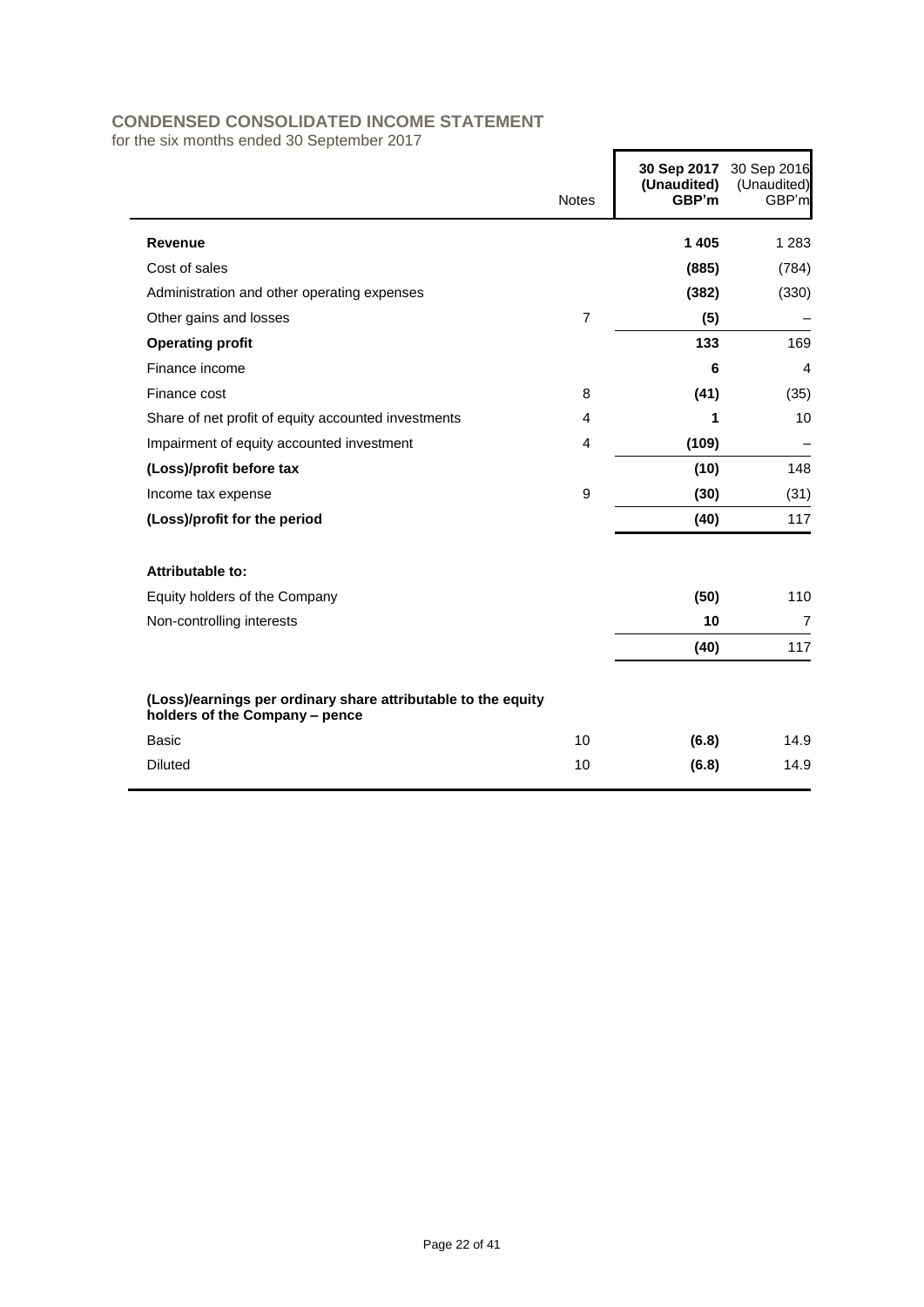# **CONDENSED CONSOLIDATED STATEMENT OF OTHER COMPREHENSIVE INCOME** for the six months ended 30 September 2017

|                                                            | (Unaudited)<br>GBP'm | 30 Sep 2017 30 Sep 2016<br>(Unaudited)<br>GBP'm |
|------------------------------------------------------------|----------------------|-------------------------------------------------|
| (Loss)/profit for the year                                 | (40)                 | 117                                             |
| Other comprehensive income                                 |                      |                                                 |
| Items that may be reclassified to the income statement     |                      |                                                 |
| Currency translation differences                           | (189)                | 311                                             |
|                                                            | (189)                | 311                                             |
| Items that may not be reclassified to the income statement |                      |                                                 |
| Remeasurements of retirement benefit obligations           | 31                   | 5                                               |
| Other comprehensive (loss)/income, net of tax              | (158)                | 316                                             |
| Total comprehensive (loss)/income for the period           | (198)                | 433                                             |
| Attributable to:                                           |                      |                                                 |
| Equity holders of the Company                              | (202)                | 416                                             |
| Non-controlling interests                                  | 4                    | 17                                              |
|                                                            | (198)                | 433                                             |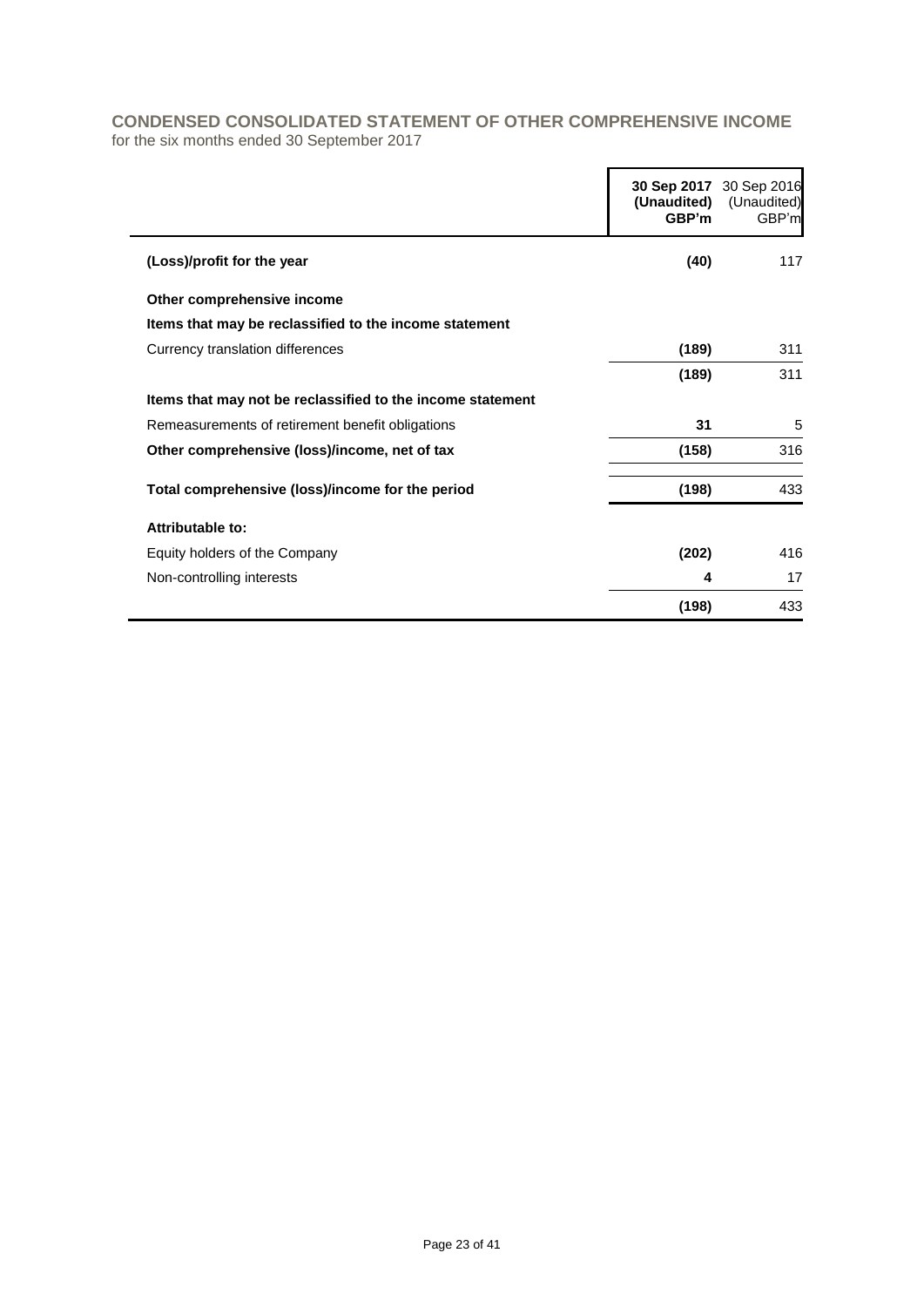# **CONDENSED CONSOLIDATED STATEMENT OF CHANGES IN EQUITY** for the six months ended 30 September 2017

|                                                      | capital<br>GBP'm | Capital<br>Share redemption<br>reserve<br>GBP'm | <b>Share</b><br>reserve<br>GBP'm | <b>Reverse</b><br>premium acquisition<br>reserve<br>GBP'm | <b>Treasury</b><br>shares<br>GBP'm | Share-<br>based<br>payment<br>reserve<br>GBP'm | Foreign<br>currency<br>translation<br>reserve<br>GBP'm | Hedging<br>reserve<br>GBP'm | Retained<br>earnings<br>GBP'ml | <b>Attributable</b><br>to equity<br>holders of<br>the<br>Company<br>GBP'm | Non-<br>controlling<br>interests<br>GBP'm | <b>Total</b><br>equity<br>GBP'm |
|------------------------------------------------------|------------------|-------------------------------------------------|----------------------------------|-----------------------------------------------------------|------------------------------------|------------------------------------------------|--------------------------------------------------------|-----------------------------|--------------------------------|---------------------------------------------------------------------------|-------------------------------------------|---------------------------------|
| <b>Balance at 1 April 2017</b><br>(audited)          | 74               | 6                                               | 690                              | (3014)                                                    | (2)                                | 24                                             | 779                                                    | 4                           | 5 5 2 5                        | 4 0 8 6                                                                   | 78                                        | 4 1 6 4                         |
| (Loss)/profit for the period                         |                  |                                                 |                                  |                                                           |                                    |                                                |                                                        |                             | (50)                           | (50)                                                                      | 10                                        | (40)                            |
| Other comprehensive<br>(loss)/income for the period  |                  |                                                 |                                  |                                                           |                                    |                                                | (183)                                                  |                             | 31                             | (152)                                                                     | (6)                                       | (158)                           |
| Total comprehensive<br>(loss)/income for the period  |                  |                                                 |                                  |                                                           |                                    |                                                | (183)                                                  |                             | (19)                           | (202)                                                                     |                                           | (198)                           |
| Treasury shares released<br>(Forfeitable Share Plan) |                  |                                                 |                                  |                                                           |                                    |                                                |                                                        |                             |                                | 1                                                                         |                                           | 1                               |
| Transfer to retained earnings                        |                  |                                                 |                                  |                                                           |                                    | (24)                                           |                                                        |                             | 24                             |                                                                           |                                           | —                               |
| Transactions with non-controlling<br>shareholders    |                  |                                                 |                                  |                                                           |                                    |                                                |                                                        |                             | (1)                            | (1)                                                                       | (1)                                       | (2)                             |
| Dividends paid                                       |                  |                                                 |                                  |                                                           |                                    |                                                |                                                        |                             | (35)                           | (35)                                                                      | (8)                                       | (43)                            |
| <b>Balance at 30 September 2017</b><br>(unaudited)   | 74               | 6                                               | 690                              | (3014)                                                    | (1)                                |                                                | 596                                                    | 4                           | 5494                           | 3849                                                                      | 73                                        | 3922                            |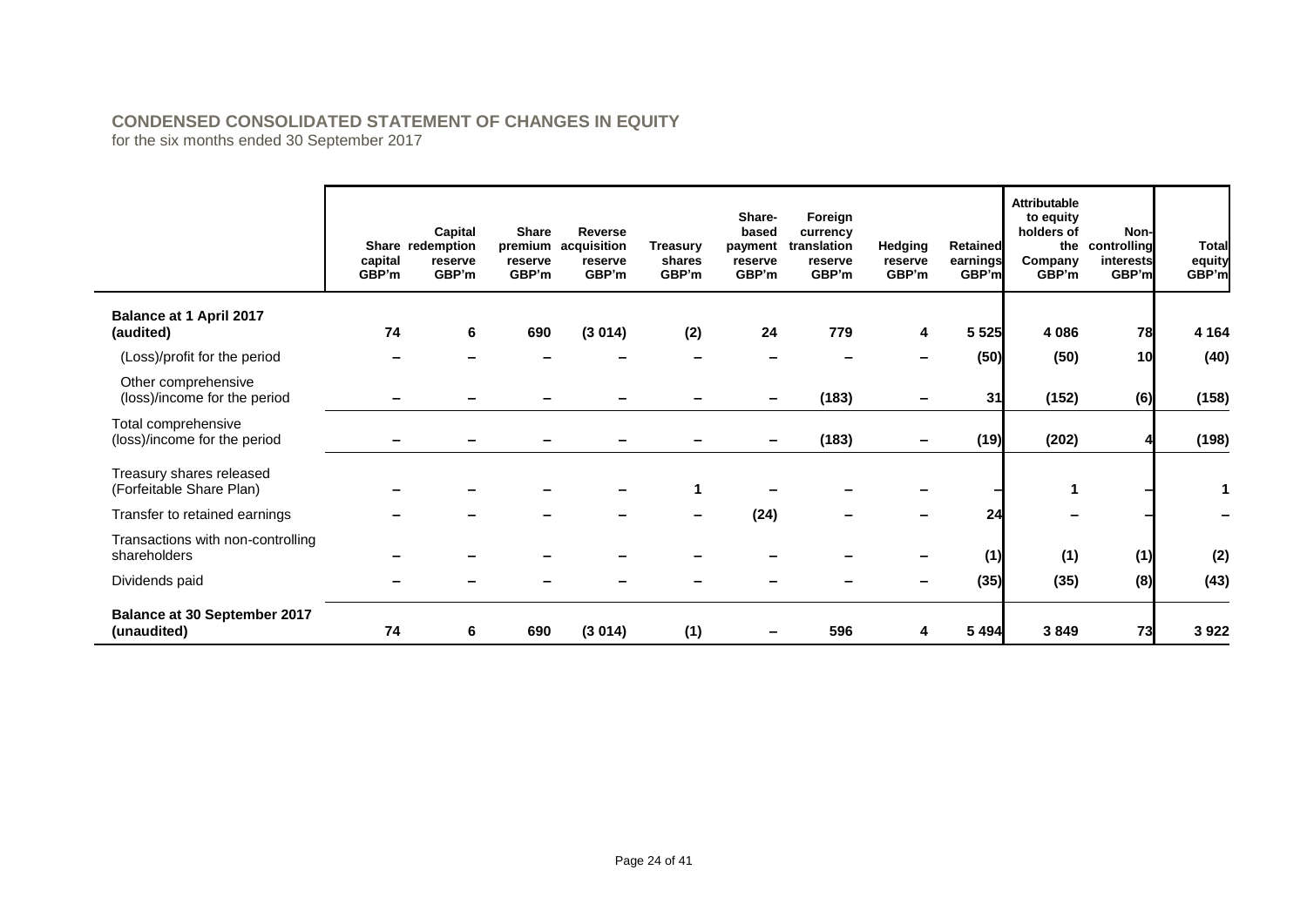## **CONDENSED CONSOLIDATED STATEMENT OF CHANGES IN EQUITY** (continued) for the six months ended 30 September 2016

|                                                    | capital<br>GBP'm | Capital<br>Share redemption<br>reserve<br>GBP'm | <b>Share</b><br>reserve<br>GBP'm | Reverse<br>premium acquisition<br>reserve<br>GBP'm | <b>Treasury</b><br>shares<br>GBP'm | Share-<br>based<br>payment<br>reserve<br>GBP'm | Foreign<br>currency<br>translation<br>reserve<br>GBP'm | <b>Hedging</b><br>reserve<br>GBP'm | Retained<br>earnings<br>GBP'm | <b>Attributable</b><br>to equity<br>holders of<br>the<br>Company<br>GBP'm | Non-<br>controlling<br>interests<br>GBP'm | <b>Total</b><br>equity<br>GBP'm |
|----------------------------------------------------|------------------|-------------------------------------------------|----------------------------------|----------------------------------------------------|------------------------------------|------------------------------------------------|--------------------------------------------------------|------------------------------------|-------------------------------|---------------------------------------------------------------------------|-------------------------------------------|---------------------------------|
| <b>Balance at 1 April 2016</b><br>(audited)        | 74               | 6                                               | 690                              | (3014)                                             | (2)                                | 24                                             | 407                                                    | 4                                  | 5 3 2 0                       | 3509                                                                      | 61                                        | 3570                            |
| Profit for the period                              |                  |                                                 |                                  |                                                    |                                    |                                                |                                                        |                                    | 110                           | 110                                                                       |                                           | 117                             |
| Other comprehensive income for<br>the period       |                  |                                                 |                                  |                                                    |                                    |                                                | 301                                                    |                                    | 5                             | 306                                                                       | 10                                        | 316                             |
| Total comprehensive income for<br>the period       |                  |                                                 |                                  |                                                    |                                    |                                                | 301                                                    |                                    | 115                           | 416                                                                       | 17                                        | 433                             |
| Transactions with non-controlling<br>shareholders  |                  |                                                 |                                  |                                                    |                                    |                                                |                                                        |                                    |                               | 3                                                                         | (6)                                       | (3)                             |
| Dividends paid                                     |                  |                                                 |                                  |                                                    |                                    |                                                |                                                        |                                    | (45)                          | (45)                                                                      | (7)                                       | (52)                            |
| <b>Balance at 30 September 2016</b><br>(unaudited) | 74               | 6                                               | 690                              | (3014)                                             | (2)                                | 24                                             | 708                                                    | 4                                  | 5 3 9 3                       | 3883                                                                      | 65                                        | 3948                            |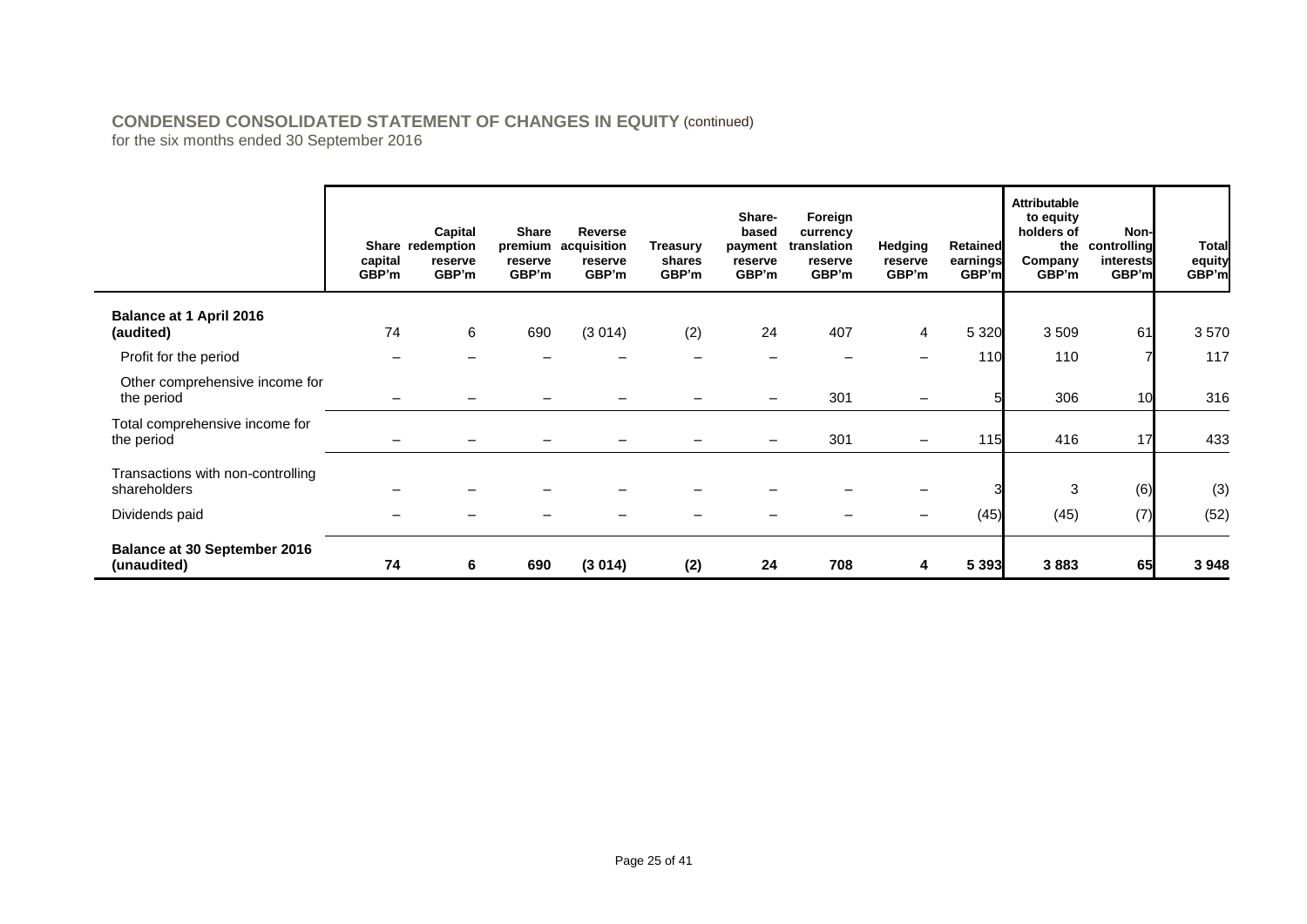# **CONDENSED CONSOLIDATED STATEMENT OF CASH FLOWS**

for the six months ended 30 September 2017

|                                                           | <b>Notes</b> | 30 Sep 2017<br>(Unaudited)<br>GBP'm<br>Inflow/<br>(outflow) | (Re-presented)*<br>30 Sep 2016<br>(Unaudited)<br>GBP'm<br>Inflow/<br>(outflow) |
|-----------------------------------------------------------|--------------|-------------------------------------------------------------|--------------------------------------------------------------------------------|
| <b>CASH FLOW FROM OPERATING ACTIVITIES</b>                |              |                                                             |                                                                                |
| Cash received from customers                              |              | 1477                                                        | 1 302                                                                          |
| Cash paid to suppliers and employees                      |              | (1267)                                                      | (1073)                                                                         |
| Cash generated from operations                            |              | 210                                                         | 229                                                                            |
| Interest received                                         |              | 6                                                           | 4                                                                              |
| Interest paid                                             |              | (41)                                                        | (37)                                                                           |
| Tax paid                                                  |              | (26)                                                        | (20)                                                                           |
| Net cash generated from operating activities              |              | 149                                                         | 176                                                                            |
| <b>CASH FLOW FROM INVESTMENT ACTIVITIES</b>               |              | (182)                                                       | (104)                                                                          |
| Investment to maintain operations                         |              | (62)                                                        | (45)                                                                           |
| Investment to expand operations                           |              | (57)                                                        | (53)                                                                           |
| Acquisition of subsidiaries                               | 11           | (83)                                                        |                                                                                |
| Disposal of subsidiaries                                  | 12           | 3                                                           | 13                                                                             |
| Dividends received from equity accounted investment       |              | 3                                                           | 3                                                                              |
| Loans advanced                                            |              |                                                             | (2)                                                                            |
| Investment in short-term deposits                         |              | 14                                                          | (20)                                                                           |
| Net cash (utilised)/generated before financing activities |              | (30)                                                        | 72                                                                             |
| <b>CASH FLOW FROM FINANCING ACTIVITIES</b>                |              | (48)                                                        | (124)                                                                          |
| Distributions to non-controlling interests                |              | (8)                                                         | (7)                                                                            |
| Distributions to shareholders                             | 15           | (35)                                                        | (45)                                                                           |
| Transaction with non-controlling interest                 |              | 3                                                           |                                                                                |
| Proceeds from borrowings                                  |              | 2                                                           | 247                                                                            |
| Repayment of borrowings                                   |              | (10)                                                        | (317)                                                                          |
| Refinancing transaction costs                             |              |                                                             | (2)                                                                            |
| Net decrease in cash and cash equivalents                 |              | (81)                                                        | (52)                                                                           |
| Opening balance of cash and cash equivalents              |              | 361                                                         | 305                                                                            |
| Exchange rate fluctuations on foreign cash                |              | (18)                                                        | 9                                                                              |
| Closing balance of cash and cash equivalents              |              | 262                                                         | 262                                                                            |

*\* refer to note 2.*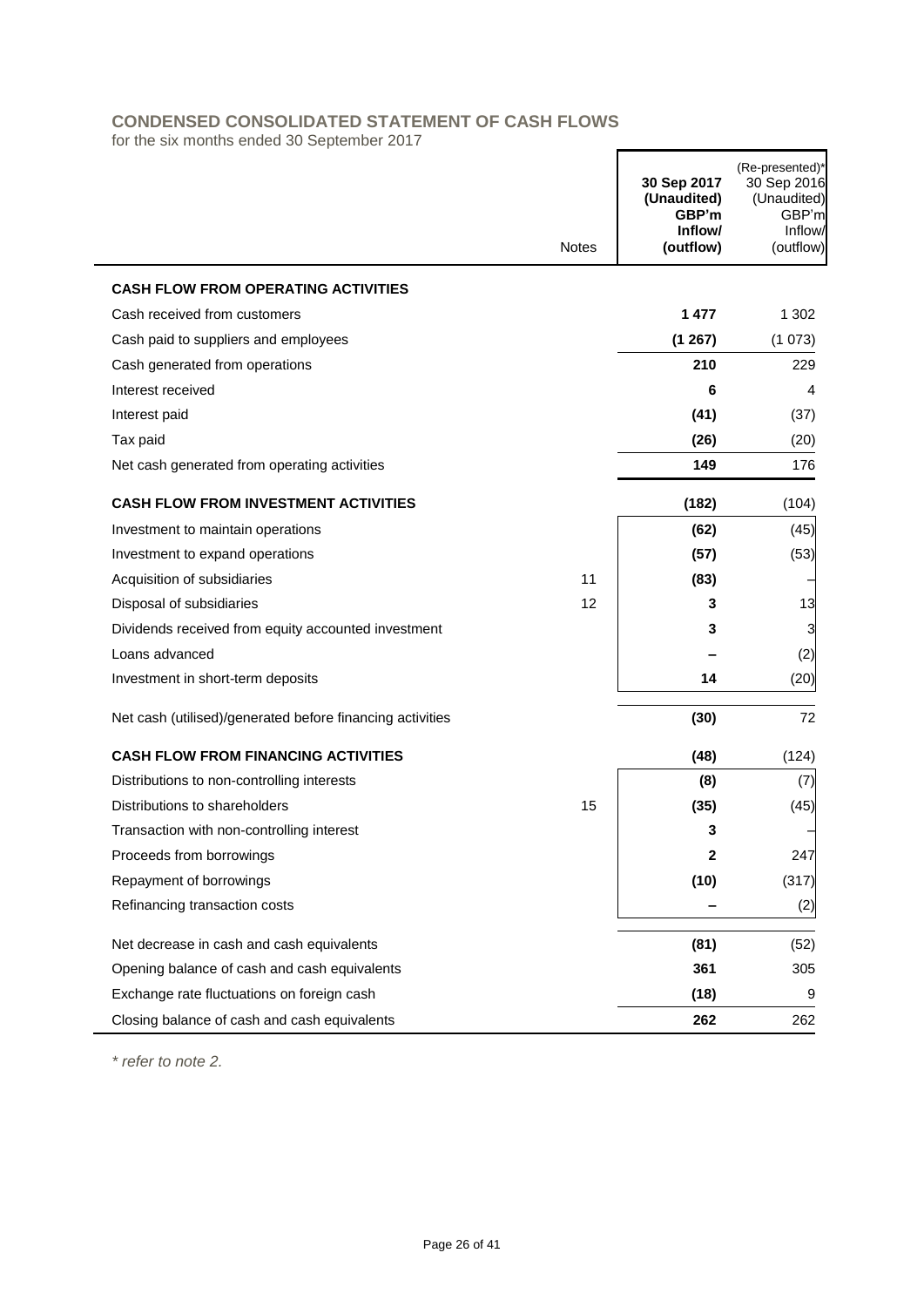#### **1. GENERAL INFORMATION**

Mediclinic is an international private healthcare group with operations in Southern Africa (South Africa and Namibia), Switzerland and the United Arab Emirates. Its core purpose is to enhance the quality of life of patients by providing acute care, specialist-orientated, multi-disciplinary healthcare services. Mediclinic also holds a 29.9% interest in Spire Healthcare Group plc, a LSE listed and UK-based private healthcare group.

The Company is a public limited company, with a primary listing on the London Stock Exchange and secondary listings on the Johannesburg Stock Exchange and the Namibian Stock Exchange and incorporated and domiciled in the UK (registered number: 08338604). The address of its registered office is 6<sup>th</sup> Floor, 65 Gresham Street, London, EC2V 7NQ, United Kingdom.

The condensed consolidated interim financial information for the six months ended 30 September 2017 was approved by the Board on 15 November 2017.

#### **2. BASIS OF PREPARATION**

The condensed consolidated interim financial information is prepared in accordance with International Financial Reporting Standards ('IFRS') as adopted by the European Union ('EU'), the Companies Act 2006 and Article 4 of the EU IAS Regulations.

This results announcement has been prepared applying consistent accounting policies to those applied by the Group in the 31 March 2017 financial year. The Group has prepared the condensed consolidated interim financial information on a going concern basis. The condensed consolidated interim financial information has been prepared in accordance with the Disclosure Guidance and Transparency Rules of the Financial Conduct Authority and with IAS 34 Interim Financial Reporting, as adopted by the EU. They do not include all the information required for full annual financial statements and should be read in conjunction with information contained in the Group's Annual Report and Financial Statements for the year ended 31 March 2017. The condensed consolidated interim financial information has been reviewed, not audited.

This results announcement does not constitute statutory accounts of the Group within the meaning of sections 434(3) and 435(3) of the Companies Act 2006. Statutory accounts for the year ended 31 March 2017 were approved by the Board of Directors on 23 May 2017 and delivered to the Registrar of Companies. The report of the auditors on those accounts was unqualified, did not draw attention to any matters by way of emphasis and did not contain statements under section s498 (2) or (3) of the Companies Act 2006.

IFRS 9 Financial Instruments and IFRS 15 Revenue from Contracts with Customers will be effective for the Group for the year ending 31 March 2019. Based on assessments performed, management expects the new standards to mainly affect presentation and disclosure. While the adoption of these standards is not expected to have a material impact on the consolidated results, our impact assessment is ongoing and we intend to provide an update at year-end.

#### **Functional and presentation currency**

The condensed consolidated financial statements are presented in pounds, rounded to the nearest million. The functional currency of the majority of the Group's entities, and the currencies of the primary economic environments in which they operate, is the Swiss franc, South African rand and United Arab Emirates dirham. The United Arab Emirates dirham is pegged against the United States dollar at a rate of 3.6725 per US Dollar.

#### **Cash flow statement reclassification**

The cash flow statement for the period ended 30 September 2016 has been re-presented to reclassify certain capital expenditure cash flows from cash generated from operations to cash flows from investment activities. The impact of this reclassification was to increase cash inflows from operations from GBP210m to GBP229m and to increase cash outflows from investment activities from GBP85m to GBP104m. This reclassification had no impact on reported cash, profits or net assets*.*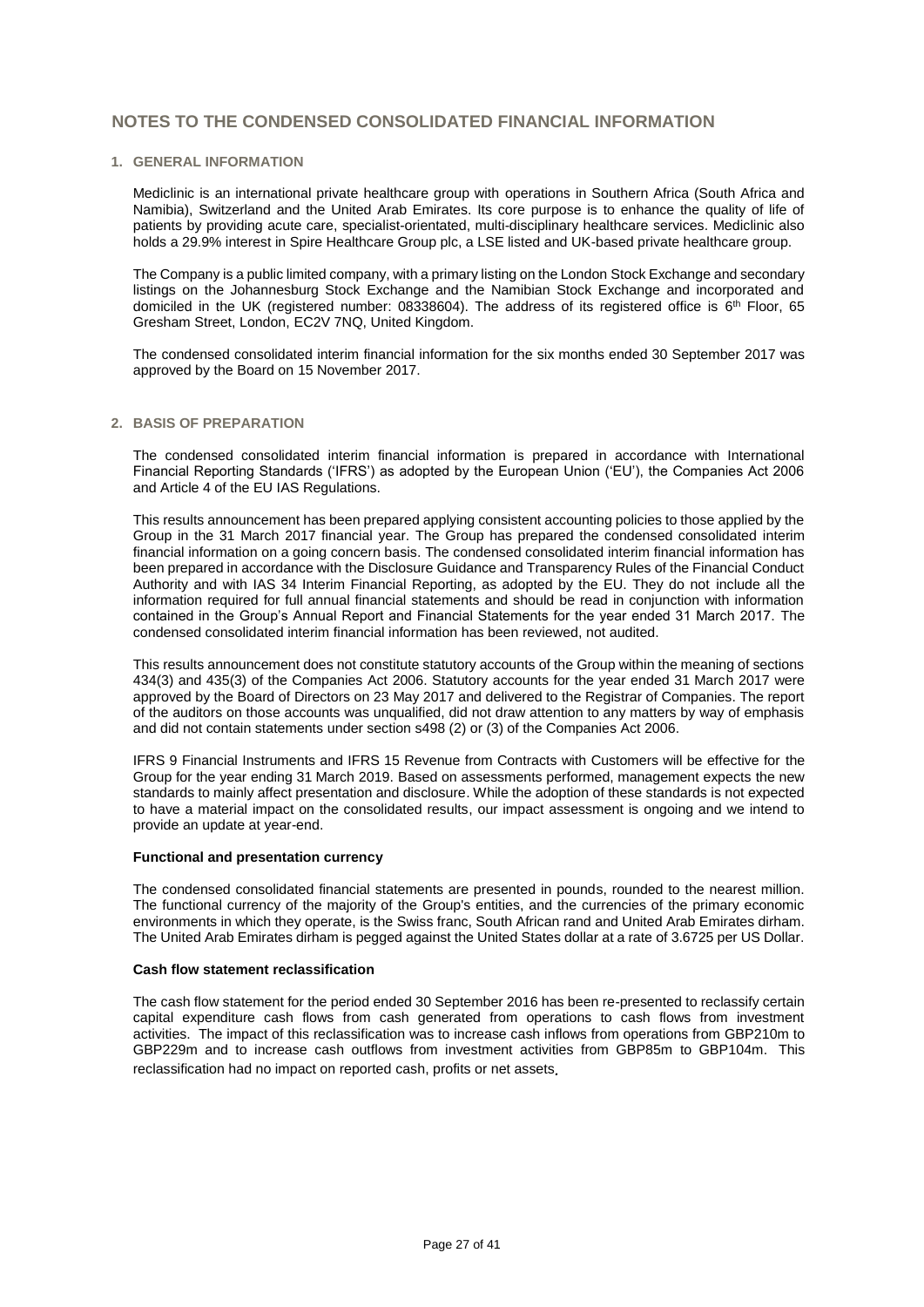#### **3. SEGMENTAL REPORT**

The reportable operating segments are identified as follows: Mediclinic Switzerland, Mediclinic Southern Africa, Mediclinic Middle East and additional segments are shown for the United Kingdom and Corporate.

| <b>United</b><br><b>Southern</b><br><b>Middle</b><br><b>Switzerland</b><br>Africa<br>Kingdom Corporate<br><b>PERIOD ENDED</b><br>Total<br>East<br>GBP'm<br><b>30 SEPTEMBER 2017</b><br>GBP'm<br>GBP'm<br>GBP'm<br>GBP'm<br>1 4 0 5<br>651<br>444<br>310<br>Revenue<br>232<br>113<br>93<br>27<br>95<br>232<br>115<br>29<br>EBITDA before management fee<br>Management fees included in EBITDA<br>(2)<br>(2)<br>(2)<br>Other gains and losses<br>(5)<br>(5)<br>-<br>Depreciation and amortisation<br>(94)<br>(41)<br>(15)<br>(38)<br>133<br>Operating profit/(loss)<br>72<br>78<br>(16)<br>Income from associate<br>1<br>1<br>(109)<br>(109)<br>Impairment of associate<br>Finance income<br>6<br>1<br>4<br>1<br>Finance cost (excluding intersegment<br>loan interest)<br>(41)<br>(17)<br>(20)<br>(4)<br>Total finance cost<br>(41)<br>(25)<br>(20)<br>(4)<br>Elimination of intersegment loan<br>8<br>interest<br>(10)<br>Taxation<br>(30)<br>(19)<br>(40)<br>46<br>43<br><b>Segment result</b><br>(19)<br>(108)<br>Investments in associates<br>350<br>$\mathbf{2}$<br>348<br>Investments in joint venture<br>4<br>4<br>Capital expenditure<br>88<br>32<br>27<br>28<br><b>Total segment assets</b><br>636<br>1810<br>6979<br>4 1 3 8<br>348<br><b>Total segment liabilities (excluding</b><br>3 0 5 7<br>2 1 2 3<br>603<br>328<br>Total liabilities from reportable<br>3935<br>3 0 0 1<br>603<br>328<br>segment<br>(878)<br>Elimination of intersegment loan<br>(878) |                      | <b>Reportable operating segments</b> |  | <b>Other</b> |       |
|------------------------------------------------------------------------------------------------------------------------------------------------------------------------------------------------------------------------------------------------------------------------------------------------------------------------------------------------------------------------------------------------------------------------------------------------------------------------------------------------------------------------------------------------------------------------------------------------------------------------------------------------------------------------------------------------------------------------------------------------------------------------------------------------------------------------------------------------------------------------------------------------------------------------------------------------------------------------------------------------------------------------------------------------------------------------------------------------------------------------------------------------------------------------------------------------------------------------------------------------------------------------------------------------------------------------------------------------------------------------------------------------------------------------------------------------------------------------|----------------------|--------------------------------------|--|--------------|-------|
|                                                                                                                                                                                                                                                                                                                                                                                                                                                                                                                                                                                                                                                                                                                                                                                                                                                                                                                                                                                                                                                                                                                                                                                                                                                                                                                                                                                                                                                                        |                      |                                      |  |              | GBP'm |
|                                                                                                                                                                                                                                                                                                                                                                                                                                                                                                                                                                                                                                                                                                                                                                                                                                                                                                                                                                                                                                                                                                                                                                                                                                                                                                                                                                                                                                                                        |                      |                                      |  |              |       |
|                                                                                                                                                                                                                                                                                                                                                                                                                                                                                                                                                                                                                                                                                                                                                                                                                                                                                                                                                                                                                                                                                                                                                                                                                                                                                                                                                                                                                                                                        | <b>EBITDA</b>        |                                      |  |              | (1)   |
|                                                                                                                                                                                                                                                                                                                                                                                                                                                                                                                                                                                                                                                                                                                                                                                                                                                                                                                                                                                                                                                                                                                                                                                                                                                                                                                                                                                                                                                                        |                      |                                      |  |              | (7)   |
|                                                                                                                                                                                                                                                                                                                                                                                                                                                                                                                                                                                                                                                                                                                                                                                                                                                                                                                                                                                                                                                                                                                                                                                                                                                                                                                                                                                                                                                                        |                      |                                      |  |              | 6     |
|                                                                                                                                                                                                                                                                                                                                                                                                                                                                                                                                                                                                                                                                                                                                                                                                                                                                                                                                                                                                                                                                                                                                                                                                                                                                                                                                                                                                                                                                        |                      |                                      |  |              |       |
|                                                                                                                                                                                                                                                                                                                                                                                                                                                                                                                                                                                                                                                                                                                                                                                                                                                                                                                                                                                                                                                                                                                                                                                                                                                                                                                                                                                                                                                                        |                      |                                      |  |              |       |
|                                                                                                                                                                                                                                                                                                                                                                                                                                                                                                                                                                                                                                                                                                                                                                                                                                                                                                                                                                                                                                                                                                                                                                                                                                                                                                                                                                                                                                                                        |                      |                                      |  |              | (1)   |
|                                                                                                                                                                                                                                                                                                                                                                                                                                                                                                                                                                                                                                                                                                                                                                                                                                                                                                                                                                                                                                                                                                                                                                                                                                                                                                                                                                                                                                                                        |                      |                                      |  |              |       |
|                                                                                                                                                                                                                                                                                                                                                                                                                                                                                                                                                                                                                                                                                                                                                                                                                                                                                                                                                                                                                                                                                                                                                                                                                                                                                                                                                                                                                                                                        |                      |                                      |  |              |       |
|                                                                                                                                                                                                                                                                                                                                                                                                                                                                                                                                                                                                                                                                                                                                                                                                                                                                                                                                                                                                                                                                                                                                                                                                                                                                                                                                                                                                                                                                        |                      |                                      |  |              |       |
|                                                                                                                                                                                                                                                                                                                                                                                                                                                                                                                                                                                                                                                                                                                                                                                                                                                                                                                                                                                                                                                                                                                                                                                                                                                                                                                                                                                                                                                                        |                      |                                      |  |              |       |
|                                                                                                                                                                                                                                                                                                                                                                                                                                                                                                                                                                                                                                                                                                                                                                                                                                                                                                                                                                                                                                                                                                                                                                                                                                                                                                                                                                                                                                                                        |                      |                                      |  |              | 8     |
|                                                                                                                                                                                                                                                                                                                                                                                                                                                                                                                                                                                                                                                                                                                                                                                                                                                                                                                                                                                                                                                                                                                                                                                                                                                                                                                                                                                                                                                                        |                      |                                      |  |              | (8)   |
|                                                                                                                                                                                                                                                                                                                                                                                                                                                                                                                                                                                                                                                                                                                                                                                                                                                                                                                                                                                                                                                                                                                                                                                                                                                                                                                                                                                                                                                                        |                      |                                      |  |              | (1)   |
|                                                                                                                                                                                                                                                                                                                                                                                                                                                                                                                                                                                                                                                                                                                                                                                                                                                                                                                                                                                                                                                                                                                                                                                                                                                                                                                                                                                                                                                                        |                      |                                      |  |              | (2)   |
|                                                                                                                                                                                                                                                                                                                                                                                                                                                                                                                                                                                                                                                                                                                                                                                                                                                                                                                                                                                                                                                                                                                                                                                                                                                                                                                                                                                                                                                                        | At 30 September 2017 |                                      |  |              |       |
|                                                                                                                                                                                                                                                                                                                                                                                                                                                                                                                                                                                                                                                                                                                                                                                                                                                                                                                                                                                                                                                                                                                                                                                                                                                                                                                                                                                                                                                                        |                      |                                      |  |              |       |
|                                                                                                                                                                                                                                                                                                                                                                                                                                                                                                                                                                                                                                                                                                                                                                                                                                                                                                                                                                                                                                                                                                                                                                                                                                                                                                                                                                                                                                                                        |                      |                                      |  |              |       |
|                                                                                                                                                                                                                                                                                                                                                                                                                                                                                                                                                                                                                                                                                                                                                                                                                                                                                                                                                                                                                                                                                                                                                                                                                                                                                                                                                                                                                                                                        |                      |                                      |  |              | 1     |
|                                                                                                                                                                                                                                                                                                                                                                                                                                                                                                                                                                                                                                                                                                                                                                                                                                                                                                                                                                                                                                                                                                                                                                                                                                                                                                                                                                                                                                                                        |                      |                                      |  |              | 47    |
|                                                                                                                                                                                                                                                                                                                                                                                                                                                                                                                                                                                                                                                                                                                                                                                                                                                                                                                                                                                                                                                                                                                                                                                                                                                                                                                                                                                                                                                                        | intersegment loan)   |                                      |  |              | 3     |
|                                                                                                                                                                                                                                                                                                                                                                                                                                                                                                                                                                                                                                                                                                                                                                                                                                                                                                                                                                                                                                                                                                                                                                                                                                                                                                                                                                                                                                                                        |                      |                                      |  |              | 3     |
|                                                                                                                                                                                                                                                                                                                                                                                                                                                                                                                                                                                                                                                                                                                                                                                                                                                                                                                                                                                                                                                                                                                                                                                                                                                                                                                                                                                                                                                                        |                      |                                      |  |              |       |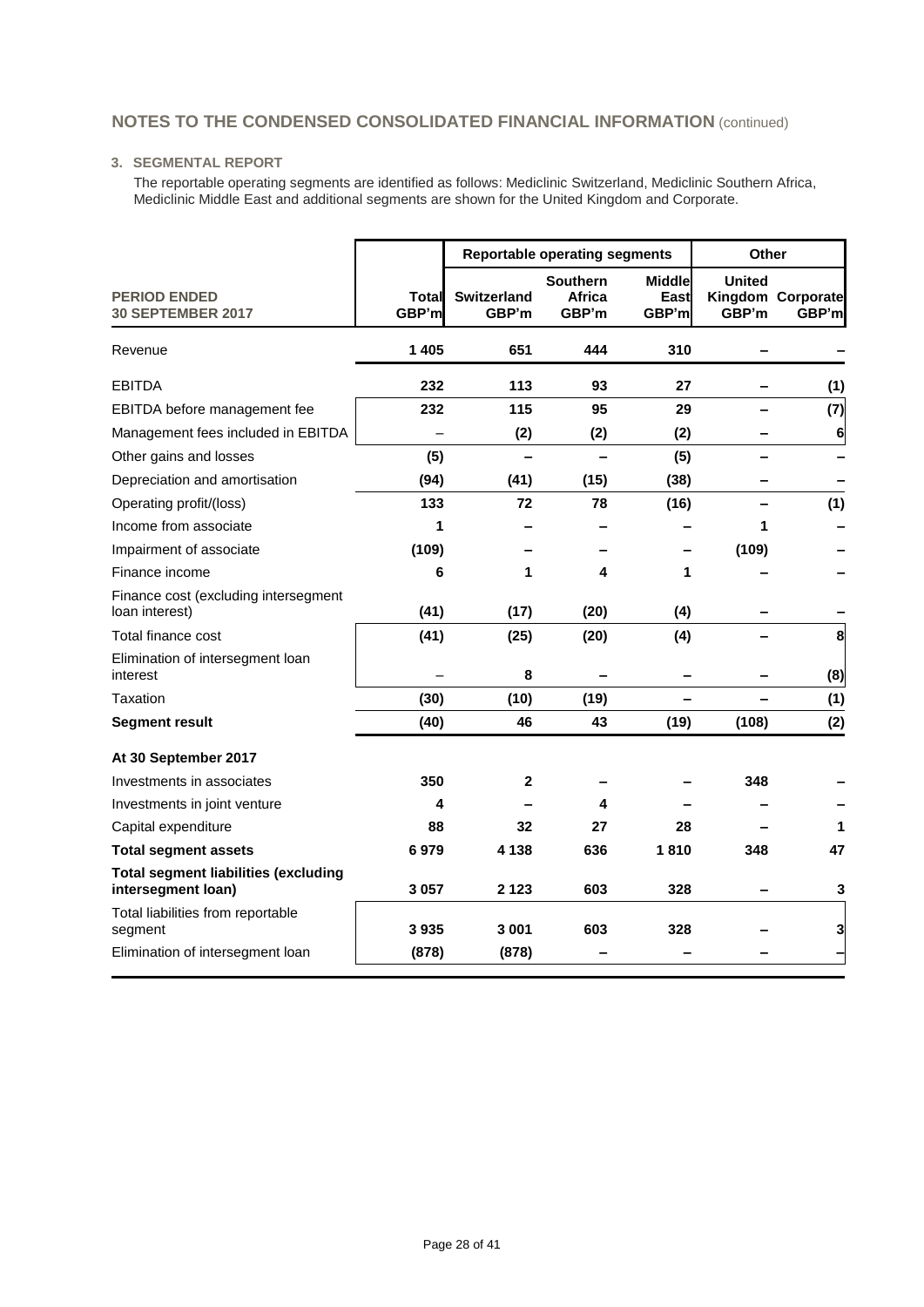# **3. SEGMENTAL REPORT** (continued)

| <b>Middle</b><br><b>United</b><br><b>Southern</b><br><b>Switzerland</b><br><b>Africa</b><br><b>PERIOD ENDED</b><br><b>Total</b><br>East<br>Kingdom Corporate<br>GBP'm<br>GBP'm<br>GBP'm<br>GBP'm<br>GBP'm<br><b>30 SEPTEMBER 2016</b><br>1 2 8 3<br>613<br>364<br>306<br>Revenue<br><b>EBITDA</b><br>232<br>127<br>75<br>33<br>232<br>128<br>77<br>35<br>EBITDA before management fee<br>(2)<br>(1)<br>(2)<br>Management fees included in EBITDA<br>Other gains and losses<br>1<br>Depreciation and amortisation<br>(63)<br>(36)<br>(11)<br>(16)<br>Operating profit/(loss)<br>169<br>91<br>64<br>18<br>Income from associate<br>10<br>10<br>Finance income<br>4<br>4<br>Finance cost (excluding intersegment<br>loan interest)<br>(35)<br>(12)<br>(15)<br>(4)<br>(35)<br>(15)<br>(4)<br>Total finance cost<br>(20)<br>Elimination of intersegment loan<br>8<br>interest<br>Taxation<br>(31)<br>(15)<br>(16)<br>117<br>64<br>37<br>10<br><b>Segment result</b><br>14<br>$\overline{2}$<br>Investments in associates<br>461<br>459<br>Investments in joint venture<br>4<br>4 |                |
|-----------------------------------------------------------------------------------------------------------------------------------------------------------------------------------------------------------------------------------------------------------------------------------------------------------------------------------------------------------------------------------------------------------------------------------------------------------------------------------------------------------------------------------------------------------------------------------------------------------------------------------------------------------------------------------------------------------------------------------------------------------------------------------------------------------------------------------------------------------------------------------------------------------------------------------------------------------------------------------------------------------------------------------------------------------------------------|----------------|
| At 31 March 2017                                                                                                                                                                                                                                                                                                                                                                                                                                                                                                                                                                                                                                                                                                                                                                                                                                                                                                                                                                                                                                                            | GBP'm          |
|                                                                                                                                                                                                                                                                                                                                                                                                                                                                                                                                                                                                                                                                                                                                                                                                                                                                                                                                                                                                                                                                             |                |
|                                                                                                                                                                                                                                                                                                                                                                                                                                                                                                                                                                                                                                                                                                                                                                                                                                                                                                                                                                                                                                                                             | (3)            |
|                                                                                                                                                                                                                                                                                                                                                                                                                                                                                                                                                                                                                                                                                                                                                                                                                                                                                                                                                                                                                                                                             | (8)            |
|                                                                                                                                                                                                                                                                                                                                                                                                                                                                                                                                                                                                                                                                                                                                                                                                                                                                                                                                                                                                                                                                             | 5              |
|                                                                                                                                                                                                                                                                                                                                                                                                                                                                                                                                                                                                                                                                                                                                                                                                                                                                                                                                                                                                                                                                             | (1)            |
|                                                                                                                                                                                                                                                                                                                                                                                                                                                                                                                                                                                                                                                                                                                                                                                                                                                                                                                                                                                                                                                                             |                |
|                                                                                                                                                                                                                                                                                                                                                                                                                                                                                                                                                                                                                                                                                                                                                                                                                                                                                                                                                                                                                                                                             | (4)            |
|                                                                                                                                                                                                                                                                                                                                                                                                                                                                                                                                                                                                                                                                                                                                                                                                                                                                                                                                                                                                                                                                             |                |
|                                                                                                                                                                                                                                                                                                                                                                                                                                                                                                                                                                                                                                                                                                                                                                                                                                                                                                                                                                                                                                                                             |                |
|                                                                                                                                                                                                                                                                                                                                                                                                                                                                                                                                                                                                                                                                                                                                                                                                                                                                                                                                                                                                                                                                             | (4)            |
|                                                                                                                                                                                                                                                                                                                                                                                                                                                                                                                                                                                                                                                                                                                                                                                                                                                                                                                                                                                                                                                                             | $\overline{4}$ |
|                                                                                                                                                                                                                                                                                                                                                                                                                                                                                                                                                                                                                                                                                                                                                                                                                                                                                                                                                                                                                                                                             | (8)            |
|                                                                                                                                                                                                                                                                                                                                                                                                                                                                                                                                                                                                                                                                                                                                                                                                                                                                                                                                                                                                                                                                             |                |
|                                                                                                                                                                                                                                                                                                                                                                                                                                                                                                                                                                                                                                                                                                                                                                                                                                                                                                                                                                                                                                                                             | (8)            |
|                                                                                                                                                                                                                                                                                                                                                                                                                                                                                                                                                                                                                                                                                                                                                                                                                                                                                                                                                                                                                                                                             |                |
|                                                                                                                                                                                                                                                                                                                                                                                                                                                                                                                                                                                                                                                                                                                                                                                                                                                                                                                                                                                                                                                                             |                |
|                                                                                                                                                                                                                                                                                                                                                                                                                                                                                                                                                                                                                                                                                                                                                                                                                                                                                                                                                                                                                                                                             |                |
| Capital expenditure<br>249<br>127<br>71<br>51                                                                                                                                                                                                                                                                                                                                                                                                                                                                                                                                                                                                                                                                                                                                                                                                                                                                                                                                                                                                                               |                |
| <b>Total segment assets</b><br>7422<br>4 2 5 8<br>1987<br>459<br>676                                                                                                                                                                                                                                                                                                                                                                                                                                                                                                                                                                                                                                                                                                                                                                                                                                                                                                                                                                                                        | 42             |
| <b>Total segment liabilities (excluding</b><br>intersegment loan)<br>3 2 5 8<br>2 2 3 5<br>372<br>650                                                                                                                                                                                                                                                                                                                                                                                                                                                                                                                                                                                                                                                                                                                                                                                                                                                                                                                                                                       | 1              |
| Total liabilities from reportable<br>650<br>372<br>4 163<br>3 1 4 0<br>segment                                                                                                                                                                                                                                                                                                                                                                                                                                                                                                                                                                                                                                                                                                                                                                                                                                                                                                                                                                                              | 1              |
| (905)<br>(905)<br>Elimination of intersegment loan                                                                                                                                                                                                                                                                                                                                                                                                                                                                                                                                                                                                                                                                                                                                                                                                                                                                                                                                                                                                                          |                |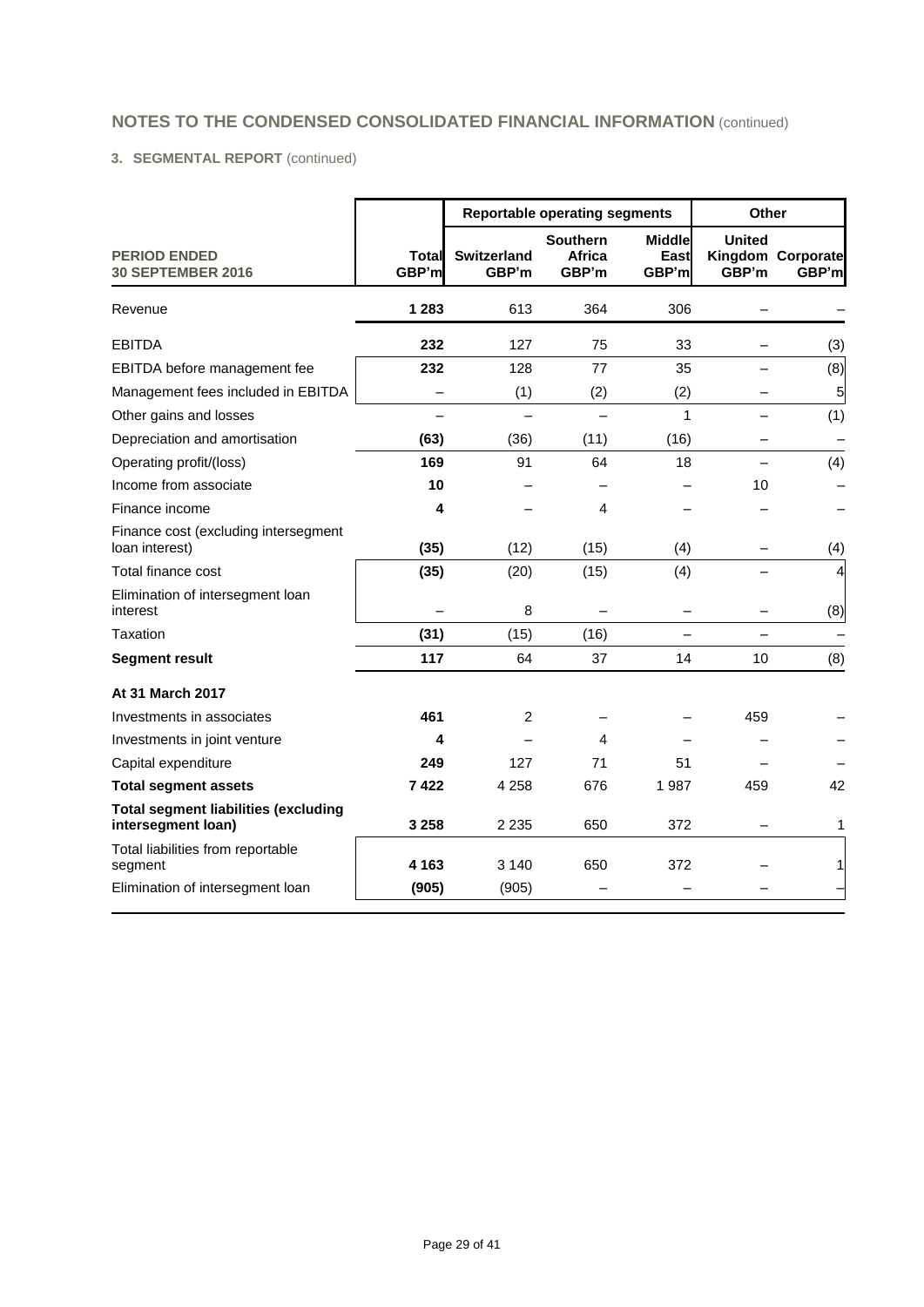#### **4. EQUITY ACCOUNTED INVESTMENTS**

|                             | 30 Sep 2017 31 Mar 2017<br>GBP'm | GBP'm          |
|-----------------------------|----------------------------------|----------------|
| Investment in associates    | 350                              | 461            |
| Investment in joint venture | 4                                | $\overline{4}$ |
|                             | 354                              | 465            |

#### **4.1 Investment in associates**

|                                                                         | 30 Sep 2017<br>GBP'm | 31 Mar 2017<br>GBP'm |
|-------------------------------------------------------------------------|----------------------|----------------------|
| Listed investments                                                      | 348                  | 459                  |
| Unlisted investments                                                    | 2                    | 2                    |
|                                                                         | 350                  | 461                  |
| Reconciliation of carrying value at the beginning and end of the period |                      |                      |
| Opening balance                                                         | 461                  | 452                  |
| Additional investment in unlisted associate                             |                      | 1                    |
| Share of net profit of associated companies                             |                      | 12                   |
| Dividends received from associated companies                            | (3)                  | (4)                  |
| Impairment of listed associate                                          | (109)                |                      |
|                                                                         | 350                  | 461                  |

Set out below are details of the associate which is material to the Group:

| Country of incorporation and<br>place of business | % ownership |
|---------------------------------------------------|-------------|
|                                                   |             |

Spire Healthcare Group plc **United Kingdom 29.9%**

Spire Healthcare Group plc is listed on the London Stock Exchange. It does not issue publicly available quarterly financial information and has a December year-end. The investment in associate was equity accounted for the 6 months to 30 June 2017 (31 March 2017: 12 months to 31 December 2016). Spire reported its half year results to 30 June 2017 in September 2017 when it provided an update to its earnings guidance on financial performance for the remainder of the financial year.

The market value of the investment in Spire was GBP270m at 30 September 2017, which is below the carrying value at 31 March 2017. An impairment test was performed at 30 September 2017 by updating the key assumptions applied in the value in use calculation performed at 31 March 2017. In particular, the Group adjusted the value in use calculation for the guidance announced by Spire in September 2017 about current financial performance and about the related impact on short- and medium-term growth rates and we revisited the other key assumptions in this context. As a result, an impairment charge of GBP109m was recorded against the carrying value.

At Spire's current market capitalisation on 14 November 2017, the value of the equity investment is GBP359m.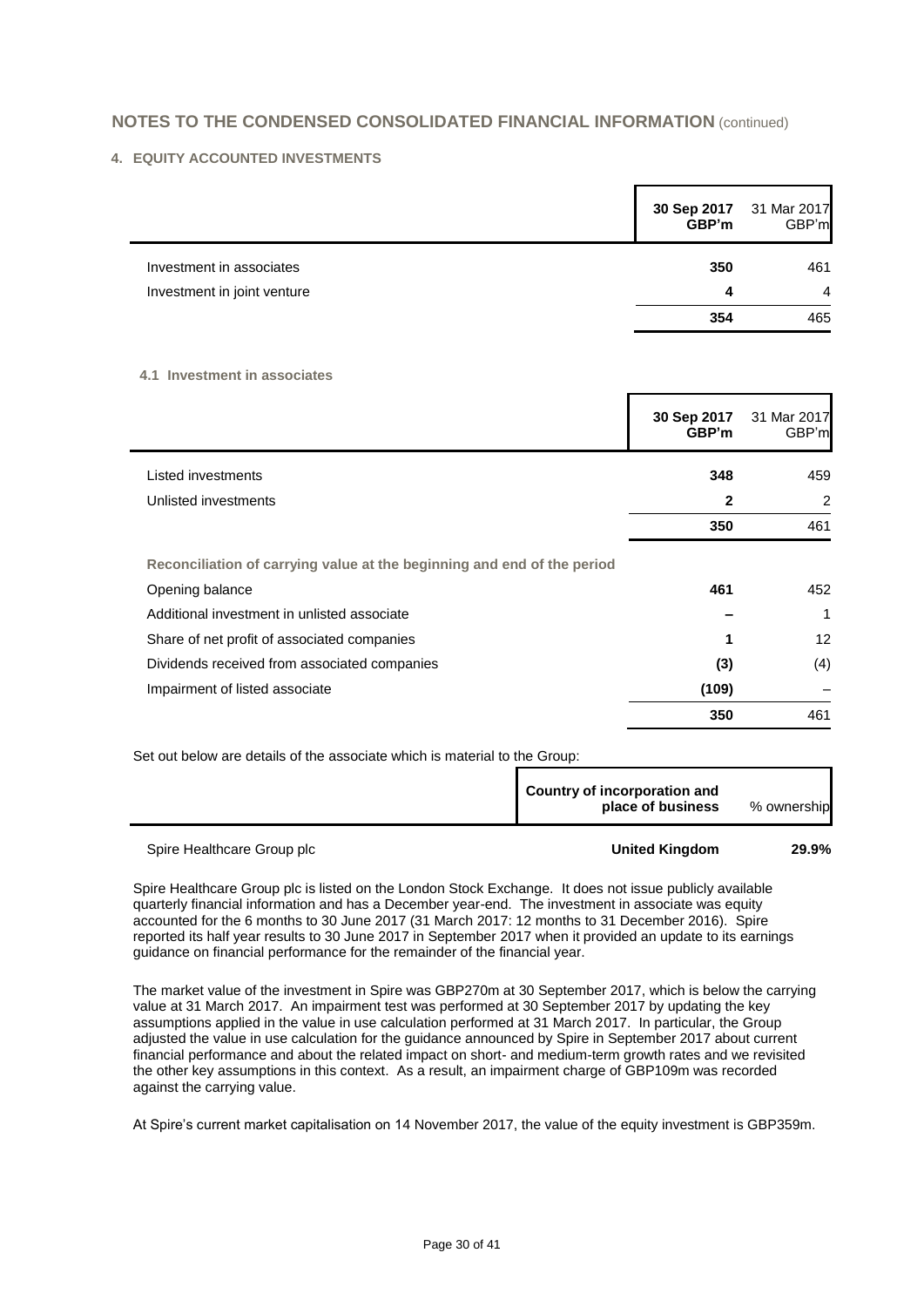**5. BORROWINGS**

|                             |                                                                                                                                               |                                            |                                           | GBP'm                                        | 30 Sep 2017 31 March 2017<br>GBP'm   |
|-----------------------------|-----------------------------------------------------------------------------------------------------------------------------------------------|--------------------------------------------|-------------------------------------------|----------------------------------------------|--------------------------------------|
| <b>Bank loans</b>           |                                                                                                                                               |                                            |                                           | 1582                                         | 1642                                 |
|                             | Preference shares                                                                                                                             |                                            |                                           | 184                                          | 199                                  |
|                             | Listed bonds                                                                                                                                  |                                            |                                           | 181                                          | 189                                  |
|                             | <b>Other liabilities</b>                                                                                                                      |                                            |                                           | $\mathbf{2}$                                 |                                      |
|                             |                                                                                                                                               |                                            |                                           | 1949                                         | 2 0 3 0                              |
|                             | Non-current borrowings                                                                                                                        |                                            |                                           | 1857                                         | 1961                                 |
|                             | <b>Current borrowings</b>                                                                                                                     |                                            |                                           | 92                                           | 69                                   |
|                             | <b>Total borrowings</b>                                                                                                                       |                                            |                                           | 1949                                         | 2 0 3 0                              |
|                             |                                                                                                                                               | 30 Sep<br>2017<br>GBP'm<br>Non-<br>current | 30 Sep<br>2017<br>GBP'm<br><b>Current</b> | 31 March<br>2017<br>GBP'm<br>Non-<br>current | 31 March<br>2017<br>GBP'm<br>Current |
|                             | Southern African operations (denominated in South African rand)                                                                               |                                            |                                           |                                              |                                      |
| Secured<br>bank loan<br>one | The loan bears interest at the 3-month JIBAR variable<br>rate plus a margin of 1.51% compounded quarterly and is<br>repayable on 3 June 2019. | 163                                        | 1                                         | 176                                          | 1                                    |
| Secured<br>bank loan<br>two | The loan bears interest at the 3-month JIBAR variable<br>rate plus a margin of 1.69% and is repayable on 3 June<br>2019.                      | 66                                         |                                           | 72                                           |                                      |
| Secured<br>bank loan        | The loan bears interest at the 3-month JIBAR variable<br>rate plus a margin of 1.06% compounded quarterly. The                                |                                            |                                           |                                              |                                      |

| three                        | <u>and prace a manger or noote composition quanto it in o</u><br>remaining amount will be repaid on 9 October 2017.                                                |     | 6 |     |  |
|------------------------------|--------------------------------------------------------------------------------------------------------------------------------------------------------------------|-----|---|-----|--|
| Secured<br>bank loan<br>four | The loan bears interest at the 3-month JIBAR variable<br>rate plus a margin of 1.51% compounded quarterly and is<br>repayable on 3 June 2019.                      | 28  |   | 30  |  |
| Secured<br>bank loan<br>five | These loans bear interest at variable rates linked to the<br>prime overdraft rate and are repayable in periods ranging<br>between one and 12 years.                | 4   |   | 4   |  |
| Preference<br>shares         | Dividends are payable monthly at a rate of 69% of prime<br>interest rate (10.25%) (31 March 2017: 10.5%). The<br>remaining shares will be redeemed on 3 June 2019. | 100 |   | 108 |  |
| Preference<br>shares         | Dividends are payable semi-annually at a rate of 73% of<br>the prime interest rate (10.25%) (31 March 2017: 10.5%).<br>The amount is repayable on 29 June 2020.    | 83  |   | 90  |  |

# **Middle East operations (denominated in UAE dirham)**

| Secured<br>bank loan | The loan bears interest at variable rates linked to the 3M<br>LIBOR and a margin of 2.75% with respective four-year |     |     |     |    |
|----------------------|---------------------------------------------------------------------------------------------------------------------|-----|-----|-----|----|
| one                  | and five-year amortising terms, expiring in June 2020 and<br>Mav 2021.                                              | 126 | -27 | 154 | 19 |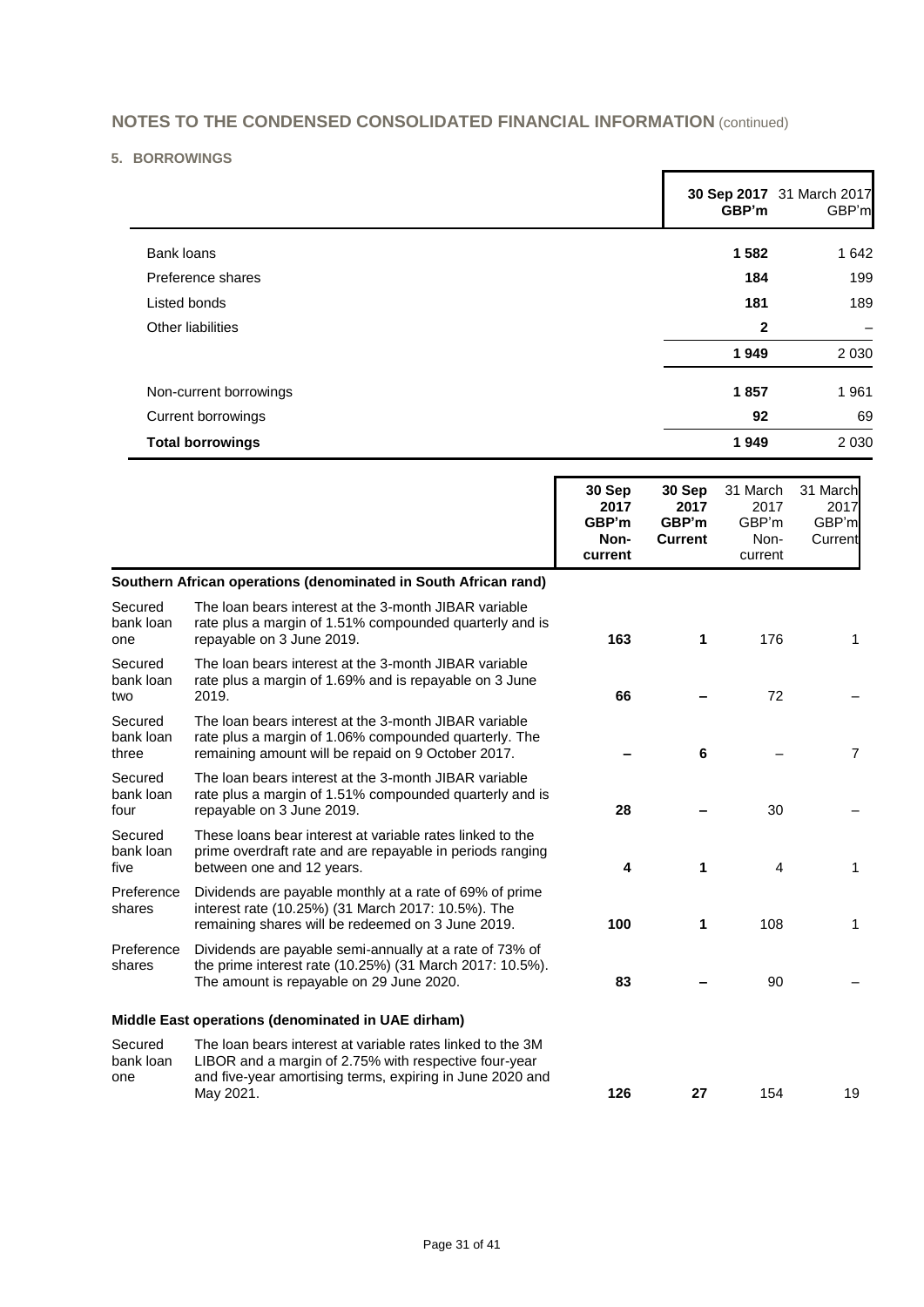#### **5. BORROWINGS** (continued)

#### **Swiss operations (denominated in Swiss franc)**

| Secured<br>bank loan<br>one     | These loans bear interest at variable rates linked to the<br>3M LIBOR plus 1.5% and 2.85% and are repayable by 31<br>July 2020. The non-current portion includes capitalised<br>financing costs of GBP19m (31 March 2017: GBP22m). | 1 1 0 5 | 55 | 1 1 3 8 | 40 |
|---------------------------------|------------------------------------------------------------------------------------------------------------------------------------------------------------------------------------------------------------------------------------|---------|----|---------|----|
| Listed<br>bonds                 | The listed bonds consist of CHF145m 1.625% and<br>CHF90m 2% Swiss franc bonds. The bonds are repayable<br>on 25 February 2021 and 25 February 2025 respectively.                                                                   | 181     |    | 189     |    |
| Secured<br>long term<br>finance | These liabilities bear interest ranging between 1.26% and<br>12% and are repayable in equal monthly payments for<br>periods ranging from one to seven years.                                                                       |         |    |         |    |
|                                 |                                                                                                                                                                                                                                    | 1857    | 92 | 1961    | 69 |

#### **6. DISPOSAL GROUPS HELD FOR SALE**

During the 2017 financial year, management decided to sell the following clinics within the Mediclinic Middle East segment: Mediclinic Beach Road Clinic, Mediclinic Corniche Medical Centre, Lookwow Oneday Surgery and Pharmacy, Al Noor Sanaiya Clinic and Pharmacy, Al Noor ICAD Clinic and Pharmacy, Al Noor International Medical Centre (Sharjah), Al Noor Hamdan Street Pharmacy, Al Madar Ajman Clinic and Pharmacy and Al Madar Diagnostic Centre-Al Ain.

At 30 September 2017, all the clinics have been disposed of except for the following: Mediclinic Beach Road Clinic, Mediclinic Corniche Medical Centre and Al Madar Diagnostic Centre-Al Ain. Accordingly, the assets and liabilities of these clinics are still disclosed as held for sale.

J.

|                                                  | GBP'm | 30 Sep 2017 31 March 2017<br>GBP'm |
|--------------------------------------------------|-------|------------------------------------|
| Analysis of assets and liabilities held for sale |       |                                    |
| <b>Assets</b>                                    |       |                                    |
| Property, equipment and vehicles                 | 3     | 8                                  |
| Inventories                                      |       |                                    |
| <b>Total assets</b>                              | 3     | 9                                  |
| <b>Liabilities</b>                               |       |                                    |
| Retirement benefit obligations                   |       |                                    |
| Trade and other payables                         |       |                                    |
| <b>Total liabilities</b>                         |       | 2                                  |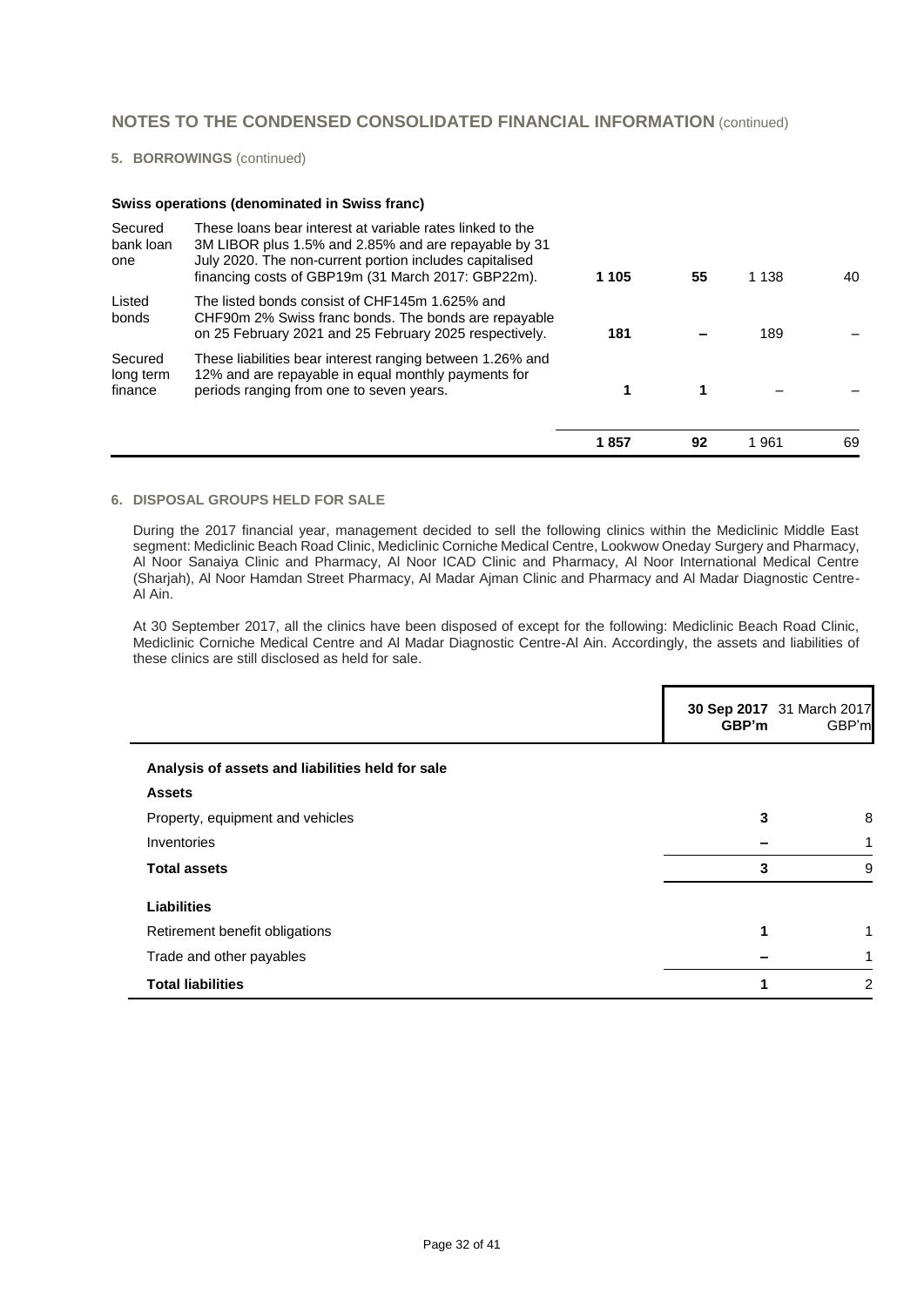#### **7. OTHER GAINS AND LOSSES**

|                                  | 30 Sep 2017<br>GBP'm | 30 Sep 2016<br>GBP'm |
|----------------------------------|----------------------|----------------------|
| Loss on disposal of subsidiaries | (5)                  |                      |
|                                  | (5)                  |                      |

#### **8. FINANCE COSTS**

|                                                         | 30 Sep 2017<br>GBP'm | 30 Sep 2016<br>GBP'ml |
|---------------------------------------------------------|----------------------|-----------------------|
| Interest expense                                        | 30                   | 31                    |
| Interest rate swaps                                     | 5                    | 5                     |
| Amortisation of capitalised financing costs             | 4                    | 4                     |
| Fair value gains on ineffective cash flow hedges        | (4)                  | (8)                   |
| Preference share dividend                               |                      | 3                     |
| Less: amounts included in the cost of qualifying assets | (1)                  |                       |
|                                                         | 41                   | 35                    |

#### **9. INCOME TAX EXPENSE**

|                               | 30 Sep 2017<br>GBP'm | 30 Sep 2016<br>GBP'm     |
|-------------------------------|----------------------|--------------------------|
| Current tax                   |                      |                          |
| Current year                  | 27                   | 21                       |
| Previous year                 |                      | $\overline{\phantom{0}}$ |
| Deferred tax                  | 3                    | 10                       |
| Taxation per income statement | 30                   | 31                       |
| <b>Composition</b>            |                      |                          |
| UK tax                        |                      | -                        |
| Foreign tax                   | 30                   | 31                       |
|                               | 30                   | 31                       |

The tax charge for the period has been calculated using an estimate of the effective annual rate of tax for the full year. This rate has been applied to the pre-tax profits for the six months ended 30 September 2017, with adjustments made for non-recurring items in the period. The effective tax rate on profit before tax was (300)% (1H17 21.0%).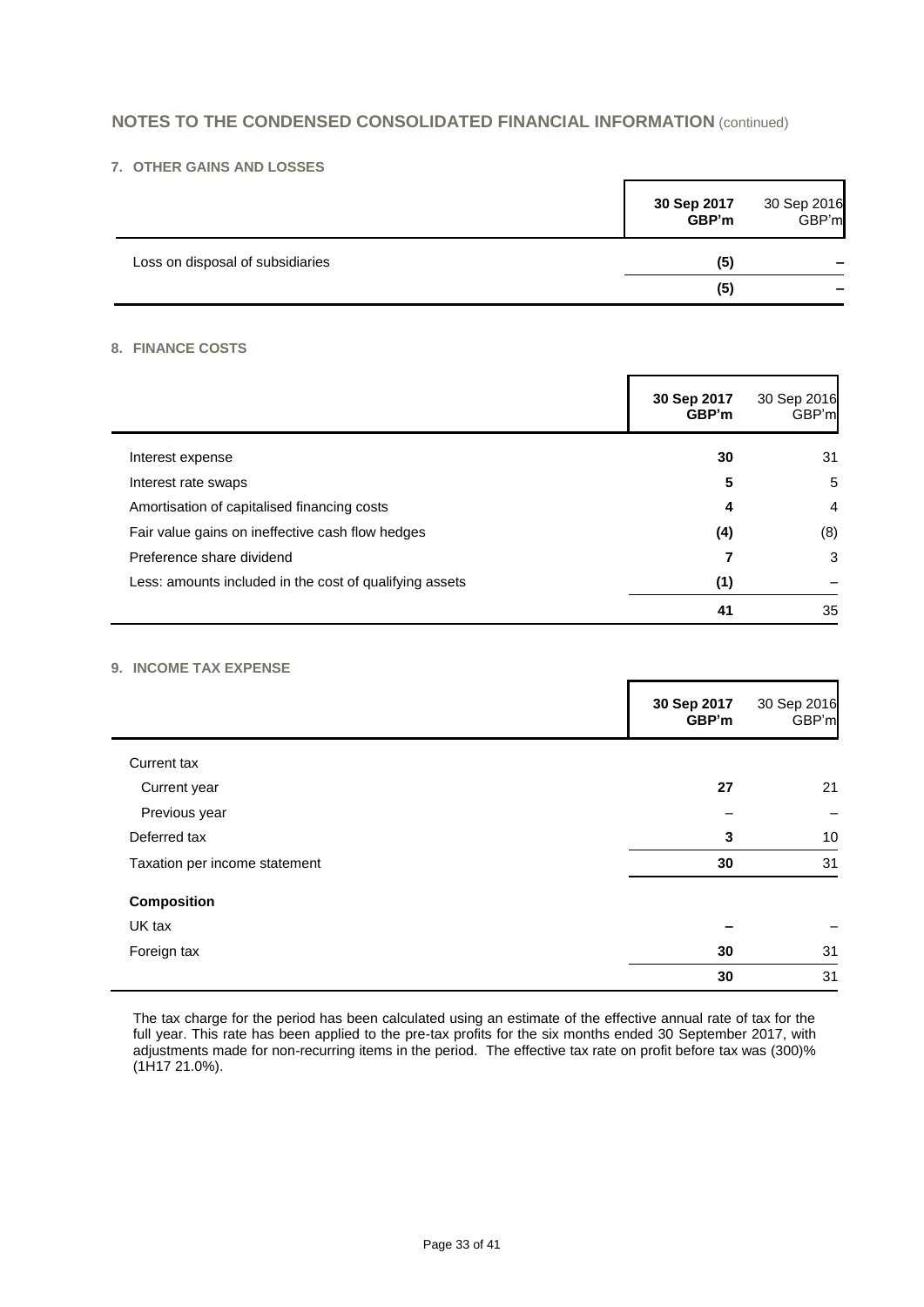#### **9. INCOME TAX EXPENSE** (continued)

The following significant items affecting the effective tax rate for the period were identified (no significant items in the prior period):

- Impairment of the listed associate of GBP109m was not deductible for tax purposes. The tax effect amounted to GBP21m (decrease of 207% in effective tax rate).

- Loss on disposal of subsidiaries of GBP5m was not deductible for tax purposes. The tax effect amounted to GBP1m (decrease of 10% in effective tax rate).

- Accelerated amortisation of GBP23m was recognised on the Al Noor trade names during the period. The profits earned in the UAE are not subject to income tax. The tax effect amounted to GBP4m (decrease of 44% in effective tax rate).

If the abovementioned significant items are excluded from the effective tax rate calculation, the effective tax rate would be 24.0% for the period ended 30 September 2017. The higher proportional contribution to profits from the Southern Africa segment, coupled with a lower proportional contribution towards profits from the Middle East segment, increased the effective tax rate (excluding significant items) for the six months ended 30 September 2017 compared to the prior period. The estimated effective tax rate for the full year (excluding the abovementioned significant items) is expected to be around 21% reflecting expected profit mix from the Group's segments in the second half.

#### **10. LOSS/EARNINGS PER ORDINARY SHARE**

|                                                                                              | 30 Sep 2017<br>GBP'm | 30 Sep 2016<br>GBP'm |
|----------------------------------------------------------------------------------------------|----------------------|----------------------|
| (Loss)/earnings per ordinary share (pence)                                                   |                      |                      |
| Basic (pence)                                                                                | (6.8)                | 14.9                 |
| Diluted (pence)                                                                              | (6.8)                | 14.9                 |
| Number of shares reconciliation                                                              |                      |                      |
| Weighted average number of ordinary shares in issue for basic<br>(loss)/earnings per share   |                      |                      |
| Number of ordinary shares in issue at the beginning of the period                            | 737 243 810          | 737 243 810          |
| Weighted average number of treasury shares                                                   | (181 162)            | (365 801)            |
| <b>BEE</b> shareholder                                                                       |                      | (96 586)             |
| <b>Mpilo Trusts</b>                                                                          | (32330)              | (29925)              |
| Forfeitable Share Plan                                                                       | (148832)             | (239 290)            |
|                                                                                              | 737 062 648          | 736 878 009          |
| Weighted average number of ordinary shares in issue for<br>diluted (loss)/earnings per share |                      |                      |
| Weighted average number of ordinary shares in issue                                          | 737 062 648          | 736 878 009          |
| Weighted average number of treasury shares held not yet<br>released from treasury stock      | 181 162              | 365 801              |
| <b>BEE</b> shareholder                                                                       |                      | 96 586               |
| <b>Mpilo Trusts</b>                                                                          | 32 330               | 29 9 25              |
| Forfeitable Share Plan                                                                       | 148832               | 239 290              |
|                                                                                              | 737 243 810          | 737 243 810          |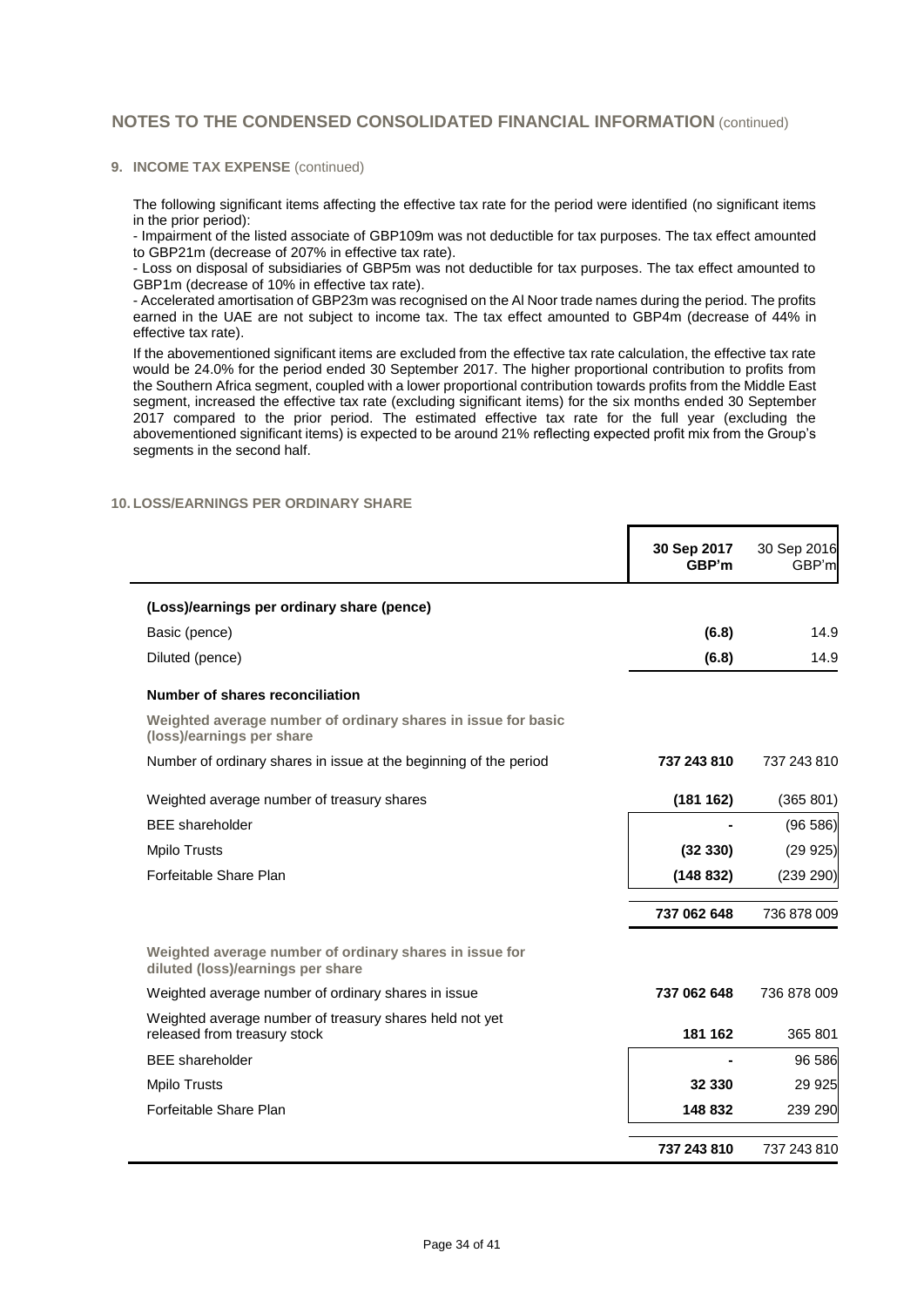#### **10. LOSS/EARNINGS PER ORDINARY SHARE** (continued)

#### **Headline earnings per ordinary share**

The Group is required to calculate headline earnings per share ("**HEPS**") in accordance with the JSE Limited Listings Requirements, determined by reference to the South African Institute of Chartered Accountants' circular 02/2015 (Revised) 'Headline Earnings'. The table below sets out a reconciliation of basic EPS and HEPS in accordance with that circular. Disclosure of HEPS is not a requirement of IFRS, but it is a commonly used measure of earnings in South Africa. The table below reconciles the loss/profit for the financial year attributable to equity holders of the parent to headline earnings and summarises the calculation of basic HEPS:

|                                                                                     | 30 Sep 2017<br>GBP'm | 30 Sep 2016<br>GBP'ml |
|-------------------------------------------------------------------------------------|----------------------|-----------------------|
| (Loss)/profit for the financial period attributable to equity holders of the parent | (50)                 | 110                   |
| Adjustments                                                                         |                      |                       |
| Impairment of associate (refer to note 4)                                           | 109                  |                       |
| Loss on disposal of subsidiaries                                                    | 5                    |                       |
| Headline earnings                                                                   | 64                   | 110                   |
| Headline earnings per share (pence)                                                 | 8.7                  | 14.9                  |
| Diluted headline earnings per share (pence)                                         | 8.7                  | 14.9                  |

#### **11. BUSINESS COMBINATIONS**

|                                 | 30 Sep 2017<br>GBP'm |
|---------------------------------|----------------------|
| <b>Cash flow on acquisition</b> |                      |
| Linde Holding Biel/Bienne AG    | (74)                 |
| Röntgeninstitut Cham AG         | (9)                  |
|                                 | (83)                 |

**Linde Holding Biel/Bienne AG**

With a public takeover offer on 30 June 2017, Hirslanden AG acquired within four closings a total of 99.62% of the share capital of Linde Holding Biel/Bienne AG for GBP86m (CHF107m) and obtained control over the company. Lindenpark Immobilien AG and Privatklinik Linde AG are both 100% subsidiaries of Linde Holding Biel/Bienne AG (Linde Group).

Linde Group is a leading private hospital in the Biel-Seeland-Bernese Jura region offering a wide range of medical care, focusing on movement and sports medicine, interdisciplinary cancer treatment, breast cancer center, obstetrics, urology and radiology. Adherence to high quality standards is illustrated by numerous certifications. It provides the Group with the opportunity to enter the hospital market of the Biel-region, including improved access to the private- and semi-private patient market in the region. Furthermore, Linde Group will serve as an important referring hospital ("portal hospital") to Hirslanden Bern AG and Hirslanden Klinik Aarau AG, facilitating recruitment of highly-specialized medicine patients (heart surgery, thoracic surgery) from the growing area of the Espace Mittelland.

The goodwill of GBP1m (CHF1.4m) arising from the acquisition is attributable to the acquired workforce and economies of scale expected from combining the operations of Hirslanden and the Linde Group. None of the goodwill recognised is expected to be deductible for income tax purposes.

The following table summarises the consideration paid for the Linde Group, the fair value of assets acquired and liabilities assumed at the acquisition date.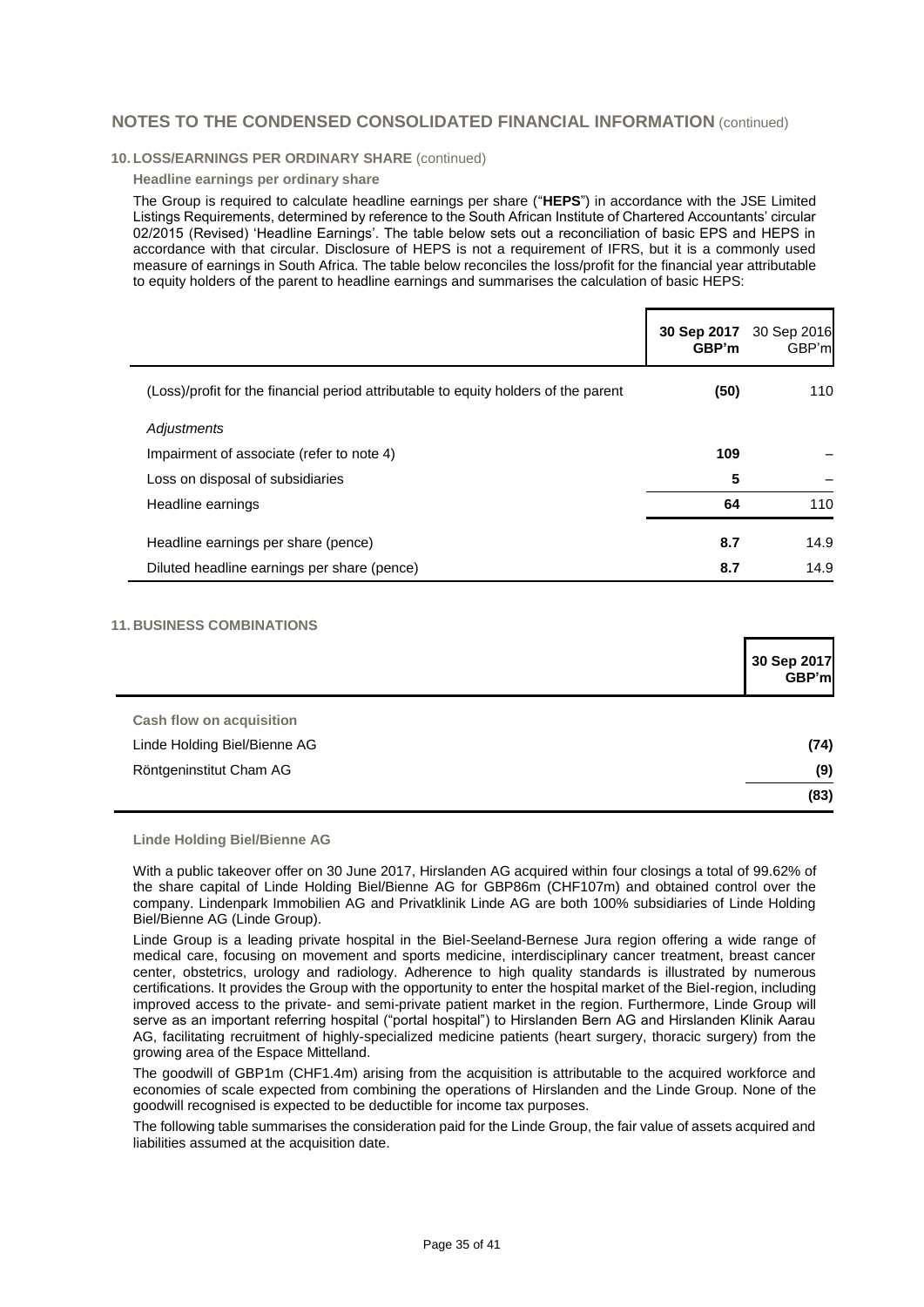**11. BUSINESS COMBINATIONS** (continued)

|                                                                            | 30 Sep 2017<br>GBP'm |
|----------------------------------------------------------------------------|----------------------|
| Recognised amounts of identifiable assets acquired and liabilities assumed |                      |
| <b>Assets</b>                                                              |                      |
| Property, equipment and vehicles                                           | 110                  |
| Intangible assets                                                          | 18                   |
| Inventories                                                                | 1                    |
| Trade and other receivables                                                | 9                    |
| Cash and cash equivalents                                                  | 12                   |
| <b>Total assets</b>                                                        | 150                  |
| <b>Liabilities</b>                                                         |                      |
| Borrowings                                                                 | 25                   |
| Provisions                                                                 | $\mathbf{2}$         |
| Retirement benefit obligations                                             | 10                   |
| Deferred tax liabilities                                                   | 20                   |
| Trade and other payables                                                   | 8                    |
| <b>Total liabilities</b>                                                   | 65                   |
| Total identifiable net assets at fair value                                | 85                   |
| Non-controlling interest at fair value                                     |                      |
| Goodwill                                                                   | 1                    |
| <b>Consideration transferred for the business</b>                          | 86                   |
| Cash flow on acquisition                                                   |                      |
| Net cash acquired with subsidiary                                          | 12                   |
| Cash paid                                                                  | (86)                 |
| Net cash flow on acquisition                                               | (74)                 |

The fair value of trade and other receivables is GBP9m. The best estimate at acquisition date of the contractual cash flows not expected to be collected are GBP0.1m.

From the date of acquisition, Linde Group has contributed GBP12m of revenue and GBP0.6m to the net profit before tax of the Group. If the combination had taken place at the beginning of the financial year, revenue from the Linde Group would have been GBP29m and the net profit before tax contribution would have been GBP2m.

The fair value of the acquired identifiable assets and liabilities has been provisionally determined. If new information obtained within one year of the date of acquisition about facts and circumstances that existed at the date of acquisition identifies adjustments to the above amounts, then the accounting for the acquisition will be revised.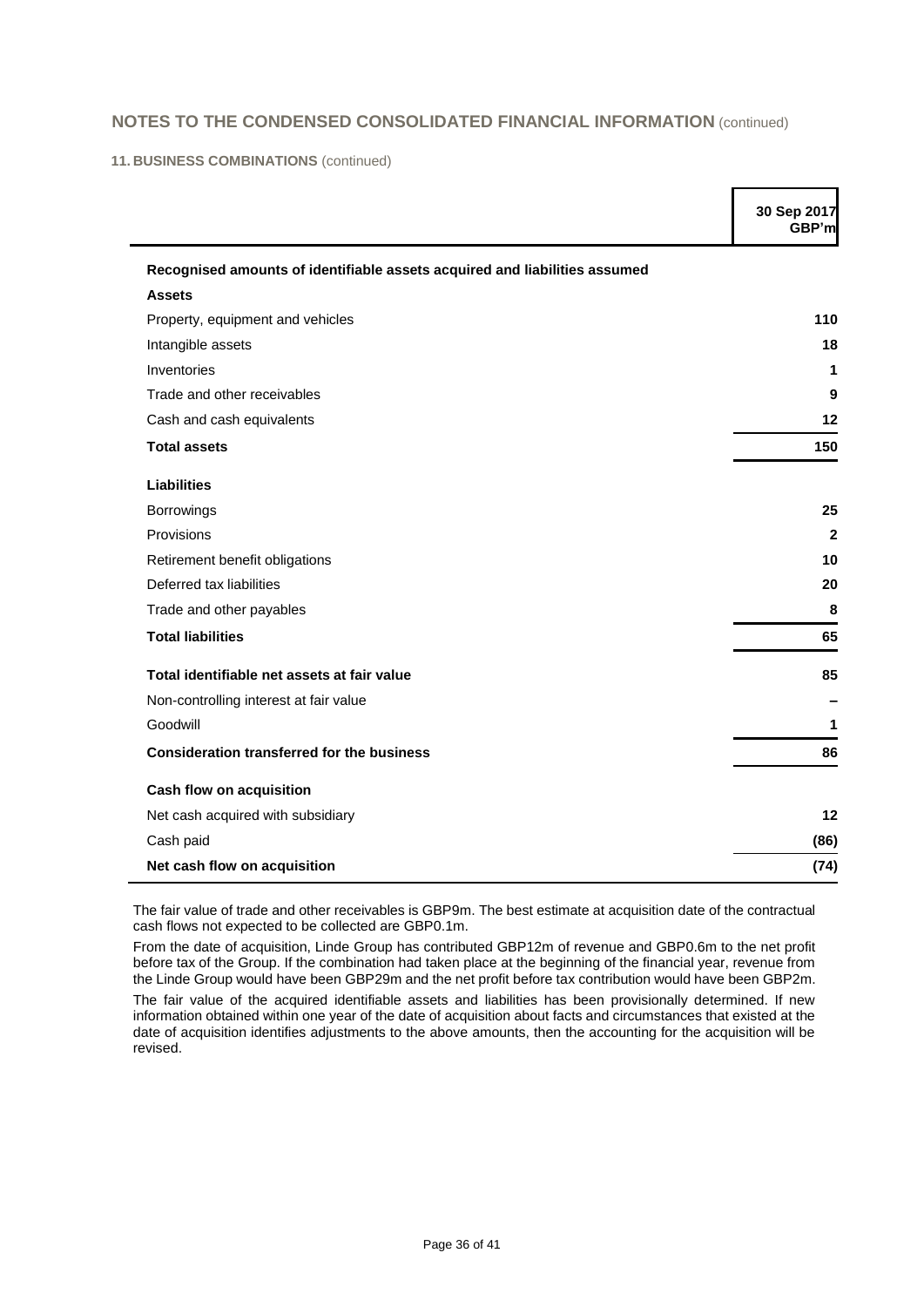**11. BUSINESS COMBINATIONS** (continued)

**Röntgeninstitut Cham AG**

On 30 August 2017, Hirslanden AG acquired 85% of the share capital of Röntgeninstitut Cham AG for GBP9m (CHF11.5m). As a result, the Group's equity interest in Röntgeninstitut Cham AG increased from 15% to 100%, obtaining control of the company.

Radiology is an integral part of a hospital and therefore, almost every one of the Group's hospitals has its own radiology unit. Röntgeninstitut Cham AG will provide radiology services for the patients of AndreasKlink AG Cham. The goodwill of GBP9m (CHF11.5m) arising from the acquisition is attributable to the relationship between Röntgeninstitut Cham AG and AndreasKlink AG Cham. None of the goodwill recognised is expected to be deductible for income tax purposes.

The following table summarises the consideration paid for Röntgeninstitut Cham AG, the fair value of assets acquired and liabilities assumed at the acquisition date.

|                                                                            | 30 Sep 2017<br>GBP'm |
|----------------------------------------------------------------------------|----------------------|
| Recognised amounts of identifiable assets acquired and liabilities assumed |                      |
| <b>Assets</b>                                                              |                      |
| Property, equipment and vehicles                                           | $\mathbf{2}$         |
| Trade and other receivables                                                |                      |
| <b>Total assets</b>                                                        | 3                    |
| <b>Liabilities</b>                                                         |                      |
| Trade and other payables                                                   | 1                    |
| <b>Total liabilities</b>                                                   | 1                    |
| Total identifiable net assets at fair value                                | 2                    |
| Goodwill                                                                   | 9                    |
| Total consideration transferred for the business                           | 11                   |
| Fair value of the Group's existing 15% portion                             | (2)                  |
| Cash flow on acquisition                                                   | 9                    |
| Cash flow on acquisition                                                   |                      |
| Net cash acquired with subsidiary                                          |                      |
| Cash paid                                                                  | (9)                  |
| Net cash flow on acquisition                                               | (9)                  |

The fair value of the acquired identifiable assets and liabilities has been provisionally determined. If new information obtained within one year of the date of acquisition about facts and circumstances that existed at the date of acquisition identifies adjustments to the above amounts, then the accounting for the acquisition will be revised.

Due to materiality reasons, the profit and loss of Röntgeninstitut Cham AG for the month of September 2017 has not been included in the profit and loss statement of the Group as it was less than GBP1m.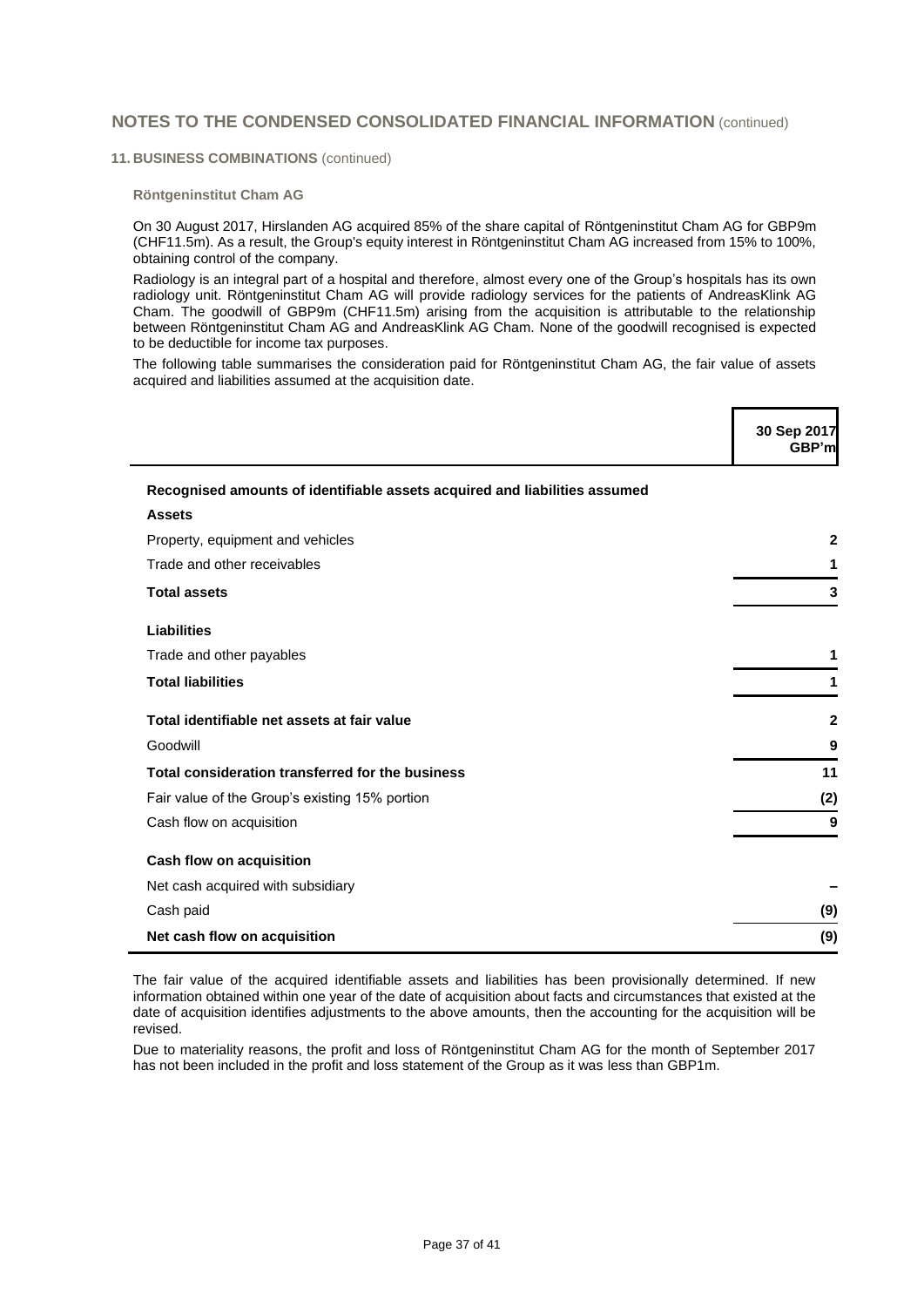#### **12. CASH FLOW ON DISPOSAL OF SUBSIDIARY**

The Group disposed of the following companies that were part of the Middle East segment during the interim period ended 30 September 2017: Lookwow One Day Surgery LLC and the following branches of Mediclinic Hospitals LLC: Mirfa, Ajman, Hamdan Pharmacy, Sanaya and ICAD. During the interim period ended 30 September 2016, Rochester Wellness LLC and National Medical Services LLC were disposed of.

|                                                                 | 30 Sep 2017<br>GBP'm | 30 Sep 2016<br>GBP'm |
|-----------------------------------------------------------------|----------------------|----------------------|
| Analysis of assets and liabilities over which control was lost: |                      |                      |
| Property, equipment and vehicles                                | 7                    | 1                    |
| Goodwill                                                        | 3                    | 12                   |
| Trade and other receivables                                     |                      | 5                    |
| Trade and other payables                                        | (1)                  | (1)                  |
| Non-controlling interest derecognised                           | (1)                  |                      |
| <b>Net assets and liabilities</b>                               | 8                    | 17                   |
| Consideration received in cash                                  | 3                    | 13                   |
| Consideration receivable                                        |                      | 1                    |
| Other non-cash items                                            |                      | 3                    |
| <b>Total consideration</b>                                      | 3                    | 17                   |
| Net (loss)/gain                                                 | (5)                  |                      |
| Net cash inflow                                                 | 3                    | 13                   |

#### **13. RETIREMENT BENEFIT OBLIGATIONS**

The assumptions underlying the valuation of the Swiss pension benefit obligation were reassessed during the period and as a result of the reassessment the discount rate was adjusted to 0.65% (FY17: 0.55%). The fair value of the plan assets also increased during the period. These two factors resulted in a decrease of GBP31m in the net liability of the Swiss pension benefit obligation after taking into account the additional defined benefit liability of GBP10m acquired through the acquisition of the Linde group (refer to note 11).

#### **14. COMMITMENTS**

|                            | GBP'm | 30 Sep 2017 31 March 2017<br>GBP'm |
|----------------------------|-------|------------------------------------|
| <b>Capital commitments</b> |       |                                    |
| Switzerland                | 31    | 32                                 |
| Southern Africa            | 202   | 214                                |
| Middle East                | 161   | 151                                |
|                            | 394   | 397                                |

These commitments will be financed from Group and borrowed funds.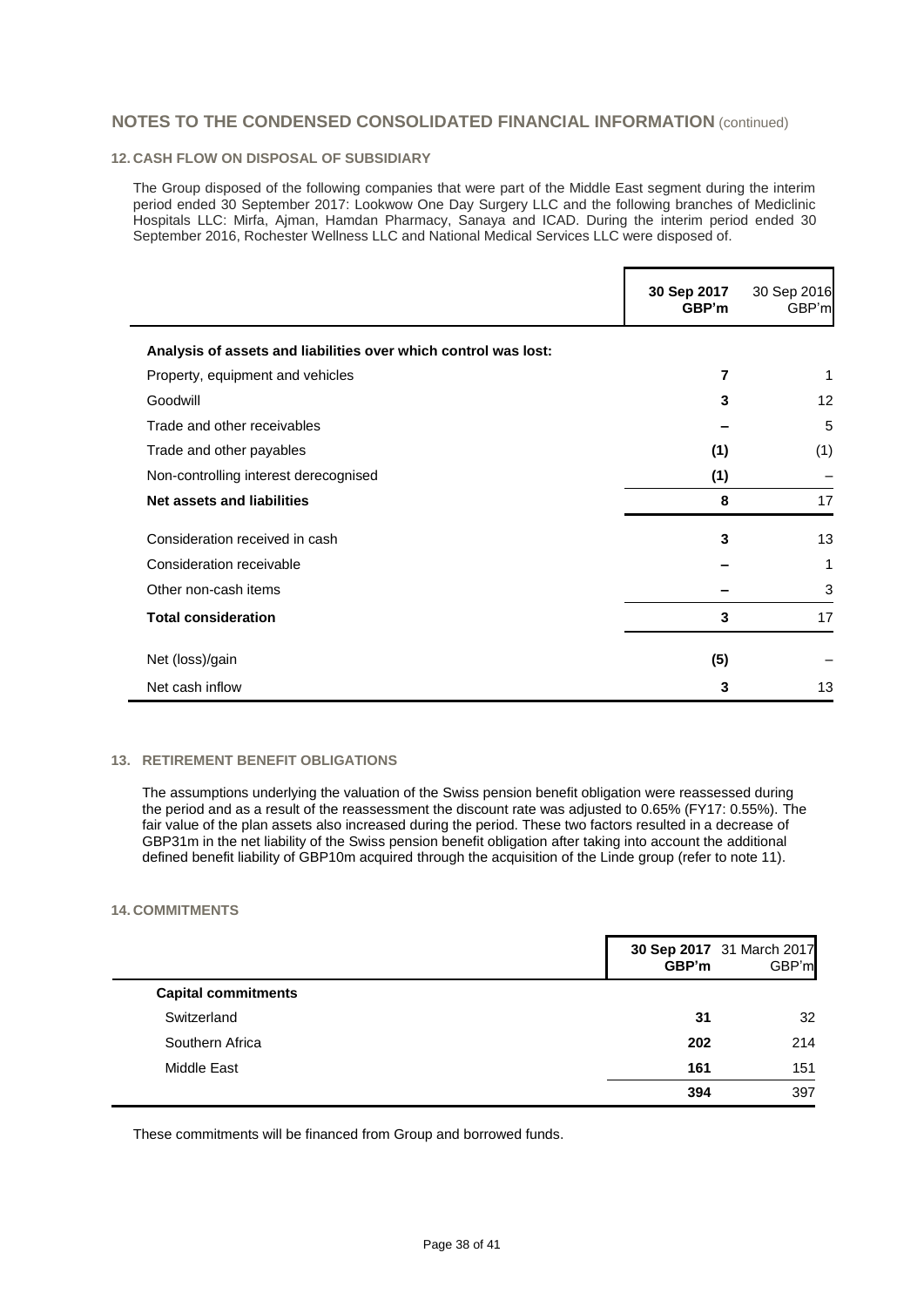**15. DIVIDENDS**

|                                  | Date paid/       | Dividend per<br>payable share (pence) | 30 Sep 2017<br>GBP'm | 30 Sep 2016<br>GBP'm |
|----------------------------------|------------------|---------------------------------------|----------------------|----------------------|
| Dividends declared               |                  |                                       |                      |                      |
| Period ended 30 September 2017   |                  |                                       |                      |                      |
| Interim dividend                 | 18 December 2017 | 3.20                                  | 24                   |                      |
| Period ended 30 September 2016   |                  |                                       |                      |                      |
| Interim dividend                 | 12 December 2016 | 3.20                                  |                      | 23                   |
| Dividends paid                   |                  |                                       |                      |                      |
| Dividends paid during the period |                  |                                       | 35                   | 45                   |

Under IFRS, dividends are only recognised in the financial statements when authorised by the Board of Directors (for interim dividends) or when authorised by the shareholders (for final dividends). The aggregate amount of the proposed dividend expected to be paid on 18 December 2017 from retained earnings has not been recognised as a liability at 30 September 2017.

#### **16. FINANCIAL INSTRUMENTS**

Financial instruments that are measured at fair value in the statement of financial position, are classified using a fair value hierarchy that reflects the significance of the inputs used in the valuation. The fair value hierarchy has the following levels:

- Level 1 Quoted prices (unadjusted) in active markets for identical assets and liabilities
- Level 2 Input (other than quoted prices included within Level 1) that is observable for the asset or liability, either directly (as prices) or indirectly (derived from prices)
- Level 3 Input for the asset or liability that is not based on observable market data (unobservable input).

Derivative financial instruments comprise interest rate swaps and are measured at the present value of future cash flows estimated and discounted based on the applicable yield curves derived from quoted interest rates. Based on the degree to which the fair values are observable, the interest rate swaps are grouped as Level 2.

The fair value for available-for-sale assets (part of other investments and loans) is based on appropriate valuation methodologies being discounted cash flow or actual net asset value of the investment. These assets are grouped as Level 2.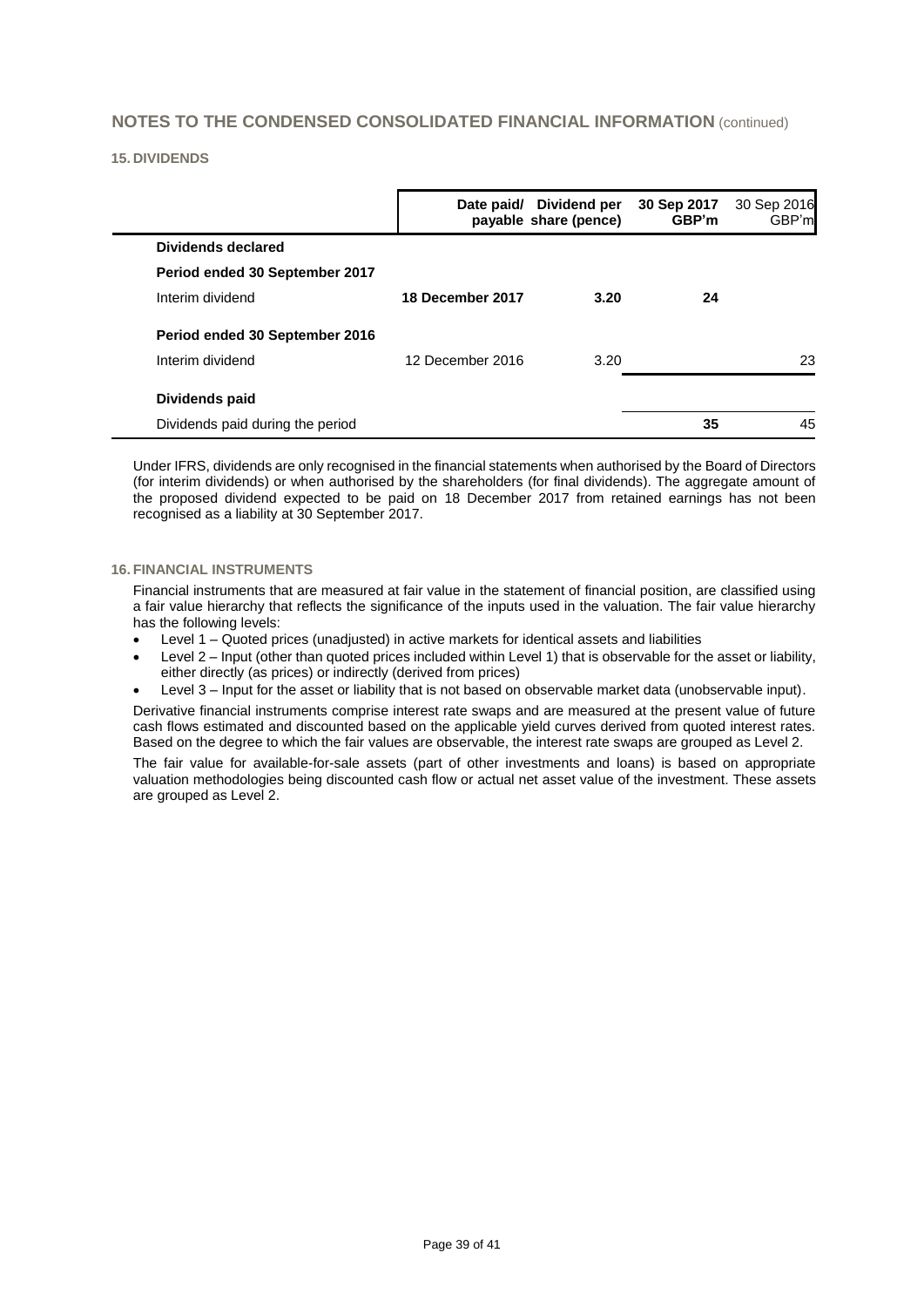#### **17. RELATED PARTIES**

There are no significant changes to the related party transactions for the six months ended 30 September 2017.

#### **18. SHARE-BASED PAYMENTS**

During the six months ended 30 September 2017, the Group made further grants under its existing long-term incentive plan awards ("**LTIP**") as follows:

On 1 June 2017, the Group granted DP Meintjes and PJ Myburgh 129 626 and 65 263 phantom shares respectively. On the same date, 398 603 phantom shares were granted to other senior management. The vesting of these shares is subject to continued employment and is conditional upon achievement of performance targets, measured over a three-year period. The performance conditions for the year under review constitute a combination of: absolute total shareholder return ("**TSR**") (40% weighting) and underlying earnings per share (60% weighting).

For the six months ended 30 September 2017, the total cost recognised in the income statement for the LTIP awards was GBP0.4m (1H17: GBP0.1m).

#### **19. EVENTS AFTER THE REPORTING DATE**

On 16 October 2017, Hirslanden signed a new facility agreement for the secured bank loans (refer to note 5). The new financing amounts to GBP1.5bn (CHF2bn), including a GBP1.2bn (CHF1.5bn) term loan, GBP308m (CHF400m) capex facility and GBP77m (CHF100m) revolving facility. The effective date for funding and closing is 31 October 2017.